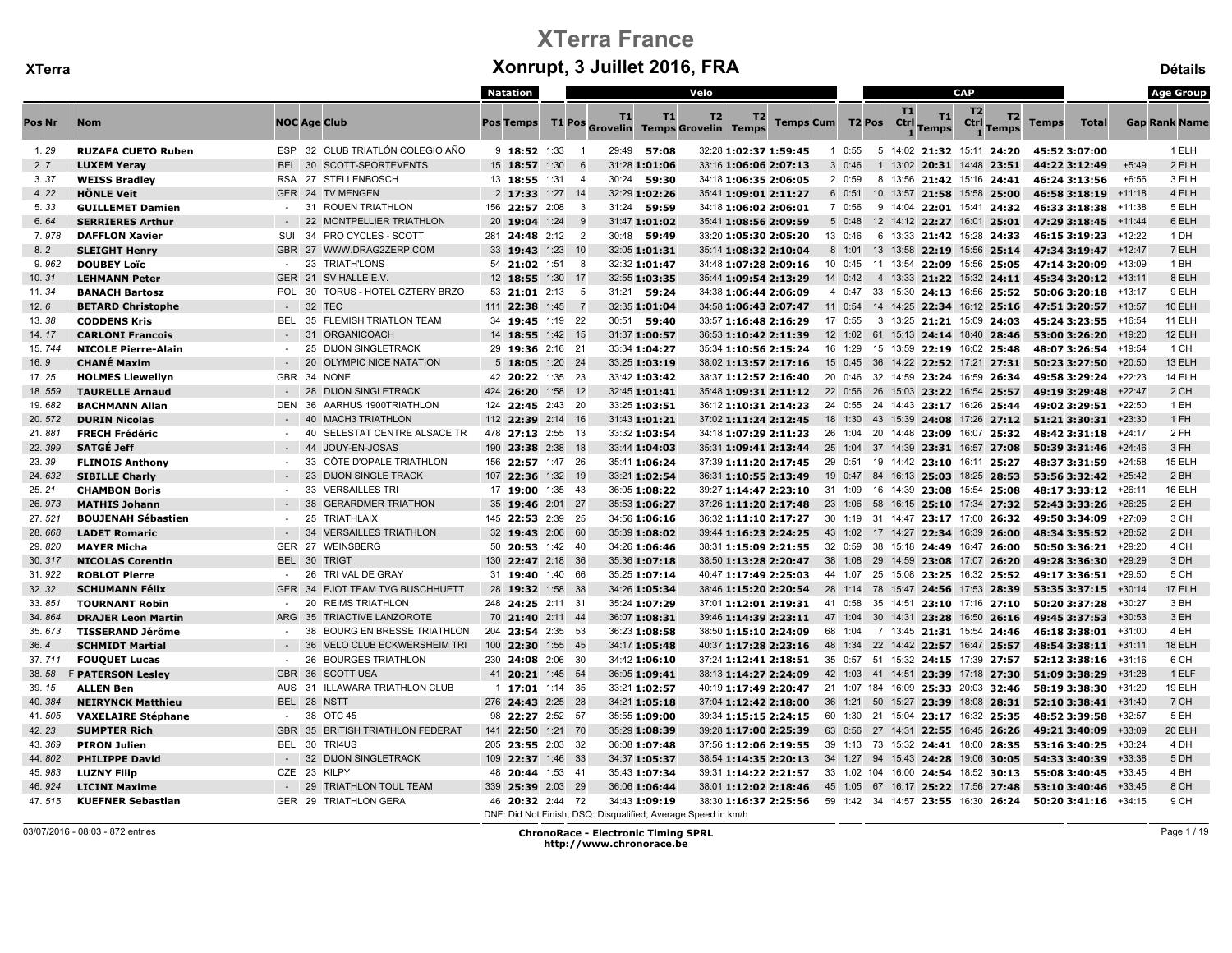|        |                                 |                          |                                     | Natation              |    | Velo                                                                           |                       |                         |         |                   |                    | <b>CAP</b>                                        |              |                      |          | <b>Age Group</b>     |
|--------|---------------------------------|--------------------------|-------------------------------------|-----------------------|----|--------------------------------------------------------------------------------|-----------------------|-------------------------|---------|-------------------|--------------------|---------------------------------------------------|--------------|----------------------|----------|----------------------|
| Pos Nr | <b>Nom</b>                      |                          | <b>NOC Age Club</b>                 | <b>Pos Temps</b>      | T1 | T1<br>T1 Pos Grovelin Temps Grovelin Temps                                     | T <sub>2</sub><br>T2  | <b>Temps Cum T2 Pos</b> |         | <b>T1</b><br>Ctrl | T1<br><b>Temps</b> | T <sub>2</sub><br>T2<br>Ctrl<br>Temps             | <b>Temps</b> | <b>Total</b>         |          | <b>Gap Rank Name</b> |
| 48.376 | <b>BROCHET Pierric</b>          |                          | - 26 REIMS TRIATHLON                | 44 20:27 2:01 55      |    | 34:49 1:07:55                                                                  |                       | 38:57 1:16:14 2:24:09   |         |                   |                    | 46 1:22 75 15:39 24:56 18:08 28:31                |              | 53:27 3:41:29 +34:29 |          | 10 CH                |
| 49.420 | <b>LALEVEE Benoit</b>           |                          | 51<br>LES MILLE PATTES TRIATHLO     | 74 21:47 2:08 63      |    | 34:56 1:07:48                                                                  |                       | 39:50 1:16:53 2:24:42   | 52 1:08 |                   |                    | 49 15:51 24:37 17:46 27:31                        |              | 52:08 3:41:55        | $+34:55$ | 1 HH                 |
| 50.60  | <b>F BUCHER Renata</b>          | <b>SUI</b>               | 39<br><b>ALOHA RACING</b>           | 78 21:52 1:49 61      |    | 36:28 1:08:44                                                                  |                       | 39:42 1:15:41 2:24:25   | 49 0:55 |                   |                    | 83 16:09 25:14 18:19 28:29                        |              | 53:44 3:42:47        | +35:46   | 2 ELF                |
| 51.928 | <b>VALENTIN Pierre</b>          |                          | 19<br>TRIATHLON LANEUVEVILLE DE     | 118 22:43 2:29 37     |    | 35:11 1:07:03                                                                  |                       | 37:47 1:13:48 2:20:52   |         |                   |                    | 40 1:21 114 16:53 26:15 18:27 29:18               |              | 55:34 3:43:02        | $+36:01$ | 1 AH                 |
| 52.20  | <b>FAIVRE-PIERRET Pascal</b>    | $\sim$                   | 37<br><b>HTC GEKOBIKE</b>           | 27 19:30 1:29 78      |    | 36:30 1:08:52                                                                  |                       | 39:46 1:18:24 2:27:17   |         |                   |                    | 50 1:34 72 16:54 25:31 18:09 27:45                |              | 53:16 3:43:08        | $+36:08$ | 21 ELH               |
| 53.485 | <b>POURCHEZ Samuel</b>          |                          | 43<br><b>SC ABBEVILLE TRIATHLON</b> | 88 22:12 2:05 62      |    | 36:20 1:08:50                                                                  |                       | 40:23 1:15:41 2:24:32   |         |                   |                    | 55 1:16 63 16:13 25:29 18:05 27:35                |              | 53:04 3:43:11        | $+36:10$ | 4 FH                 |
| 54.423 | <b>RUSCH Yannick</b>            | $\sim$                   | 47<br><b>JOOL</b>                   | 19 19:04 2:15 52      |    | 35:24 1:07:26                                                                  |                       | 39:58 1:16:26 2:23:52   |         |                   |                    | 37 1:20 177 17:19 27:25 19:28 30:42               |              | 58:08 3:44:40        | +37:40   | 1 GH                 |
| 55.439 | <b>NICOLAS Bastien</b>          | BEL 28                   | <b>TRIGT</b>                        | 171 23:11 2:27 50     |    | 36:07 1:08:12                                                                  |                       | 39:39 1:15:19 2:23:32   | 58 1:00 |                   |                    | 93 16:43 25:40 18:14 28:52                        |              | 54:32 3:44:43        | $+37:43$ | 11 CH                |
| 56.157 | <b>FLORIMOND Alexandre</b>      | $\sim$                   | 35<br>TRI TOUL TEAM                 | 45 20:28 2:01 74      |    | 36:21 1:10:19                                                                  |                       | 39:17 1:15:55 2:26:14   |         |                   |                    | 54 1:09 98 16:11 25:54 18:33 28:59                |              | 54:54 3:44:49        | +37:48   | 6 EH                 |
| 57.79  | <b>VOIRIN Geoffrey</b>          |                          | 31<br><b>GÉRARDMER</b>              | 120<br>22:44          |    |                                                                                |                       |                         |         |                   |                    |                                                   |              | 3:44:50              | $+37:49$ | 6 DH                 |
| 58.467 | <b>ESMENJAUD Thibault</b>       |                          | 25<br><b>TNL</b>                    | 81 22:00 2:52 71      |    | 36:16 1:09:15                                                                  |                       | 39:32 1:16:25 2:25:41   |         |                   |                    | 66 1:15 66 15:54 24:39 18:35 28:31 53:10 3:44:59  |              |                      | +37:59   | 12 CH                |
| 59.807 | <b>JOLY Xavier</b>              |                          | 41<br><b>DIJON SINGLE TRACK</b>     | 49 20:51 2:24 68      |    | 36:02 1:08:35                                                                  | 39:42 1:16:49 2:25:24 |                         |         |                   |                    | 53 1:56 92 16:28 26:15 17:49 28:16                |              | 54:31 3:45:09        | $+38:08$ | 5 FH                 |
| 60.895 | <b>DEMOLY Thomas</b>            | $\sim$                   | 28<br>TCC 36                        | 67 21:35 2:02 87      |    | 37:08 1:09:44                                                                  |                       | 41:24 1:18:57 2:28:42   |         |                   |                    | 76 0:57 47 16:01 24:45 17:35 27:08                |              | 51:53 3:45:11        | $+38:10$ | 13 CH                |
| 61.94  | <b>SAISON Antoine</b>           |                          | 19<br>TRIATHLON CLUB DU MONTREU     | 198 23:49 2:15 51     |    | 35:32 1:07:25                                                                  |                       | 39:22 1:16:16 2:23:42   |         |                   |                    | 62 1:00 101 16:46 26:31 18:11 28:32               |              | 55:04 3:45:53        | $+38:52$ | 2 AH                 |
| 62.13  | <b>LUQUET Florian</b>           |                          | 26<br><b>MIRAMONT TRIATHLON</b>     | 58 21:06 2:01 115     |    | 33:28 1:06:17                                                                  | 46:42 1:26:46 2:33:03 |                         | 94 0:58 |                   |                    | 23 14:47 23:21 16:27 25:38                        |              | 49:00 3:46:09        | +39:09   | 22 ELH               |
| 63.150 | <b>GOUBAU Johan</b>             | BEL 29                   | TRI4US                              | 172 23:12 1:50 75     |    | 34:04 1:06:42                                                                  |                       | 40:51 1:19:34 2:26:17   |         |                   |                    | 71 1:18 79 15:10 24:00 18:41 29:38                |              | 53:39 3:46:17        | $+39:17$ | <b>14 CH</b>         |
| 64.120 | <b>MONTEL Alexandre</b>         | $\sim$                   | 31<br>ORGANICOACH                   | 203 23:53 2:20 58     |    | 37:10 1:10:01                                                                  |                       | 38:44 1:14:15 2:24:16   |         |                   |                    | 65 0:55 100 15:49 25:15 18:38 29:46               |              | 55:02 3:46:28        | $+39:28$ | 7 DH                 |
| 65.173 | <b>BOURLY Fabien</b>            |                          | 34<br><b>REIMS TRIATHLON</b>        | 324 25:32 2:57 34     |    | 36:06 1:07:37                                                                  | 38:55 1:12:53 2:20:31 |                         |         |                   |                    | 56 0:55 141 16:53 26:58 19:40 29:57               |              | 56:56 3:46:53        | $+39:53$ | 8 DH                 |
| 66.676 | <b>GUENTHARDT David</b>         | <b>SUI</b>               | 38<br>TRISTAR, SCHAFFHAUSEN         | 366 25:48 2:06 65     |    | 36:29 1:09:46                                                                  |                       | 38:58 1:15:17 2:25:03   |         |                   |                    | 78 1:23 54 16:18 25:25 17:17 27:12                |              | 52:38 3:46:59        | +39:59   | 7 EH                 |
| 67.743 | <b>FLEURY Valentin</b>          |                          | 22<br><b>DIJON SINGLETRACK</b>      | 218 24:01 2:12 59     |    | 35:45 1:08:45                                                                  |                       | 39:17 1:15:35 2:24:21   |         |                   |                    | 67 1:30 102 15:44 25:06 19:03 29:59               |              | 55:05 3:47:10        | $+40:10$ | 5 <sub>BH</sub>      |
| 68.175 | <b>LOUIS Mathieu</b>            |                          | BEL 31 CCCTRI                       | 99 22:29 2:27 56      |    | 34:32 1:06:03                                                                  |                       | 42:28 1:18:06 2:24:10   |         |                   |                    | 57 1:31 149 16:44 26:39 19:20 30:29               |              | 57:08 3:47:47        | $+40:46$ | 9 DH                 |
| 69.46  | F ERBENOVA Helena               |                          | CZE 37 LAWI                         | 241 24:22 2:05 83     |    | 36:42 1:10:34                                                                  |                       | 40:17 1:17:24 2:27:58   |         |                   |                    | 84 0:56 57 15:43 24:23 18:01 28:16                |              | 52:40 3:48:03        | $+41:03$ | 3 ELF                |
| 70.868 | <b>OBERLI Thomas</b>            | SUI                      | BIKE2HELP.CH / TRIGETHER<br>46      | 60 21:15 2:05 85      |    | 36:48 1:09:35                                                                  |                       | 41:33 1:18:56 2:28:31   |         |                   |                    | 74 0:58 132 17:03 26:54 18:50 29:16               |              | 56:11 3:49:02 +42:01 |          | 2 GH                 |
| 71.165 | <b>ANTOINE Yannick</b>          | BEL 43                   | <b>CCCTRI</b>                       | 135 22:48 2:26 99     |    | 37:30 1:12:01                                                                  |                       | 41:11 1:18:58 2:30:59   |         |                   |                    | 95 1:03 48 15:57 24:23 17:49 27:33                |              | 51:57 3:49:16        | $+42:15$ | 6 FH                 |
| 72.891 | <b>BEGEL Thomas</b>             | $\sim$                   | CHAMPIGNY-LÈS-LANGRES<br>21         | 377 25:52 2:07 46     |    | 34:10 1:06:06                                                                  |                       | 39:33 1:17:18 2:23:25   |         |                   |                    | 72 1:14 140 17:10 27:13 18:53 29:35               |              | 56:48 3:49:27 +42:27 |          | 6 <sub>BH</sub>      |
| 73.330 | <b>MALLIER Aurélien</b>         |                          | 35<br>VALLONS DE LA TOUR TRIATH     | 83 22:02 2:47 69      |    | 37:24 1:09:36                                                                  |                       | 40:31 1:15:55 2:25:31   |         |                   |                    | 64 1:15 170 17:24 27:36 19:43 30:19               |              | 57:55 3:49:32 +42:32 |          | 8 EH                 |
| 74.341 | <b>KELLER Geoffrey</b>          |                          | 30<br><b>REIMS TRIATHLON</b>        | 21 19:06 2:16 112     |    | 37:51 1:11:44                                                                  |                       | 43:20 1:21:01 2:32:45   |         |                   |                    | 83 1:17 87 16:17 25:36 18:24 28:32                |              | 54:08 3:49:35 +42:34 |          | 10 DH                |
| 75.342 | L'HÔTE Philippe                 | $\sim$ 100 $\pm$         | 43<br><b>TRI GERARDMER</b>          | 90 22:17 2:18 84      |    | 37:51 1:10:54                                                                  |                       | 40:38 1:17:35 2:28:29   |         |                   |                    | 79 1:16 110 17:16 26:40 18:34 28:34               |              | 55:15 3:49:37        | $+42:37$ | 7 FH                 |
| 76.296 | <b>GOURGUES Matthias</b>        | $\sim$                   | <b>ENDURANCE 72 TRIATHLON</b><br>19 | 38 20:00 2:12 126     |    | 37:43 1:12:02                                                                  |                       | 43:47 1:23:17 2:35:20   |         |                   |                    | 104 1:01 40 14:41 23:17 17:14 27:47               |              | 51:05 3:49:40        | $+42:39$ | 3 AH                 |
| 77.776 | <b>BOURGEOIS Nicolas</b>        |                          | 22<br>CHOREY-LES-BEAUNE             | 394 26:05 2:24 39     |    | 36:06 1:06:54                                                                  |                       | 39:02 1:14:15 2:21:09   |         |                   |                    | 61 1:30 191 18:31 28:26 19:54 30:07               |              | 58:33 3:49:43        | $+42:42$ | 7 BH                 |
| 78.409 | <b>BURTOMBOY Grégory</b>        | <b>BEL</b>               | 39<br><b>ATCC</b>                   | 24:34 1:55 100<br>264 |    | 36:56 1:11:09                                                                  |                       | 41:39 1:20:11 2:31:21   |         |                   |                    | 105 1:07 46 15:37 24:27 17:20 27:18               |              | 51:45 3:50:44        | $+43:44$ | 9 EH                 |
| 79.311 | <b>FLORIMOND Sébastien</b>      |                          | 39<br><b>TRITYC</b>                 | 261 24:33 2:43 47     |    | 35:53 1:08:09                                                                  |                       | 39:09 1:15:17 2:23:26   |         |                   |                    | 69 1:10 202 19:02 28:35 19:46 30:34               |              | 59:10 3:51:05        | $+44:04$ | 10 EH                |
| 80.975 | <b>GREFF Grégory</b>            | $\overline{\phantom{a}}$ | <b>DIJON SINGLE TRACK</b><br>32     | 24 19:18 1:58 104     |    | 37:36 1:11:05                                                                  |                       | 42:39 1:21:00 2:32:05   |         |                   |                    | 80 1:08 139 16:49 26:22 19:39 30:23               |              | 56:45 3:51:17 +44:16 |          | 11 DH                |
| 81.108 | <b>PRUNIER David</b>            |                          | 37<br><b>DIJON SINGLETRACK</b>      | 139 22:50 2:04 101    |    | 37:53 1:11:52                                                                  |                       | 42:12 1:19:48 2:31:40   |         |                   |                    | 100 1:32 74 16:02 25:27 18:07 27:58               |              | 53:25 3:51:34 +44:33 |          | 11 EH                |
| 82.191 | <b>TÉTARD Brian</b>             |                          | 21<br>ENVY/EPINAY SOUS SENART T     | 8 18:52 1:41 98       |    | 37:14 1:09:19                                                                  |                       | 42:51 1:21:23 2:30:42   |         |                   |                    | 70 1:05 206 17:19 27:20 20:19 32:01               |              | 59:22 3:51:45        | $+44:44$ | 8 BH                 |
| 83.992 | <b>BOULANGER Léo</b>            |                          | 23<br>GÉNICOURT-SUR-MEUSE           | 282 24:49 3:28 73     |    | 37:02 1:09:58                                                                  |                       | 40:38 1:16:11 2:26:09   |         |                   |                    | 85 1:40 121 16:42 26:28 18:48 29:14               |              | 55:42 3:51:50        | +44:50   | 9 <sub>BH</sub>      |
| 84.62  | F POOR Brigitta                 | HUN                      | 27<br>MERIDA MARATON TEAM CST M     | 43 20:22 2:12 121     |    | 40:05 1:15:12                                                                  |                       | 41:13 1:19:33 2:34:46   |         |                   |                    | 103 1:03 77 16:28 25:41 17:43 27:50               |              | 53:31 3:51:56        | $+44:56$ | 4 ELF                |
| 85.674 | <b>BRUNET Thomas</b>            |                          | 31<br><b>RENNES TRIATHLON</b>       | 419 26:19 3:32 67     |    | 36:54 1:09:29                                                                  |                       | 40:01 1:15:40 2:25:09   |         |                   |                    | 90 1:31 115 16:18 26:02 19:00 29:33               |              | 55:35 3:52:08        | $+45:07$ | 12 DH                |
| 86.548 | <b>PETITJEAN Thibaut</b>        | $\sim 10$                | 43<br><b>GERARDMER TRIATHLON</b>    | 96 22:25 2:17 105     |    | 37:59 1:12:40                                                                  |                       | 41:07 1:19:28 2:32:08   |         |                   |                    | 101 1:10 89 15:37 24:36 19:00 29:37               |              | 54:13 3:52:17 +45:16 |          | 8 FH                 |
| 87.656 | <b>MOREEL Wout</b>              | BEL 38                   | <b>TBT</b>                          | 76 21:49 2:08 130     |    | 38:18 1:14:11                                                                  |                       | 42:13 1:21:47 2:35:59   |         |                   |                    | 118 1:10 42 15:24 24:17 17:20 27:03               |              | 51:20 3:52:28        | $+45:27$ | 12 EH                |
| 88.874 | <b>BEAUCAMP Arthur</b>          | $\sim$                   | 20<br><b>VCUS SCHWENHEIM TRI</b>    | 7 18:28 1:25 117      |    | 37:41 1:11:55                                                                  |                       | 42:14 1:21:47 2:33:43   |         |                   |                    | 81 1:06 172 16:43 26:30 20:18 31:27               |              | 57:58 3:52:41        | $+45:41$ | 10 BH                |
| 89.642 | <b>MOLENDIJK Marcel</b>         |                          | NLD 51 NTB                          | 10 18:52 2:13 114     |    | 40:07 1:13:45                                                                  |                       | 42:31 1:19:12 2:32:57   |         |                   |                    | 82 1:20 157 17:27 27:09 19:30 30:15               |              | 57:24 3:52:49        | +45:48   | 2 HH                 |
| 90.530 | <b>DELEEBEECK Joeri</b>         | BEL                      | 26<br><b>ETZA</b>                   | 318 25:29 2:05 92     |    | 37:38 1:11:36                                                                  |                       | 40:20 1:17:49 2:29:25   |         |                   |                    | 102 1:11 96 16:52 25:51 18:32 28:54               |              | 54:46 3:52:58        | +45:58   | 15 CH                |
| 91.45  | <b>F BOISSET GUILLOT Myriam</b> |                          | 37<br><b>CHANGEMENT EN COURS</b>    | 102 22:31 1:48 129    |    | 37:25 1:12:43                                                                  |                       | 43:02 1:23:15 2:35:59   |         |                   |                    | 123 1:00 45 15:05 24:06 17:30 27:35               |              | 51:42 3:53:02        | $+46:01$ | 5 ELF                |
| 92.392 | <b>MOUGNIBAS Jean-Claude</b>    | $\sim$                   | 32<br><b>TOULOUSE TRIATHLON</b>     | 105 22:35 2:11 94     |    | 36:44 1:09:52                                                                  |                       | 42:32 1:20:21 2:30:14   |         |                   |                    | 89 1:53 131 16:07 25:29 19:24 30:41               |              | 56:10 3:53:04        | +46:04   | 13 DH                |
| 93.495 | <b>PIZZO Tancredi</b>           | <b>ITA</b>               | 29<br>RASHIANI PAVESE TRIATHLON     | 304 25:17 1:45 91     |    | 37:04 1:10:14                                                                  |                       | 41:39 1:19:07 2:29:22   |         |                   |                    | 97 1:15 119 16:28 26:02 19:15 29:35               |              | 55:38 3:53:18        | $+46:17$ | 16 CH                |
| 94.491 | <b>BACHELARD Alexis</b>         |                          | 45<br><b>GERARDMER TRIATHLON</b>    | 410 26:14 2:34 80     |    | 37:27 1:11:18<br>DNF: Did Not Finish; DSQ: Disqualified; Average Speed in km/h |                       | 39:59 1:16:22 2:27:41   |         |                   |                    | 98 1:02 123 16:32 26:15 18:57 29:31 55:47 3:53:20 |              |                      | +46:19   | 3 GH                 |

03/07/2016 - 08:03 - 872 entries ChronoRace - Electronic Timing SPRL http://www.chronorace.be

Page 2 / 19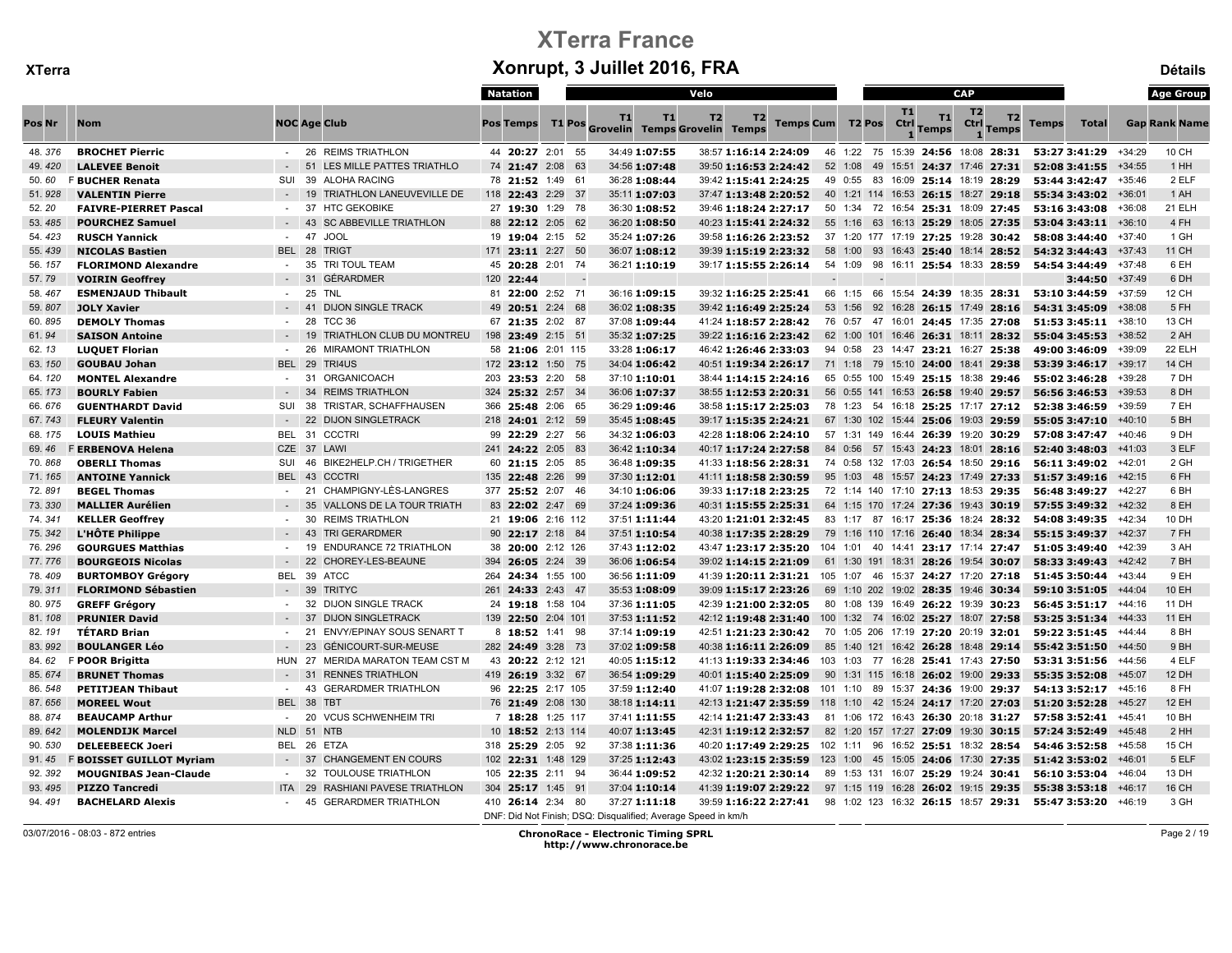|         |                                |               |                                        | Natation           |        |               | Velo                                                          |                                                                                 |                  |                                      |                          |                    | <b>CAP</b>             |             |                                                            |                      |          | <b>Age Group</b>     |
|---------|--------------------------------|---------------|----------------------------------------|--------------------|--------|---------------|---------------------------------------------------------------|---------------------------------------------------------------------------------|------------------|--------------------------------------|--------------------------|--------------------|------------------------|-------------|------------------------------------------------------------|----------------------|----------|----------------------|
| Pos Nr  | <b>Nom</b>                     |               | <b>NOC Age Club</b>                    | <b>Pos Temps</b>   | T1 Pos | <b>T1</b>     | T1<br>T <sub>2</sub><br><b>Grovelin Temps Grovelin Temps</b>  | T2                                                                              | Temps Cum T2 Pos |                                      | <b>T1</b><br><b>Ctrl</b> | T1<br><b>Temps</b> | T <sub>2</sub><br>Ctrl | T2<br>Temps | <b>Temps</b>                                               | <b>Total</b>         |          | <b>Gap Rank Name</b> |
| 95.502  | <b>JACQUET Sylvain</b>         |               | - 28 TRI AVENTURE FONTAINEBLEA         | 197 23:48 3:02 139 |        | 38:12 1:14:08 |                                                               | 42:40 1:22:56 2:37:04 147 0:59 18 14:30 23:02 16:08 25:33                       |                  |                                      |                          |                    |                        |             |                                                            | 48:36 3:53:31 +46:30 |          | 17 CH                |
| 96.901  | <b>GAUTHIER Guillaume</b>      |               | 25<br><b>DIJON SINGLETRACK</b>         | 578 28:27 2:45 48  |        | 36:01 1:08:05 |                                                               | 38:54 1:15:21 2:23:27                                                           |                  | 86 1:07 169 17:21 27:00 19:40 30:55  |                          |                    |                        |             | 57:55 3:53:43                                              |                      | $+46:42$ | <b>18 CH</b>         |
| 97.366  | <b>DION Cyprien</b>            |               | BEL 28 TRI4US                          | 82 22:01 2:02 82   |        | 35:26 1:07:02 |                                                               | 41:28 1:20:54 2:27:57                                                           |                  |                                      |                          |                    |                        |             | 75 1:19 246 19:04 29:41 20:15 31:00 1:00:42 3:54:03        |                      | +47:02   | 19 CH                |
| 98.538  | <b>JACOB Gregoire</b>          |               | <b>TCM PONT A MOUSSON</b><br>20        | 167 23:07 2:30 79  |        | 37:13 1:10:24 |                                                               | 40:38 1:16:55 2:27:19                                                           |                  |                                      |                          |                    |                        |             | 77 1:13 232 17:29 27:46 21:01 32:29 1:00:15 3:54:27        |                      | +47:26   | 11 BH                |
| 99.52   | <b>F WASLE Carina</b>          | AUT           | 32<br><b>TEAM ERDINGER ALKOHOLFREI</b> | 77 21:51 1:48 128  |        |               | 38:08 1:12:34                                                 | 42:57 1:23:23 2:35:58 114 1:02 85 16:16 24:59 18:31 28:57 53:56 3:54:36 +47:36  |                  |                                      |                          |                    |                        |             |                                                            |                      |          | 6 ELF                |
| 100.871 | <b>CHEVALIER Geoffrey</b>      |               | 24<br><b>DST</b>                       | 490 27:22 2:21 86  |        | 38:48 1:12:08 |                                                               | 39:55 1:16:32 2:28:40                                                           |                  |                                      |                          |                    |                        |             | 109 1:16 99 16:09 26:08 18:31 28:51 55:00 3:54:41 +47:40   |                      |          | 12 BH                |
| 101.375 | <b>MARTIN Alrick</b>           | $\sim$        | 24<br><b>LEPUIX</b>                    | 346 25:41 2:22 49  |        | 36:09 1:07:32 |                                                               | 40:16 1:15:58 2:23:31                                                           |                  |                                      |                          |                    |                        |             | 73 1:20 275 18:05 28:20 21:50 33:33 1:01:54 3:54:51 +47:50 |                      |          | 13 BH                |
| 102.952 | <b>CUCHEVAL Mathias</b>        |               | 37<br><b>LYS CALAIS TRIATHLON</b>      | 596 28:40          |        |               |                                                               |                                                                                 |                  |                                      |                          |                    |                        |             |                                                            | $3:56:00$ +48:59     |          | 13 EH                |
| 103.645 | <b>RENCKER Ezéchiel</b>        |               | <b>HTC-GEKOBIKE</b><br>40              | 144 22:52 2:13 125 |        |               | 40:26 1:14:42                                                 | 42:43 1:20:35 2:35:18 124 1:18 91 16:16 25:25 18:39 29:02 54:27 3:56:11 +49:10  |                  |                                      |                          |                    |                        |             |                                                            |                      |          | 9 FH                 |
| 104.641 | <b>SMETS Cédric</b>            | <b>BEL 41</b> | <b>ANTWERPEN</b>                       | 413 26:17 3:16 96  |        | 39:17 1:13:29 |                                                               | 40:05 1:16:56 2:30:25 119 1:19 106 16:30 26:09 18:27 29:00 55:09 3:56:28        |                  |                                      |                          |                    |                        |             |                                                            |                      | +49:27   | 10 FH                |
| 105.152 | <b>BOISSET Jacky</b>           | $\sim$        | 36<br><b>BRINDAS</b>                   | 292 25:01 2:18 127 |        | 39:49 1:15:32 |                                                               | 41:37 1:19:48 2:35:21 137 1:03 59 15:38 24:32 18:06 28:11 52:43 3:56:29         |                  |                                      |                          |                    |                        |             |                                                            |                      | +49:28   | <b>14 EH</b>         |
| 106.131 | <b>LESAGE Jonathan</b>         |               | <b>TRIATHLON VILLEFRANCHE SA</b><br>31 | 114 22:40 2:16 97  |        | 37:28 1:10:34 |                                                               | 42:25 1:19:59 2:30:33                                                           |                  |                                      |                          |                    |                        |             | 91 1:04 238 18:46 29:09 20:40 31:17 1:00:27 3:57:03        |                      | $+50:02$ | 14 DH                |
| 107.663 | <b>ROSTAIN Pierre</b>          |               | 26<br><b>C.R.V. LYON TRIATHLON</b>     | 398 26:07 3:30 64  |        | 36:41 1:10:50 |                                                               | 38:52 1:14:12 2:25:03                                                           |                  |                                      |                          |                    |                        |             | 87 2:00 234 17:26 27:15 20:43 33:07 1:00:23 3:57:04        |                      | +50:04   | 20 CH                |
| 108.47  | <b>F SLACK Jacqui</b>          | GBR 33        | NEWCASTLE STAFFS TRI CLUB              | 25 19:24 1:33 148  |        | 38:39 1:14:10 |                                                               | 43:24 1:23:46 2:37:57 112 1:03 151 17:04 27:02 19:27 30:13 57:16 3:57:15 +50:14 |                  |                                      |                          |                    |                        |             |                                                            |                      |          | 7 ELF                |
| 109.681 | <b>DOREY Mathieu</b>           | $\sim$        | 31<br><b>DIJONSINGLETRACK</b>          | 314 25:24 2:25 106 |        | 38:15 1:11:44 |                                                               | 42:10 1:20:27 2:32:11 120 1:25 125 16:38 26:24 18:54 29:30                      |                  |                                      |                          |                    |                        |             |                                                            | 55:55 3:57:22 +50:21 |          | 15 DH                |
| 110.600 | <b>RATH Andreas</b>            | <b>GER</b>    | 35 LG STEINLACH / TEAM ERDIN           | 185 23:29 2:34 108 |        | 38:40 1:12:11 |                                                               | 41:26 1:20:08 2:32:20 108 0:56 183 17:39 27:16 20:32 31:02                      |                  |                                      |                          |                    |                        |             | 58:19 3:57:40                                              |                      | +50:39   | 15 EH                |
| 111.57  | F KOBLMÜLLER Sandra            | AUT 26        | HADERER SPORTS TEAM                    | 243 24:23 2:10 172 |        | 39:37 1:17:31 |                                                               | 42:35 1:22:46 2:40:17 164 1:25 28 15:10 23:39 16:28 25:43                       |                  |                                      |                          |                    |                        |             | 49:23 3:57:41                                              |                      | +50:40   | 8 ELF                |
| 112.408 | <b>PICHOU Olivier</b>          |               | 36<br><b>CANTELEU</b>                  | 268 24:37 2:27 81  |        | 36:14 1:08:19 |                                                               | 41:56 1:19:30 2:27:50                                                           |                  |                                      |                          |                    |                        |             | 88 1:37 259 19:39 29:28 20:17 31:45 1:01:13 3:57:45        |                      | $+50:45$ | 16 EH                |
| 113.19  | <b>VAN GOOL Izar</b>           | <b>NLD</b>    | TRIATHLON VERENIGING BRED<br>38        | 260 24:32 2:49 109 |        | 37:55 1:12:23 |                                                               | 40:47 1:20:06 2:32:30 116 1:49 133 17:01 26:44 18:19 29:27 56:11 3:57:53        |                  |                                      |                          |                    |                        |             |                                                            |                      | +50:52   | 23 ELH               |
| 114.151 | <b>WIM Claeys</b>              | BEL 42        | <b>MIDLON</b>                          | 39 20:13 2:00 155  |        | 39:27 1:14:43 |                                                               | 43:50 1:23:56 2:38:40 127 1:31 116 17:11 26:32 18:42 29:03                      |                  |                                      |                          |                    |                        |             | 55:35 3:58:01                                              |                      | $+51:01$ | <b>11 FH</b>         |
| 115.826 | <b>NIVOT Tanguy</b>            |               | 21 DIJON SINGLETRACK                   | 514 27:40 2:01 76  |        | 37:19 1:09:17 |                                                               | 40:24 1:17:18 2:26:36                                                           |                  |                                      |                          |                    |                        |             | 96 1:23 243 18:03 28:13 21:18 32:26 1:00:39 3:58:21        |                      | +51:21   | 14 BH                |
| 116.831 | <b>F KLEIN Isabelle</b>        | LUX 33        | <b>TRILUX</b>                          | 97 22:26 2:37 123  |        | 38:26 1:13:34 |                                                               | 43:31 1:21:25 2:35:00 121 1:18 150 16:54 26:32 19:28 30:38                      |                  |                                      |                          |                    |                        |             |                                                            | 57:11 3:58:34 +51:33 |          | 1 DF                 |
| 117.357 | <b>DURAND Christophe</b>       | $\sim$        | 37<br><b>ESMGO</b>                     | 136 22:49 2:23 110 |        | 38:06 1:12:58 |                                                               | 41:09 1:19:43 2:32:41 106 1:04 214 18:09 28:20 20:28 31:18                      |                  |                                      |                          |                    |                        |             |                                                            | 59:38 3:58:37 +51:36 |          | <b>17 EH</b>         |
| 118.629 | <b>EGIZIANO Thomas</b>         |               | 42<br><b>LOUPIANTRINATURE</b>          | 30 19:38 2:09 161  |        | 39:05 1:16:01 |                                                               | 42:48 1:23:00 2:39:02 126 1:25 136 16:55 26:06 19:11 30:20                      |                  |                                      |                          |                    |                        |             |                                                            | 56:26 3:58:42 +51:41 |          | <b>12 FH</b>         |
| 119.869 | <b>DUSSIOT Guillaume</b>       |               | 22<br><b>PARIS</b>                     | 121 22:44 2:05 124 |        | 37:29 1:13:49 |                                                               | 41:47 1:21:14 2:35:04 117 1:20 159 16:43 26:14 20:07 31:14                      |                  |                                      |                          |                    |                        |             |                                                            | 57:28 3:58:44 +51:43 |          | 15 BH                |
| 120.405 | <b>NOEL Dominique</b>          |               | $-47$<br><b>THIONVILLE</b>             | 682 30:07 2:53 77  |        | 39:40 1:12:58 |                                                               | 38:50 1:14:17 2:27:15 122 1:05 155 16:40 26:21 19:41 31:01                      |                  |                                      |                          |                    |                        |             |                                                            | 57:22 3:58:45 +51:45 |          | 4 GH                 |
| 121.433 | <b>PRUD'HOMME Mathieu</b>      | $\sim$        | <b>GÉRARDMER</b><br>26                 | 408 26:12 3:02 119 |        | 37:51 1:12:41 |                                                               | 42:25 1:21:55 2:34:37 146 1:17 80 15:52 25:16 18:06 28:23                       |                  |                                      |                          |                    |                        |             |                                                            | 53:40 3:58:49        | $+51:48$ | 21 CH                |
| 122.435 | <b>GIGOT Benoit</b>            |               | 41<br><b>CCCTRI</b>                    | 177 23:23 2:09 111 |        | 37:33 1:11:48 |                                                               | 42:02 1:20:56 2:32:45 107 1:33 200 18:09 28:07 19:40 30:57                      |                  |                                      |                          |                    |                        |             |                                                            | 59:05 3:58:57 +51:56 |          | 13 FH                |
| 123.458 | <b>TOMASZEWSKI Eric</b>        |               | <b>KRONOS TRIATHLON</b><br>49          | 161 23:00 2:57 131 |        | 39:45 1:14:44 |                                                               | 43:00 1:21:27 2:36:11 132 1:41 107 15:52 25:26 19:01 29:44                      |                  |                                      |                          |                    |                        |             |                                                            | 55:10 3:59:01        | +52:01   | 5 GH                 |
| 124.50  | <b>F GOLSTEYN Maud</b>         | <b>NLD</b>    | 36<br><b>HELLAS</b>                    | 138 22:50 2:02 171 |        | 39:38 1:15:43 |                                                               | 44:49 1:24:25 2:40:09 155 0:58 68 16:17 25:05 17:57 28:05                       |                  |                                      |                          |                    |                        |             |                                                            | 53:11 3:59:12 +52:11 |          | 9 ELF                |
| 125.651 | <b>BENOIT Guillaume</b>        | $\sim$        | 32<br>SAINT-LOUIS                      | 79 21:55 2:38 122  |        | 35:55 1:11:17 |                                                               | 42:19 1:23:34 2:34:52 113 1:32 187 17:27 26:59 20:31 31:28                      |                  |                                      |                          |                    |                        |             |                                                            | 58:27 3:59:26        | $+52:25$ | 16 DH                |
| 126.54  | <b>F RIOU Morgane</b>          |               | 30<br><b>VERSAILLES TRIATHLON</b>      | 103 22:32 2:20 180 |        | 40:31 1:17:32 |                                                               | 43:40 1:23:32 2:41:04 160 1:02 56 16:08 25:07 17:34 27:31                       |                  |                                      |                          |                    |                        |             |                                                            | 52:39 3:59:40 +52:40 |          | <b>10 ELF</b>        |
| 127.602 | <b>CLAUDEL Mickael</b>         |               | LA BRESSE TRIATHLON HAUTE<br>30        | 153 22:56 2:39 165 |        | 41:01 1:15:53 |                                                               | 44:22 1:23:24 2:39:17 153 1:36 70 16:31 25:35 17:36 27:37                       |                  |                                      |                          |                    |                        |             |                                                            | 53:12 3:59:42        | +52:41   | 17 DH                |
| 128.63  | <b>F VAN PAASSEN Sanne</b>     | <b>NLD</b>    | 28<br><b>PUNDERMAN</b>                 | 444 26:37 2:14 93  |        | 38:31 1:12:25 |                                                               | 41:18 1:17:14 2:29:39 110 1:20 225 17:03 28:54 19:33 31:07 1:00:02 3:59:55      |                  |                                      |                          |                    |                        |             |                                                            |                      | +52:54   | <b>11 ELF</b>        |
| 129.664 | <b>CUIPERS Fabrice</b>         |               | BEL 42 NOW                             | 36 19:51 3:21 170  |        | 40:17 1:15:36 |                                                               | 45:03 1:24:29 2:40:06 140 2:12 103 16:44 26:12 19:05 28:55 55:07 4:00:39        |                  |                                      |                          |                    |                        |             |                                                            |                      | $+53:38$ | <b>14 FH</b>         |
| 130.687 | <b>DENIS-SEMBLAT Guillaume</b> |               | 31<br><b>TAC COLMAR</b>                | 68 21:37 2:30 193  |        | 39:50 1:16:43 |                                                               | 45:38 1:26:20 2:43:03 167 0:54 55 16:05 25:07 17:28 27:31                       |                  |                                      |                          |                    |                        |             |                                                            | 52:38 4:00:45        | $+53:44$ | 18 DH                |
| 131.749 | <b>OLLIVIER Frédéric</b>       | $\sim$        | <b>SEZANNE TRIATHLON</b><br>-37        | 483 27:16 3:21 103 |        | 38:03 1:12:00 |                                                               | 42:53 1:19:51 2:31:52 135 1:16 146 17:55 27:40 19:01 29:24                      |                  |                                      |                          |                    |                        |             |                                                            | 57:04 4:00:52        | +53:51   | 18 EH                |
| 132.100 | <b>SUPIOT Jean-Charles</b>     |               | 35<br><b>METZ TRIATHLON</b>            | 219 24:02 2:57 132 |        | 39:20 1:13:48 |                                                               | 43:34 1:22:26 2:36:15 138 1:03 144 17:45 27:24 19:06 29:36                      |                  |                                      |                          |                    |                        |             |                                                            | 57:01 4:01:19        | $+54:18$ | 19 EH                |
| 133.524 | <b>MATTER Steeve</b>           | $\sim$ $-$    | 38<br><b>REIMS</b>                     | 290 24:59 3:03 143 |        |               | 39:23 1:14:52                                                 | 42:50 1:22:35 2:37:28 157 1:28 90 16:37 26:04 18:15 28:14                       |                  |                                      |                          |                    |                        |             |                                                            | 54:19 4:01:19        | +54:19   | 20 EH                |
| 134.443 | <b>HALIN Grégory</b>           | BEL 41        | <b>CCCTRI</b>                          | 397 26:06 2:08 136 |        | 40:16 1:15:44 |                                                               | 42:27 1:20:59 2:36:43 154 1:08 117 17:02 26:08 19:02 29:27                      |                  |                                      |                          |                    |                        |             | 55:36 4:01:43 +54:43                                       |                      |          | 15 FH                |
| 135.470 | <b>LEPRUN Timothé</b>          |               | <b>AJA TRIATHLON</b><br>-28            | 254 24:28 2:11 89  |        | 36:38 1:09:19 |                                                               | 41:43 1:19:40 2:28:59                                                           |                  |                                      |                          |                    |                        |             | 93 1:25 367 18:43 29:59 22:17 34:50 1:04:50 4:01:56        |                      | +54:55   | 22 CH                |
| 136.513 | <b>KERAMPRAN Stéphane</b>      |               | $-46$<br><b>TRIMOVAL</b>               | 57 21:05 2:57 177  |        | 39:28 1:15:35 |                                                               | 44:11 1:25:06 2:40:41 151 1:19 128 16:48 26:15 19:09 29:46 56:02 4:02:06        |                  |                                      |                          |                    |                        |             |                                                            |                      | +55:06   | 6 GH                 |
| 137.609 | <b>DRIESSENS Kris</b>          | BEL           | 42 WUUSTWEZEL                          | 485 27:18 2:53 135 |        | 41:14 1:16:41 |                                                               | 42:14 1:19:48 2:36:29 162 1:28 88 16:08 25:13 18:38 28:58 54:12 4:02:21         |                  |                                      |                          |                    |                        |             |                                                            |                      | $+55:21$ | 16 FH                |
| 138.389 | <b>CAYET Paul</b>              |               | 22<br><b>GÉRARDMER</b>                 | 215 24:00 2:47 138 |        | 38:16 1:12:19 |                                                               | 44:19 1:24:43 2:37:03                                                           |                  | 145 1:48 138 16:46 26:22 19:20 30:20 |                          |                    |                        |             |                                                            | 56:42 4:02:22        | +55:21   | 16 BH                |
| 139.702 | <b>HAMEL Olivier</b>           |               | 48<br><b>MAT 72</b>                    | 235 24:18 2:37 120 |        | 40:43 1:14:22 |                                                               | 43:10 1:20:21 2:34:44 128 1:25 223 18:25 28:13 20:33 31:35                      |                  |                                      |                          |                    |                        |             |                                                            | 59:49 4:02:54        | +55:53   | 7 GH                 |
| 140.56  | <b>F LAPOINT Kara</b>          | <b>USA 30</b> | SIERRA ENDURANCE SPORTS                | 170 23:10 2:10 164 |        | 38:45 1:14:57 |                                                               | 43:06 1:24:17 2:39:15 149 1:09 160 17:35 27:30 19:18 29:59                      |                  |                                      |                          |                    |                        |             |                                                            | 57:29 4:03:15        | $+56:15$ | 12 ELF               |
| 141.28  | <b>GENEWE Valentin</b>         |               | 25 HABSHEIM TRI CLUB                   | 22 19:12 1:43 202  |        | 37:00 1:14:18 | DNF: Did Not Finish; DSQ: Disqualified; Average Speed in km/h | 44:37 1:29:55 2:44:13 156 1:12 142 16:52 26:58 19:04 29:58                      |                  |                                      |                          |                    |                        |             | 56:56 4:03:17 $+56:17$                                     |                      |          | 24 ELH               |

<sup>03/07/2016 - 08:03 - 872</sup> entries ChronoRace - Electronic Timing SPRL http://www.chronorace.be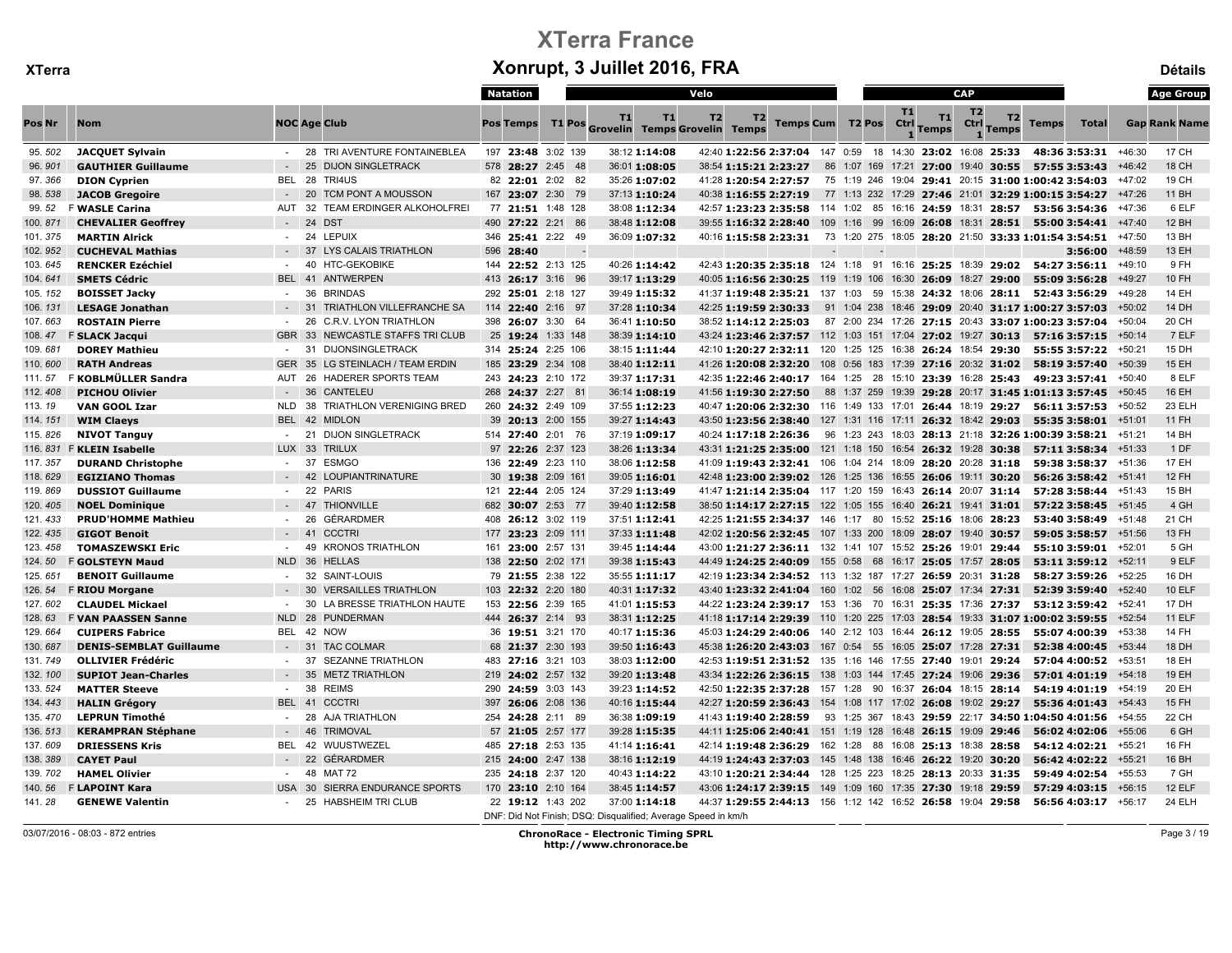|          |                               |            |                                                    | Natation         |                    |                                                               |               | Velo           |                                                                                     |  |                       |           |                    | <b>CAP</b>     |                  |              |                        |          | <b>Age Group</b>     |
|----------|-------------------------------|------------|----------------------------------------------------|------------------|--------------------|---------------------------------------------------------------|---------------|----------------|-------------------------------------------------------------------------------------|--|-----------------------|-----------|--------------------|----------------|------------------|--------------|------------------------|----------|----------------------|
| Pos Nr   | <b>Nom</b>                    |            | <b>NOC Age Club</b>                                | <b>Pos Temps</b> |                    | <b>T1</b><br>T1 Pos Grovelin Temps Grovelin Temps             | T1            | T <sub>2</sub> | T <sub>2</sub>                                                                      |  | Temps Cum T2 Pos Ctrl | <b>T1</b> | T1<br><b>Temps</b> | T <sub>2</sub> | T2<br>Ctrl Temps | <b>Temps</b> | <b>Total</b>           |          | <b>Gap Rank Name</b> |
| 142. 167 | <b>CHEVALLIER Grégory</b>     |            | - 31 LES REQUINS COURONNAIS TR                     |                  | 149 22:54 2:27 133 |                                                               | 38:52 1:13:13 |                | 44:49 1:23:11 2:36:24 129 1:24 233 19:39 29:42 20:10 30:39 1:00:22 4:03:34 +56:33   |  |                       |           |                    |                |                  |              |                        |          | 19 DH                |
| 143.117  | <b>MAZURKIEWICZ Wojciech</b>  |            | POL 29 KRAKÓW                                      |                  | 66 21:33 3:19 158  |                                                               | 40:01 1:15:27 |                | 43:07 1:23:23 2:38:50 143 2:23 162 17:33 27:37 19:35 29:52 57:29 4:03:37            |  |                       |           |                    |                |                  |              |                        | +56:36   | 23 CH                |
| 144.264  | <b>CLEMENT Colin</b>          |            | <b>GERARDMER TRIATHLON</b><br>27                   |                  | 129 22:47 1:45 141 |                                                               | 37:43 1:11:04 |                | 46:57 1:26:22 2:37:27 130 1:13 245 17:49 28:01 20:34 32:40 1:00:41 4:03:53          |  |                       |           |                    |                |                  |              |                        | $+56:53$ | 24 CH                |
| 145.599  | <b>CASTANO Stéphane</b>       |            | <b>VITTEL TRIATHLON</b><br>48                      |                  | 498 27:27 2:26 107 |                                                               | 39:24 1:13:15 |                | 41:44 1:19:04 2:32:19 133 1:26 236 18:15 28:23 20:29 32:02 1:00:26 4:04:06          |  |                       |           |                    |                |                  |              |                        | +57:06   | 8 GH                 |
| 146.82   | <b>ROBERT David</b>           | $\sim$     | <b>DIJON SINGLE TRACK</b><br>44                    |                  | 117 22:42 2:12 151 |                                                               | 39:24 1:13:53 |                | 44:52 1:24:31 2:38:24 141 1:21 222 18:33 28:43 20:07 31:04 59:48 4:04:29            |  |                       |           |                    |                |                  |              |                        | +57:28   | 17 FH                |
| 147.509  | <b>MIJWAART Robert</b>        | <b>NLD</b> | 48<br><b>IJSSELMEER HUIZEN</b>                     |                  | 116 22:41 1:52 191 |                                                               | 36:32 1:09:29 |                | 41:06 1:33:00 2:42:30 166 1:52 130 16:54 26:30 18:56 29:39                          |  |                       |           |                    |                |                  |              | 56:10 4:05:08          | +58:08   | 9 GH                 |
|          | 148. 251 F NIKLAUS Angela     | SUI        | 38<br><b>TRITEAM EMMENTAL</b>                      |                  | 179 23:24 2:02 173 |                                                               | 39:56 1:15:09 |                | 44:48 1:25:15 2:40:25 159 1:20 175 17:29 27:29 19:46 30:35                          |  |                       |           |                    |                |                  |              | 58:04 4:05:17 +58:17   |          | 1EF                  |
| 149.935  | <b>RIVIÈRE Anthony</b>        |            | 41<br>SOCIETE SPORTIVE NIEULAIS                    |                  | 358 25:45 2:39 187 |                                                               | 41:33 1:18:48 |                | 42:47 1:23:15 2:42:04 186 1:12 81 16:25 25:58 17:30 27:42                           |  |                       |           |                    |                |                  |              | 53:40 4:05:22 +58:22   |          | <b>18 FH</b>         |
| 150.55   | <b>F ROBERTS Jessica</b>      |            | GBR 27 LEISURE LAKE BIKES/ TORQ                    |                  | 56 21:03 1:55 142  |                                                               | 38:05 1:13:33 |                | 43:56 1:23:54 2:37:27 125 1:10 334 18:15 29:17 22:30 34:34 1:03:52 4:05:30          |  |                       |           |                    |                |                  |              |                        | +58:30   | 13 ELF               |
| 151.348  | <b>MAHAUX Olivier</b>         |            | BEL 40 TRIATHLON ARDENNES                          |                  | 338 25:39 2:42 207 |                                                               | 41:43 1:20:46 |                | 43:10 1:23:50 2:44:36 208 1:06 44 15:14 24:17 17:26 27:24 51:41 4:05:46             |  |                       |           |                    |                |                  |              |                        | $+58:45$ | 19 FH                |
| 152.784  | <b>DEBRY Romain</b>           |            | BEL 23 MEIX-DEVANT-VIRTON                          |                  | 425 26:21 3:54 147 |                                                               | 38:29 1:14:07 |                | 42:27 1:23:42 2:37:50 176 2:33 112 15:58 26:01 19:09 29:20                          |  |                       |           |                    |                |                  |              | 55:21 4:06:01          | +59:00   | 17 BH                |
| 153.1006 | <b>STEPHENSON Mathew</b>      |            | GBR 48 MANCHESTER                                  |                  | 62 21:26 1:57 242  |                                                               | 41:27 1:19:22 |                | 46:14 1:29:12 2:48:35 200 1:03 62 15:57 24:54 18:25 28:06 53:01 4:06:04             |  |                       |           |                    |                |                  |              |                        | $+59:03$ | 10 GH                |
| 154.537  | <b>POIROT Johan</b>           | $\sim$     | LA BRESSAUDE TRIATHLON<br>33                       |                  | 65 21:29 2:11 154  |                                                               | 39:55 1:14:40 |                | 44:39 1:23:56 2:38:36 134 1:30 290 18:55 28:57 21:40 33:33 1:02:31 4:06:20          |  |                       |           |                    |                |                  |              |                        | +59:19   | 20 DH                |
| 155.833  | <b>PRUNIER Geoffrey</b>       |            | <b>DIJON SINGLETRACK</b><br>33                     |                  | 572 28:22 2:12 140 |                                                               | 40:11 1:15:30 |                | 42:57 1:21:37 2:37:07 171 1:09 164 17:27 27:16 19:15 30:16 57:33 4:06:25            |  |                       |           |                    |                |                  |              |                        | +59:24   | 21 DH                |
| 156.958  | LE GOUËDEC Grégoire           | $\sim$     | SAVIGNY-LÈS-BEAUNE<br>21                           |                  | 789 32:32 2:29 102 |                                                               | 38:56 1:12:12 |                | 41:48 1:19:30 2:31:43 163 1:12 192 16:05 25:25 20:37 33:10                          |  |                       |           |                    |                |                  |              | 58:35 4:06:32          | +59:32   | 18 BH                |
| 157.587  | <b>CESCA Damien</b>           |            | 35<br><b>WILD TEAM TRIATHLON</b>                   |                  | 259 24:32 2:39 217 |                                                               | 41:19 1:19:30 |                | 43:58 1:26:21 2:45:52 210 1:15 53 15:32 24:36 17:37 27:47 52:24 4:06:43 +59:43      |  |                       |           |                    |                |                  |              |                        |          | 21 EH                |
| 158.300  | <b>BORGUET Sébastien</b>      | BEL        | 38<br><b>TTF</b>                                   |                  | 347 25:41 2:44 118 |                                                               | 38:58 1:12:12 |                | 43:35 1:21:54 2:34:07 136 1:20 315 19:50 30:07 21:40 33:05 1:03:12 4:07:07 +1:00:06 |  |                       |           |                    |                |                  |              |                        |          | 22 EH                |
| 159.343  | <b>GRIFNÉE Frédéric</b>       | BEL 38     | <b>ENERGY TRI</b>                                  |                  | 327 25:34 2:38 144 |                                                               | 40:45 1:15:44 |                | 43:08 1:21:44 2:37:29 158 1:19 228 18:10 28:23 20:29 31:43 1:00:06 4:07:08 +1:00:08 |  |                       |           |                    |                |                  |              |                        |          | 23 EH                |
| 160.228  | <b>BRUNIER Lionel</b>         |            | - 41 NANCY                                         |                  | 306 25:18 3:02 134 |                                                               | 39:40 1:15:05 |                | 43:08 1:21:21 2:36:26 152 1:43 247 17:57 28:29 20:35 32:13 1:00:43 4:07:14 +1:00:13 |  |                       |           |                    |                |                  |              |                        |          | 20 FH                |
| 161.946  | <b>LAURENCON Eric</b>         |            | <b>TRIATHLON ÉPINAL CLUB</b><br>46                 |                  | 675 30:04 1:57 150 |                                                               | 40:20 1:15:41 |                | 44:19 1:22:36 2:38:17 184 1:15 120 16:07 25:36 19:12 30:03 55:40 4:07:14 +1:00:14   |  |                       |           |                    |                |                  |              |                        |          | 11 GH                |
| 162.988  | <b>HARTKOPF Daniel</b>        | BEL        | 34 NOW TRIATHLON TEAM                              |                  | 131 22:47 2:31 166 |                                                               | 40:09 1:15:18 |                | 44:09 1:24:01 2:39:19 150 1:21 267 19:13 29:25 21:01 32:06 1:01:32 4:07:33 +1:00:32 |  |                       |           |                    |                |                  |              |                        |          | 22 DH                |
| 163.725  | <b>BUACHE Jérémy</b>          |            | 33<br><b>MÉTABIEF</b>                              | 360              | 25:46 2:18 167     |                                                               | 38:41 1:14:21 |                | 45:11 1:25:21 2:39:42 173 1:16 193 16:32 26:01 21:06 32:41                          |  |                       |           |                    |                |                  |              | 58:42 4:07:47 +1:00:46 |          | 23 DH                |
| 164.937  | <b>RUBIO HERRADA Bernardo</b> | ESP        | 32 TRIATLON EL EJIDO                               |                  | 368 25:49 2:52 153 |                                                               | 39:53 1:17:11 |                | 42:21 1:21:23 2:38:35 168 1:13 204 17:37 27:56 20:04 31:22                          |  |                       |           |                    |                |                  |              | 59:19 4:07:50 +1:00:50 |          | 24 DH                |
| 165.244  | <b>WILLAIME Yann</b>          |            | 26<br><b>LES LOUPS</b>                             |                  | 712 30:49 3:35 116 |                                                               | 38:19 1:14:24 |                | 40:15 1:18:39 2:33:03 169 2:18 178 18:06 28:17 19:24 29:52 58:09 4:07:55 +1:00:55   |  |                       |           |                    |                |                  |              |                        |          | 25 CH                |
| 166. 345 | <b>LENFANT Christophe</b>     | $\sim$     | 36<br>PORTET TRIATHLON                             |                  | 206 23:56 3:05 190 |                                                               | 38:03 1:13:18 |                | 42:39 1:29:08 2:42:26 180 1:30 147 17:29 27:03 19:32 30:01                          |  |                       |           |                    |                |                  |              | 57:05 4:08:04 +1:01:03 |          | 24 EH                |
| 167.444  | <b>MARCHAL Sébastien</b>      | $-32$      |                                                    |                  | 267 24:36 3:27 169 |                                                               | 42:37 1:17:53 |                | 43:36 1:21:58 2:39:52 174 2:05 174 17:38 27:51 19:11 30:11 58:03 4:08:04 +1:01:04   |  |                       |           |                    |                |                  |              |                        |          | 25 DH                |
| 168.499  | <b>NOEL Serge</b>             | $\sim$     | AQUACYCLOPEDUS PROVINS TR 245 24:23 2:31 137<br>44 |                  |                    |                                                               | 39:04 1:15:07 |                | 41:34 1:21:52 2:37:00 148 1:06 328 18:53 30:00 21:13 33:36 1:03:36 4:08:38 +1:01:37 |  |                       |           |                    |                |                  |              |                        |          | 21 FH                |
| 169.468  | <b>LEHOUX Samuel</b>          | $-44$      | <b>LILLE TRIATHLON</b>                             |                  | 508 27:33 3:18 195 |                                                               | 42:23 1:18:32 |                | 45:27 1:24:41 2:43:13 217 1:18 71 16:19 25:14 17:59 28:01 53:16 4:08:41 +1:01:40    |  |                       |           |                    |                |                  |              |                        |          | <b>22 FH</b>         |
| 170.292  | <b>ROBIN Thomas</b>           | $\sim$     | 26<br><b>LE CANNET</b>                             |                  | 11 18:53 2:14 157  |                                                               | 36:32 1:11:22 |                | 45:01 1:27:19 2:38:42 115 2:05 441 19:21 30:33 23:14 36:35 1:07:09 4:09:05 +1:02:05 |  |                       |           |                    |                |                  |              |                        |          | 26 CH                |
| 171.190  | <b>BEAUDET Julien</b>         |            | 32<br><b>BOUGEAIS CLUB TRIATHLON</b>               |                  | 47 20:33 2:32 159  |                                                               | 39:29 1:13:13 |                | 44:30 1:25:43 2:38:56 131 1:31 409 20:53 32:05 21:47 34:00 1:06:05 4:09:40 +1:02:39 |  |                       |           |                    |                |                  |              |                        |          | 26 DH                |
| 172.815  | <b>VALLERAN David</b>         | $\sim$     | 47<br><b>MY TRIBE</b>                              |                  | 216 24:00 2:18 181 |                                                               | 41:17 1:17:47 |                | 43:55 1:23:27 2:41:15 170 1:16 253 18:03 28:24 20:28 32:29 1:00:54 4:09:45 +1:02:45 |  |                       |           |                    |                |                  |              |                        |          | 12 GH                |
| 173.163  | <b>THOMAS Ewen</b>            |            | 32<br><b>CNC TRIATHLON</b>                         |                  | 210 23:57 2:05 352 |                                                               | 41:37 1:22:35 |                | 48:34 1:35:17 2:57:53 312 1:23 2 13:18 21:01 14:50 23:25 44:27 4:09:48 +1:02:47     |  |                       |           |                    |                |                  |              |                        |          | 27 DH                |
| 174.732  | <b>DEMICHEL Olivier</b>       | $\sim$     | 33<br><b>DIJON SINGLETRACK</b>                     |                  | 273 24:40 2:46 238 |                                                               | 43:17 1:21:28 |                | 44:30 1:26:53 2:48:22 230 1:24 60 15:42 24:44 17:44 28:03                           |  |                       |           |                    |                |                  |              | 52:48 4:10:02 +1:03:01 |          | 28 DH                |
| 175.755  | <b>MALTETE Anthony</b>        |            | 41<br><b>TRIATHLON MACON CLUB</b>                  |                  | 211 23:57 2:49 188 |                                                               | 39:30 1:14:46 |                | 45:23 1:27:28 2:42:15 177 1:28 215 17:31 27:30 20:51 32:08                          |  |                       |           |                    |                |                  |              | 59:39 4:10:10 +1:03:10 |          | 23 FH                |
| 176.453  | <b>DEMARS Maxime</b>          | BEL 28     | <b>GEDINNE</b>                                     |                  | 773 32:06 2:02 192 |                                                               | 42:09 1:17:33 |                | 45:32 1:25:00 2:42:33 236 1:15 52 15:52 24:21 18:03 27:57                           |  |                       |           |                    |                |                  |              | 52:18 4:10:17 +1:03:16 |          | 27 CH                |
| 177.259  | <b>WEBER Sébastien</b>        | $\sim$     | 38<br><b>TGV54</b>                                 |                  | 487 27:20 3:18 178 |                                                               | 40:32 1:17:00 |                | 43:35 1:23:43 2:40:43 191 1:33 158 16:41 26:32 19:32 30:52 57:25 4:10:20 +1:03:20   |  |                       |           |                    |                |                  |              |                        |          | 25 EH                |
| 178.88   | <b>VAN HALTEN Bastin</b>      | <b>NLD</b> | 34<br>PUNDERMAN                                    |                  | 125 22:45 2:57 113 |                                                               | 40:19 1:14:23 |                | 42:20 1:18:30 2:32:54 111 1:51 525 20:59 32:00 24:42 38:11 1:10:12 4:10:40 +1:03:40 |  |                       |           |                    |                |                  |              |                        |          | 29 DH                |
| 179.553  | <b>GOBI Kévin</b>             |            | 25<br>TRI LANEUVEUVILLE                            |                  | 94 22:24 2:31 152  |                                                               | 37:55 1:12:56 |                | 43:08 1:25:29 2:38:25 142 2:04 389 20:46 31:41 21:47 33:47 1:05:29 4:10:53 +1:03:53 |  |                       |           |                    |                |                  |              |                        |          | 28 CH                |
| 180.844  | <b>POYET Robert</b>           | $\sim$     | <b>STROOSSEN</b><br>36                             |                  | 421 26:20 3:15 243 |                                                               | 40:47 1:19:15 |                | 46:39 1:29:23 2:48:38 250 1:51 39 15:01 23:46 16:52 27:09 50:56 4:11:02 +1:04:01    |  |                       |           |                    |                |                  |              |                        |          | 26 EH                |
| 181.432  | <b>LAMBOLEY Olivier</b>       |            | 44<br><b>BESANÇON TRIATHLON</b>                    |                  | 133 22:47 2:44 176 |                                                               | 40:13 1:15:29 |                | 45:12 1:25:07 2:40:36 161 2:08 309 18:43 29:43 21:18 33:18 1:03:02 4:11:19 +1:04:19 |  |                       |           |                    |                |                  |              |                        |          | 24 FH                |
| 182.59   | F NEC LAPINOVA Kristina       | <b>SVK</b> | 33<br>ROCKTECHNIK/TRIAN/APES                       |                  | 504 27:30 1:40 218 |                                                               | 41:27 1:19:34 |                | 43:55 1:26:19 2:45:54 225 1:21 109 17:13 26:24 18:34 28:48 55:13 4:11:40 +1:04:39   |  |                       |           |                    |                |                  |              |                        |          | 14 ELF               |
| 183.875  | <b>MARESCAUX Raphaël</b>      |            | 29<br><b>DIJON SINGLE TRACK</b>                    |                  | 461 26:57 2:47 215 |                                                               | 43:24 1:21:45 |                | 43:54 1:23:39 2:45:24 226 1:23 111 15:37 25:25 18:15 29:54                          |  |                       |           |                    |                |                  |              | 55:19 4:11:51 +1:04:51 |          | 29 CH                |
| 184.367  | <b>BONNET David</b>           | $\sim$     | 40 T.C.G 79 PARTHENAY                              |                  | 329 25:35 2:21 200 |                                                               | 39:33 1:16:16 |                | 46:50 1:27:39 2:43:56 198 1:05 194 16:33 27:53 19:30 31:03 58:57 4:11:55 +1:04:55   |  |                       |           |                    |                |                  |              |                        |          | 25 FH                |
| 185.819  | <b>RODIER Fabien</b>          | $\sim$     | <b>ES NANTERRE TRIATHLON</b><br>-32                |                  | 491 27:22 2:44 162 |                                                               | 39:49 1:14:41 |                | 44:05 1:24:20 2:39:02 178 1:45 258 18:42 28:38 21:21 32:30 1:01:09 4:12:05 +1:05:04 |  |                       |           |                    |                |                  |              |                        |          | 30 DH                |
| 186.939  | <b>FOURNERET Kévin</b>        | $\sim$     | 33<br>DAUPHIN DE LANDERNEAU / T                    |                  | 147 22:53 2:34 234 |                                                               | 41:55 1:19:00 |                | 46:56 1:28:54 2:47:55 212 1:43 145 17:17 27:09 19:12 29:54 57:04 4:12:12 +1:05:11   |  |                       |           |                    |                |                  |              |                        |          | 31 DH                |
| 187.793  | <b>LHOMEL Antoine</b>         |            | 36<br><b>SCA ABBEVILLE</b>                         |                  | 298 25:11 3:20 189 |                                                               | 40:09 1:14:32 |                | 46:18 1:27:53 2:42:25 189 2:18 199 17:43 27:38 20:32 31:26                          |  |                       |           |                    |                |                  |              | 59:04 4:12:20 +1:05:20 |          | 27 EH                |
| 188.223  | <b>ADAM Sylvain</b>           | $\sim$     | 45 TNL                                             |                  | 392 26:04 2:10 196 | DNF: Did Not Finish: DSQ: Disgualified: Average Speed in km/h | 42:19 1:17:41 |                | 45:26 1:25:33 2:43:15 192 1:15 218 17:57 28:11 20:38 31:33 59:45 4:12:30 +1:05:30   |  |                       |           |                    |                |                  |              |                        |          | 13 GH                |

<sup>03/07/2016 - 08:03 - 872</sup> entries ChronoRace - Electronic Timing SPRL http://www.chronorace.be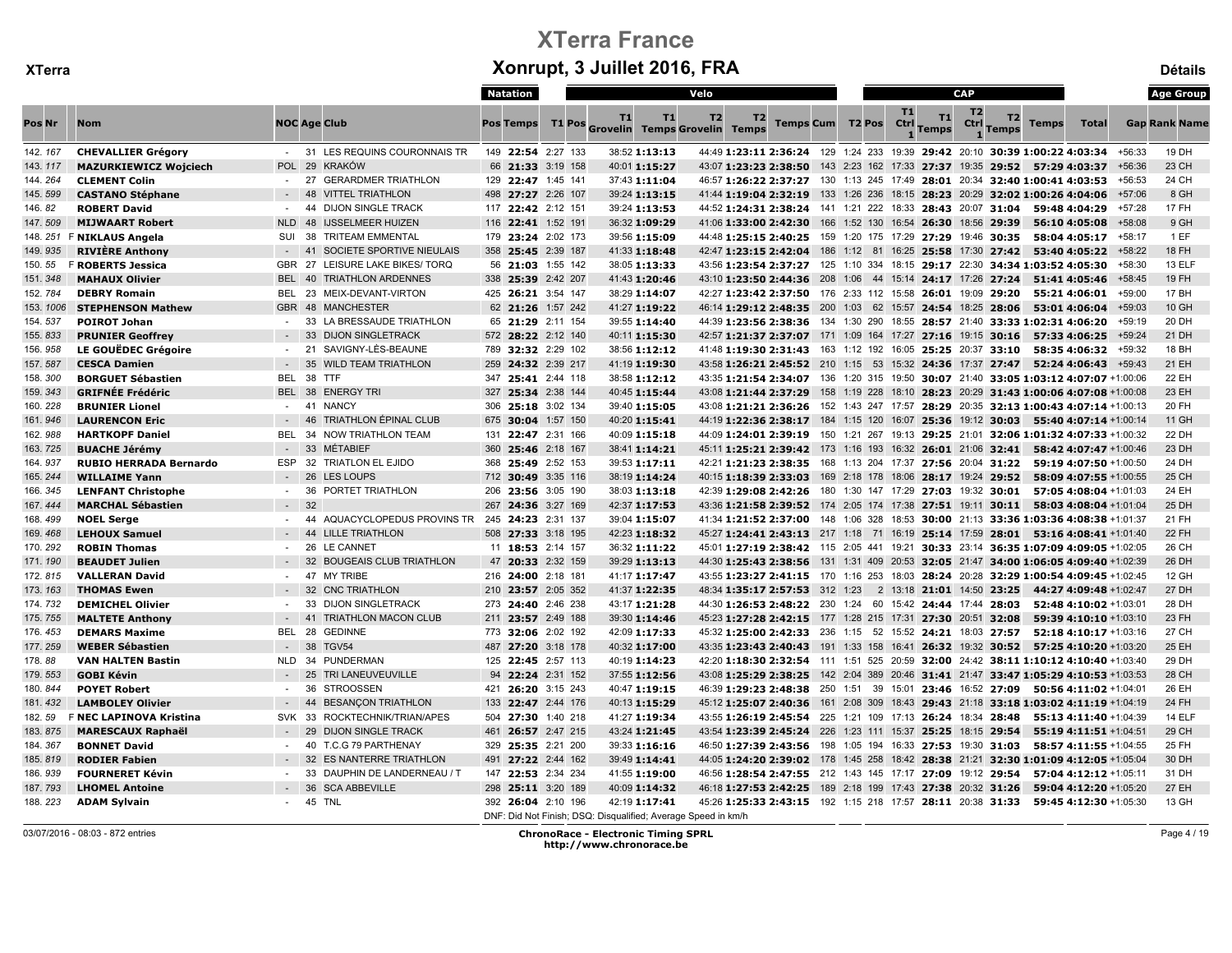|           |                                |                  |                                          | Natation           |                                                               | Velo                                                                                |                             |  |           | <b>CAP</b>     |                  |              |                        | <b>Age Group</b>     |
|-----------|--------------------------------|------------------|------------------------------------------|--------------------|---------------------------------------------------------------|-------------------------------------------------------------------------------------|-----------------------------|--|-----------|----------------|------------------|--------------|------------------------|----------------------|
| Pos Nr    | <b>Nom</b>                     |                  | <b>NOC Age Club</b>                      | <b>Pos Temps</b>   | T1<br>T1<br>T1 Pos Grovelin Temps Grovelin Temps              | T2<br>T2                                                                            | Temps Cum T2 Pos Ctrl Temps |  | <b>T1</b> | T <sub>2</sub> | T2<br>Ctrl Temps | <b>Temps</b> | <b>Total</b>           | <b>Gap Rank Name</b> |
| 189, 713  | <b>LAVIALLE Mathieu</b>        |                  | - 26 MIRAMONT TRIATHLON                  | 373 25:51 2:28 185 | 40:23 1:16:09                                                 | 44:33 1:25:24 2:41:33 181 1:09 264 18:17 29:34 20:41 31:52 1:01:27 4:12:31 +1:05:30 |                             |  |           |                |                  |              |                        | 30 CH                |
| 190.301   | <b>GOTTSCHECK Gabriel</b>      |                  | 29 NEUVES MAISONS TRIATHLON              | 162 23:02 2:08 224 | 40:57 1:17:55                                                 | 46:41 1:28:44 2:46:40 197 1:08 213 18:04 27:25 21:14 32:12 59:38 4:12:38 +1:05:37   |                             |  |           |                |                  |              |                        | 31 CH                |
| 191.661   | <b>STROBEL Harry</b>           |                  | GER 49 LG STEINLACH                      | 367 25:49 3:22 222 | 41:52 1:19:52                                                 | 44:36 1:26:45 2:46:38 231 1:07 122 16:57 26:38 18:30 29:06 55:45 4:12:43 +1:05:42   |                             |  |           |                |                  |              |                        | 14 GH                |
| 192.364   | <b>RAMAEKERS Jan</b>           |                  | BEL 35 TRIATLON CLUB LUMMEN              | 402 26:09 3:25 149 | 40:32 1:16:05                                                 | 43:26 1:22:06 2:38:11 172 1:24 330 18:45 29:31 21:54 34:09 1:03:41 4:12:51 +1:05:51 |                             |  |           |                |                  |              |                        | 28 EH                |
| 193.927   | <b>GARCIA RODRIGUEZ Kilian</b> | ESP              | 29 CLUB TRIATLÓN ROQUETAS DE             | 316 25:27 2:24 199 | 39:50 1:15:32                                                 | 46:19 1:28:12 2:43:44 193 1:05 230 17:40 28:33 20:21 31:39 1:00:13 4:12:55 +1:05:54 |                             |  |           |                |                  |              |                        | 32 CH                |
| 194.306   | <b>TESSIER Thomas</b>          |                  | 20<br>SAINT AVERTIN SPORTS TRIA          | 59 21:12 2:42 257  | 40:54 1:19:03                                                 | 47:17 1:30:53 2:49:57 215 1:40 156 17:09 26:28 20:09 30:54 57:23 4:12:55 +1:05:55   |                             |  |           |                |                  |              |                        | 19 BH                |
| 195.465   | <b>EVRARD Geoffrey</b>         | $\sim$           | 26<br>AC BOBIGNY TRIATHLON               | 134 22:47 2:48 286 | 41:32 1:21:18                                                 | 47:50 1:31:12 2:52:30 247 1:49 69 16:15 26:03 17:23 27:08                           |                             |  |           |                |                  |              | 53:12 4:13:09 +1:06:08 | 33 CH                |
| 196.53    | <b>FLOUISE Fox</b>             | <b>GBR</b>       | 36<br>THAMES VALLEY TRIATHLETES          | 75 21:49 2:03 236  | 41:03 1:18:16                                                 | 46:28 1:29:47 2:48:04 199 1:41 211 17:46 28:05 20:07 31:30                          |                             |  |           |                |                  |              | 59:35 4:13:14 +1:06:13 | <b>15 ELF</b>        |
| 197.847   | <b>SMUTEK Matej</b>            |                  | CZE 27 SK KOLA VÍŠEK Z.S.                | 593 28:35 2:19 209 | 43:41 1:22:13                                                 | 42:27 1:22:27 2:44:41 228 1:08 137 16:49 26:49 19:03 29:52 56:41 4:13:26 +1:06:25   |                             |  |           |                |                  |              |                        | 34 CH                |
| 198.130   | <b>LECUIVRE Michael</b>        |                  | $-42$<br>TRIATHLON VILLEFRANCHE SU       | 160 22:59 2:31 226 | 41:12 1:19:15                                                 | 45:49 1:27:44 2:46:59 205 1:17 212 17:49 28:04 20:01 31:32 59:37 4:13:27 +1:06:26   |                             |  |           |                |                  |              |                        | 26 FH                |
| 199.716   | <b>CAPEL Sébastien</b>         |                  | 41<br><b>TVSV</b>                        | 179 23:24 3:20 216 | 40:27 1:17:35                                                 | 45:12 1:27:58 2:45:34 203 1:20 244 17:51 27:38 21:45 33:00 1:00:39 4:14:19 +1:07:19 |                             |  |           |                |                  |              |                        | 27 FH                |
| 200.951   | <b>GENEWE Rémy</b>             | $\sim$ 100 $\pm$ | 27<br><b>HABSHEIM TRIATHLON CLUB</b>     | 40 20:20 2:12 310  | 42:25 1:20:46                                                 | 48:41 1:33:47 2:54:34 241 1:25 124 16:40 25:50 19:26 30:02 55:53 4:14:26 +1:07:25   |                             |  |           |                |                  |              |                        | 35 CH                |
| 201.508   | <b>WORME Jonathan</b>          | $\sim$           | <b>LYS CALAIS TRI</b><br>31              | 400 26:08 3:10 194 | 40:36 1:16:07                                                 | 42:57 1:27:00 2:43:07 204 1:11 262 18:45 29:13 20:23 32:06 1:01:19 4:14:58 +1:07:57 |                             |  |           |                |                  |              |                        | 32 DH                |
| 202.189   | <b>OZZA Laurent</b>            |                  | 29<br><b>TRITYC</b>                      | 151 22:54 2:39 296 | 41:05 1:19:07                                                 | 48:52 1:34:04 2:53:12 257 1:12 105 16:48 26:06 18:49 29:02 55:08 4:15:08 +1:08:07   |                             |  |           |                |                  |              |                        | 36 CH                |
| 203.354   | <b>DUFEY Cédric</b>            | BEL.             | <b>HAMOIS LES RANDOS</b><br>-36          | 552 28:09 2:32 179 | 40:05 1:14:36                                                 | 45:41 1:26:23 2:41:00 194 1:13 285 19:16 29:34 21:46 32:42 1:02:16 4:15:13 +1:08:13 |                             |  |           |                |                  |              |                        | 29 EH                |
| 204.328   | <b>GRIFNEE Gilles</b>          |                  | $-35$<br><b>COPPONEX</b>                 | 164 23:03 2:29 205 | 40:55 1:17:21                                                 | 46:18 1:27:11 2:44:33 183 1:20 333 19:19 30:16 21:45 33:34 1:03:50 4:15:17 +1:08:16 |                             |  |           |                |                  |              |                        | 30 EH                |
| 205.329   | <b>HENRY Quentin</b>           | $\sim$           | SAINT AMÉ<br>25                          | 577 28:25 3:10 247 | 45:17 1:23:30                                                 | 44:44 1:25:41 2:49:11 279 1:28 64 16:14 25:07 17:49 27:57 53:04 4:15:21 +1:08:20    |                             |  |           |                |                  |              |                        | 37 CH                |
| 206. 1005 | <b>BERTHOLET Foulques</b>      |                  | 22<br><b>DIJON SINGLETRACK</b>           | 442 26:36 2:41 273 | 42:53 1:22:12                                                 | 46:15 1:29:18 2:51:30 281 1:06 76 16:17 25:03 18:29 28:27 53:31 4:15:26 +1:08:25    |                             |  |           |                |                  |              |                        | 20 BH                |
| 207.224   | <b>TIMMERMAN Brice</b>         |                  | 33<br>TRI ATHLETIC FORBAVH               | 123 22:45 3:31 252 | 41:45 1:19:19                                                 | 46:28 1:30:08 2:49:27 229 1:31 179 17:30 28:06 19:19 30:06                          |                             |  |           |                |                  |              | 58:12 4:15:29 +1:08:28 | 33 DH                |
| 208.186   | <b>BILLEREY Vincent</b>        |                  | <b>TRIATHLON HOCHFELDEN</b><br>47        | 258 24:31 2:44 253 | 42:24 1:20:37                                                 | 47:44 1:29:08 2:49:45 239 1:18 154 16:54 26:59 19:31 30:22 57:22 4:15:42 +1:08:41   |                             |  |           |                |                  |              |                        | 15 GH                |
| 209.626   | <b>MUNIER Pierre</b>           | $\sim$ 100 $\mu$ | 33<br><b>LES ALLIGATORS</b>              | 108 22:36 2:44 206 | 38:54 1:15:09                                                 | 44:55 1:29:26 2:44:35 182 1:26 362 18:39 30:38 22:15 33:57 1:04:35 4:15:59 +1:08:58 |                             |  |           |                |                  |              |                        | 34 DH                |
| 210.670   | <b>HEINIS Joël</b>             |                  | 46<br><b>JOUGNE</b>                      | 482 27:16 2:41 163 | 40:42 1:15:18                                                 | 44:22 1:23:54 2:39:13 179 1:37 385 18:35 29:09 23:12 36:10 1:05:20 4:16:08 +1:09:08 |                             |  |           |                |                  |              |                        | 16 GH                |
| 211.230   | <b>HUET Matthieu</b>           | $\sim$           | 43<br><b>VTCA FALCK</b>                  | 512 27:38 3:03 184 | 40:48 1:16:36                                                 | 44:30 1:24:54 2:41:30 202 1:19 301 18:48 29:08 21:05 33:41 1:02:49 4:16:21 +1:09:21 |                             |  |           |                |                  |              |                        | 28 FH                |
| 212.71    | <b>FREYCENON Olivier</b>       |                  | 42<br><b>CNSC TRIATHLON</b>              | 217 24:01 3:08 312 | 43:06 1:21:51                                                 | 48:53 1:32:48 2:54:39 289 1:25 65 16:12 25:17 18:02 27:50 53:08 4:16:23 +1:09:22    |                             |  |           |                |                  |              |                        | 29 FH                |
| 213.283   | <b>JACQUINOT Simon</b>         | $\sim$           | 27<br>CHATENAY-VAUDIN                    | 666 29:58 2:24 214 | 42:33 1:19:18                                                 | 45:52 1:25:52 2:45:10 244 2:49 129 16:28 25:46 19:32 30:19 56:05 4:16:28 +1:09:27   |                             |  |           |                |                  |              |                        | 38 CH                |
| 214.238   | <b>CARDAILLAC Cyril</b>        |                  | 40<br>VELAINE-EN-HAYE                    | 537 28:01 3:05 168 | 40:33 1:16:27                                                 | 44:11 1:23:20 2:39:47 188 1:11 352 19:47 30:15 22:46 34:09 1:04:24 4:16:30 +1:09:30 |                             |  |           |                |                  |              |                        | 30 FH                |
| 215.48    | F CIBULKOVÁ Lenka              |                  | CZE 36 LAWI SPORT TEAM                   | 61 21:18 1:55 241  | 41:58 1:19:46                                                 | 46:39 1:28:47 2:48:34 195 1:41 312 18:52 29:20 21:34 33:41 1:03:02 4:16:32 +1:09:31 |                             |  |           |                |                  |              |                        | <b>16 ELF</b>        |
| 216.526   | <b>MICHEL Francois</b>         |                  | BEL 26 BATSTH                            | 437 26:29 3:08 246 | 41:55 1:19:13                                                 | 46:17 1:29:43 2:48:56 256 1:37 135 17:50 27:16 18:51 29:09 56:26 4:16:38 +1:09:38   |                             |  |           |                |                  |              |                        | 39 CH                |
| 217.463   | <b>CUCHEVAL Grégory</b>        | $\sim$ 100 $\mu$ | 40 CÔT SAINT OMER                        | 302 25:15 2:53 211 | 41:50 1:17:07                                                 | 46:43 1:27:47 2:44:55 211 1:32 280 18:02 28:25 21:43 33:38 1:02:04 4:16:41 +1:09:41 |                             |  |           |                |                  |              |                        | 31 FH                |
| 218.919   | <b>CHICHERY Mathieu</b>        | $\sim$           | 28<br><b>ISSY TRIATHLON</b>              | 113 22:40 2:58 270 | 41:06 1:19:13                                                 | 48:11 1:32:14 2:51:27 240 2:04 163 16:57 26:49 20:06 30:42 57:31 4:16:42 +1:09:42   |                             |  |           |                |                  |              |                        | 40 CH                |
| 219.93    | <b>BOURGUIGNON Antoine</b>     | BEL              | 28<br>TRI4US                             | 592 28:34 2:02 174 | 39:17 1:13:32                                                 | 44:56 1:27:00 2:40:32 190 1:55 345 20:58 30:32 21:27 33:37 1:04:10 4:17:15 +1:10:14 |                             |  |           |                |                  |              |                        | 41 CH                |
| 220.359   | <b>LABORIER Guillaume</b>      |                  | 44<br><b>MACH 3 TRIATHLON</b>            | 183 23:25 2:22 233 | 40:54 1:17:49                                                 | 47:10 1:30:03 2:47:53 214 1:17 286 19:36 30:01 20:52 32:18 1:02:20 4:17:20 +1:10:19 |                             |  |           |                |                  |              |                        | 32 FH                |
| 221.391   | <b>LIEDTKE Klaus</b>           | GER 47           | <b>TRICLUB BADEN</b>                     | 18 19:03 3:09 291  | 41:16 1:21:05                                                 | 46:40 1:31:41 2:52:47 223 1:23 256 17:38 28:27 20:24 32:36 1:01:03 4:17:26 +1:10:26 |                             |  |           |                |                  |              |                        | 17 GH                |
| 222.811   | <b>BADONNEL Mathieu</b>        |                  | <b>GERARDMER TRIATHLON</b><br>31         | 645 29:40 3:18 204 | 43:01 1:20:42                                                 | 43:04 1:23:37 2:44:19 243 1:49 189 17:52 27:41 19:58 30:49 58:31 4:17:39 +1:10:39   |                             |  |           |                |                  |              |                        | 35 DH                |
| 223.981   | <b>LAURENCON Olivier</b>       | $\sim$           | 45<br><b>CONSEIL DEPARTEMENTAL 88</b>    | 369 25:49 2:37 198 | 40:50 1:16:57                                                 | 45:57 1:26:46 2:43:43 201 1:44 344 19:31 30:29 21:44 33:39 1:04:08 4:18:03 +1:11:02 |                             |  |           |                |                  |              |                        | 18 GH                |
| 224.35    | <b>FISHNER Barret</b>          |                  | USA 33 LE ROEULX                         | 257 24:30 2:04 244 | 43:09 1:20:20                                                 | 47:23 1:28:18 2:48:39 227 1:01 271 18:24 29:03 21:22 32:43 1:01:46 4:18:03 +1:11:03 |                             |  |           |                |                  |              |                        | 25 ELH               |
| 225.751   | <b>RICHARDET Lilian</b>        |                  | <b>DIJON SINGLETRACK</b><br>36           | 434 26:27 2:28 219 | 40:54 1:16:53                                                 | 48:11 1:29:12 2:46:05 224 1:13 274 18:41 29:07 21:10 32:45 1:01:52 4:18:07 +1:11:06 |                             |  |           |                |                  |              |                        | 31 EH                |
| 226.133   | <b>KNEUBÜHLER Thomas</b>       | SUI              | 39<br><b>TRITEAM EMMENTAL</b>            | 494 27:24 3:34 197 | 42:52 1:18:37                                                 | 45:34 1:25:02 2:43:40 220 1:12 284 18:54 29:10 21:53 33:05 1:02:16 4:18:08 +1:11:08 |                             |  |           |                |                  |              |                        | 32 EH                |
| 227.260   | <b>THIRIET Guillaume</b>       |                  | 33<br>AQUAVELOPODE DOLE TRIATHL          | 208 23:56 3:10 314 | 44:02 1:24:57                                                 | 47:06 1:29:47 2:54:45 290 1:17 108 16:13 25:30 19:23 29:40 55:11 4:18:20 +1:11:19   |                             |  |           |                |                  |              |                        | 36 DH                |
| 228.211   | <b>THEVENARD Florent</b>       |                  | 29<br><b>ASAV TRIATHLON</b>              | 455 26:46 2:40 182 | 39:10 1:15:24                                                 | 43:58 1:25:54 2:41:18 187 1:33 417 21:41 32:55 21:48 33:23 1:06:19 4:18:38 +1:11:37 |                             |  |           |                |                  |              |                        | 42 CH                |
| 229.531   | <b>COUTELLE Nicolas</b>        |                  | <b>ENDURANCE TRIATHLON 72</b><br>-38     | 294 25:05 3:17 221 | 43:05 1:19:42                                                 | 47:00 1:26:32 2:46:14 219 1:34 292 18:26 29:09 21:14 33:26 1:02:35 4:18:47 +1:11:46 |                             |  |           |                |                  |              |                        | 33 EH                |
| 230.479   | <b>KAUFFMAN Dimitri</b>        | BEL 27           | <b>FERRIÈRES</b>                         | 433 26:26 2:43 210 | 41:59 1:18:46                                                 | 45:50 1:25:58 2:44:44 216 2:04 304 19:00 29:32 21:17 33:18 1:02:50 4:18:50 +1:11:50 |                             |  |           |                |                  |              |                        | 43 CH                |
| 231.446   | <b>CHAMPLON Ludovic</b>        | $\sim$           | 37<br><b>VERDUN MEUSE TRIATHLON</b>      | 633 29:23 4:30 213 | 42:10 1:20:23                                                 | 44:20 1:24:47 2:45:10 263 1:53 171 17:36 27:45 19:26 30:11 57:57 4:18:54 +1:11:54   |                             |  |           |                |                  |              |                        | 34 EH                |
| 232.254   | <b>ODILLE Laurent</b>          |                  | 35<br><b>BPALC</b>                       | 299 25:12 2:14 227 | 43:10 1:20:02                                                 | 45:32 1:27:16 2:47:19 222 1:15 307 18:07 28:51 22:08 34:08 1:03:00 4:19:01 +1:12:01 |                             |  |           |                |                  |              |                        | 35 EH                |
| 233.401   | <b>DERUAZ Stéphane</b>         |                  | 47<br>TRI RUN FRONTIGNAN                 | 557 28:11 3:28 212 | 42:03 1:18:01                                                 | 45:53 1:26:57 2:44:58 235 1:38 249 18:03 28:18 20:51 32:27 1:00:46 4:19:02 +1:12:02 |                             |  |           |                |                  |              |                        | 19 GH                |
| 234.850   | <b>BOUCHET Grégoire</b>        |                  | <b>ENDURANCE SHOP, SARDINES</b><br>$-44$ | 456 26:48 2:56 175 | 39:50 1:15:30                                                 | 42:35 1:25:05 2:40:35 185 2:25 420 18:22 29:06 23:55 37:17 1:06:24 4:19:10 +1:12:09 |                             |  |           |                |                  |              |                        | 33 FH                |
| 235.774   | <b>FOGLIA Vivien</b>           |                  | 35<br><b>COURBEVOIE TRIATHLON</b>        | 69 21:40 2:03 322  | 43:25 1:22:43                                                 | 48:17 1:32:32 2:55:16 262 1:26 197 18:14 28:37 19:35 30:24 59:02 4:19:29 +1:12:28   |                             |  |           |                |                  |              |                        | 36 EH                |
|           |                                |                  |                                          |                    | DNF: Did Not Finish: DSQ: Disqualified: Average Speed in km/h |                                                                                     |                             |  |           |                |                  |              |                        |                      |

03/07/2016 - 08:03 - 872 entries ChronoRace - Electronic Timing SPRL http://www.chronorace.be

Page 5 / 19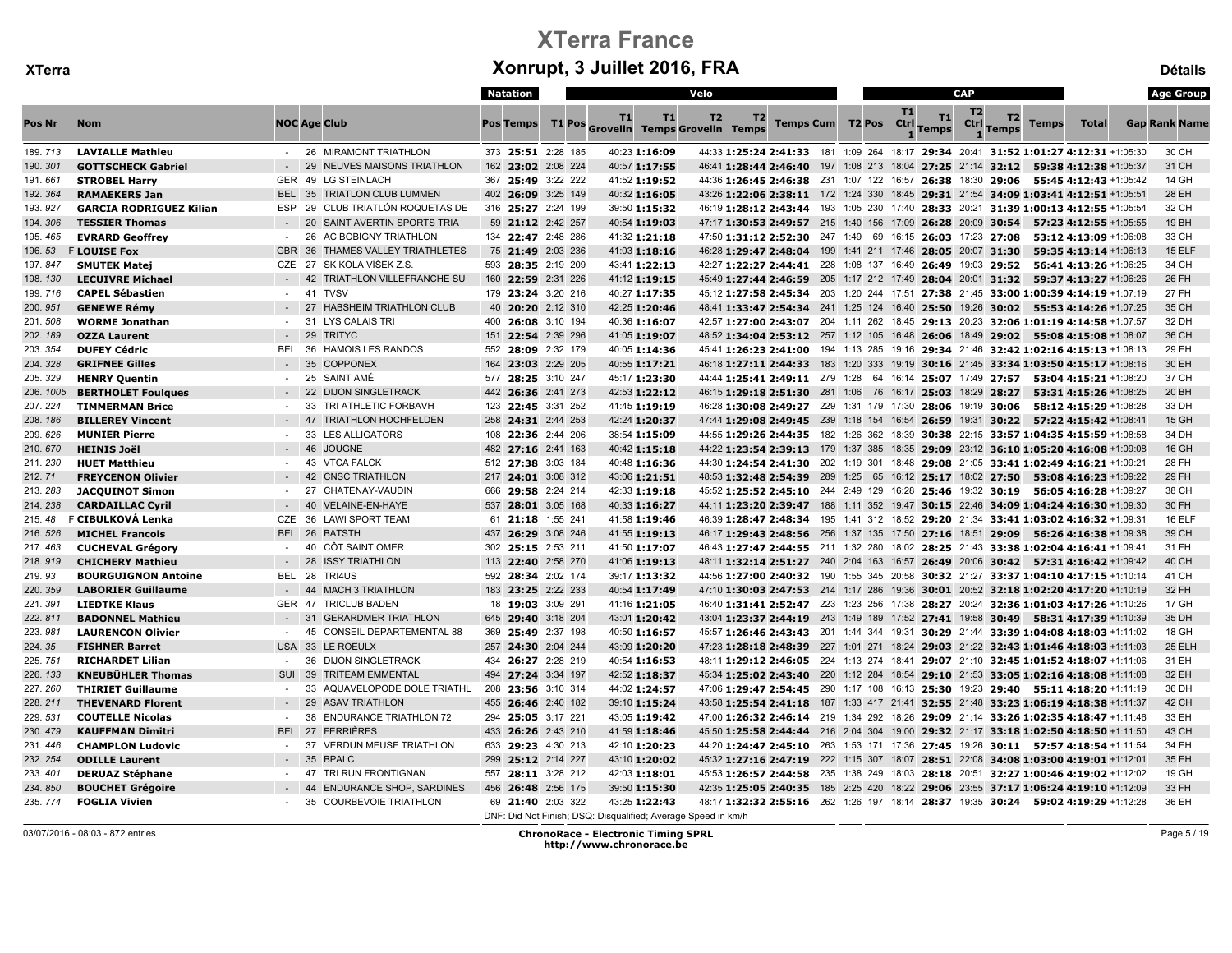|          |                                   |                  |                                        | <b>Natation</b>    |        |                                                                                | Velo                                                                                |  |                                                              |                          |                    | <b>CAP</b>             |                    |              |                        | <b>Age Group</b>     |
|----------|-----------------------------------|------------------|----------------------------------------|--------------------|--------|--------------------------------------------------------------------------------|-------------------------------------------------------------------------------------|--|--------------------------------------------------------------|--------------------------|--------------------|------------------------|--------------------|--------------|------------------------|----------------------|
| Pos Nr   | <b>Nom</b>                        |                  | <b>NOC Age Club</b>                    | <b>Pos Temps</b>   | T1 Pos | T1<br>T1<br><b>Grovelin Temps Grovelin Temps</b>                               | T2<br>T2                                                                            |  | Temps Cum T2 Pos                                             | <b>T1</b><br><b>Ctrl</b> | T1<br><b>Temps</b> | T <sub>2</sub><br>Ctrl | T2<br><b>Temps</b> | <b>Temps</b> | Total                  | <b>Gap Rank Name</b> |
| 236.987  | <b>JAMART Guillaume</b>           |                  | BEL 31 ESN TRIATHLON                   | 404 26:10 2:27 300 |        | 45:50 1:24:21                                                                  | 47:20 1:29:06 2:53:27 295 1:05 134 17:15 27:06 19:03 29:13                          |  |                                                              |                          |                    |                        |                    |              | 56:19 4:19:30 +1:12:30 | 37 DH                |
| 237.417  | <b>SALMON David</b>               |                  | 44 ESSEY-LÈS-NANCY                     | 454 26:44 3:25 245 |        | 43:48 1:21:21                                                                  | 46:45 1:27:26 2:48:47 260 2:32 173 17:39 27:27 19:51 30:35 58:02 4:19:33 +1:12:33   |  |                                                              |                          |                    |                        |                    |              |                        | 34 FH                |
| 238.149  | <b>AUFFRAY Stéphane</b>           | $\sim$ 100 $\mu$ | 40 VO2 TRIATHLON                       | 622 29:12 2:59 183 |        | 41:45 1:17:39                                                                  | 43:22 1:23:41 2:41:21 213 1:31 355 18:47 29:17 22:23 35:12 1:04:30 4:19:35 +1:12:35 |  |                                                              |                          |                    |                        |                    |              |                        | 35 FH                |
| 239.229  | <b>SANDER Lars</b>                | SUI              | 46<br>SIHLFISCH ADLISWIL               | 155 22:57 2:20 271 |        | 43:15 1:21:39                                                                  | 47:57 1:29:50 2:51:30 238 1:31 261 19:21 29:55 20:25 31:24 1:01:19 4:19:38 +1:12:38 |  |                                                              |                          |                    |                        |                    |              |                        | 20 GH                |
| 240.557  | <b>LAFORGE Mickael</b>            | BEL              | PROFONDEVILLE<br>30                    | 646 29:41 3:05 160 |        | 40:34 1:16:00                                                                  | 43:30 1:23:01 2:39:02 196 1:24 422 20:47 31:10 22:44 35:21 1:06:31 4:19:45 +1:12:44 |  |                                                              |                          |                    |                        |                    |              |                        | 38 DH                |
| 241.581  | <b>WALTER Stéphane</b>            |                  | 43<br><b>IRON CLUB DANNEMARIE TRIA</b> | 345 25:41 2:53 203 |        | 42:39 1:20:08                                                                  | 44:53 1:24:09 2:44:17 207 2:01 372 19:51 30:44 22:12 34:10 1:04:55 4:19:49 +1:12:48 |  |                                                              |                          |                    |                        |                    |              |                        | 36 FH                |
|          | 242. 614 F VREESWIJK-KELJA Riikka | NLD              | 48 TYPHOON                             | 128 22:46 2:39 299 |        | 44:08 1:23:15                                                                  | 47:56 1:30:07 2:53:22 258 1:12 224 18:06 28:12 20:23 31:39 59:51 4:19:52 +1:12:51   |  |                                                              |                          |                    |                        |                    |              |                        | 1 GF                 |
| 243.995  | <b>REGOST Elie</b>                |                  | 26<br><b>TC LIEVIN</b>                 | 513 27:39 2:39 145 |        | 38:19 1:11:40                                                                  | 43:20 1:25:58 2:37:38 175 1:19 535 21:44 33:31 24:45 37:10 1:10:41 4:19:59 +1:12:58 |  |                                                              |                          |                    |                        |                    |              |                        | 44 CH                |
| 244.1000 | <b>UMORET Rémy</b>                |                  | <b>EST TRIATHLON TEAM</b><br>26        | 515 27:41 3:05 231 |        | 41:09 1:17:42                                                                  | 46:40 1:29:58 2:47:40 254 1:23 231 18:18 28:26 20:54 31:48 1:00:14 4:20:05 +1:13:05 |  |                                                              |                          |                    |                        |                    |              |                        | 45 CH                |
| 245.257  | <b>FUSIBET Frédéric</b>           |                  | $-40$<br><b>NANCY</b>                  | 511 27:36 2:59 220 |        | 41:20 1:18:33                                                                  | 45:38 1:27:34 2:46:07 237 1:19 289 19:17 29:15 21:07 33:14 1:02:30 4:20:34 +1:13:33 |  |                                                              |                          |                    |                        |                    |              |                        | 37 FH                |
| 246.606  | <b>THELLIER Antoine</b>           | $\sim$           | 25<br>LES ALLIGATORS SEYNOD TRI        | 531 27:54 3:20 295 |        | 44:36 1:22:36                                                                  | 47:26 1:30:33 2:53:10 320 1:39 95 16:55 25:57 18:20 28:37 54:34 4:20:39 +1:13:39    |  |                                                              |                          |                    |                        |                    |              |                        | 46 CH                |
| 247.780  | <b>VAST Bruno</b>                 | <b>BEL 32</b>    | TRI4US                                 | 594 28:37 2:32 258 |        | 44:38 1:23:10                                                                  | 45:44 1:26:53 2:50:04 284 1:49 185 17:56 27:48 19:41 30:38 58:26 4:21:30 +1:14:30   |  |                                                              |                          |                    |                        |                    |              |                        | 39 DH                |
| 248.365  | <b>LEJACQUES Thibaut</b>          | <b>BEL</b>       | <b>PEPINSTER</b><br>33                 | 168 23:08 2:33 292 |        | 42:27 1:20:01                                                                  | 49:09 1:32:49 2:52:50 255 1:09 278 18:46 29:16 21:37 32:41 1:01:58 4:21:41 +1:14:40 |  |                                                              |                          |                    |                        |                    |              |                        | 40 DH                |
| 249.792  | <b>TANGUY Sylvain</b>             |                  | 33<br><b>PARIS</b>                     | 357 25:45 3:42 265 |        | 43:55 1:23:49                                                                  | 45:14 1:26:58 2:50:48 272 1:43 221 17:59 28:05 20:33 31:42 59:47 4:21:46 +1:14:45   |  |                                                              |                          |                    |                        |                    |              |                        | 41 DH                |
| 250.963  | <b>BLANDEL Antoine</b>            | $\sim$           | <b>MONT BLANC TRIATHLON</b><br>25      | 231 24:10 2:17 315 |        | 51:45 1:29:07                                                                  | 44:17 1:25:40 2:54:48 285 1:39 196 19:00 29:11 19:16 29:47 58:58 4:21:54 +1:14:53   |  |                                                              |                          |                    |                        |                    |              |                        | 47 CH                |
| 251.889  | <b>MICHEL Vivien</b>              |                  | 32<br><b>POLINCOVE</b>                 | 243 24:23 2:47 90  |        | 38:55 1:13:13                                                                  | 39:16 1:16:08 2:29:21                                                               |  | 99 1:18 710 24:16 38:09 30:25 46:01 1:24:11 4:22:01 +1:15:01 |                          |                    |                        |                    |              |                        | 42 DH                |
| 252.97   | <b>DELIEGE Hugues</b>             |                  | 35<br>VITRY-EN-ARTOIS                  | 462 26:57 2:35 287 |        | 44:13 1:23:06                                                                  | 47:45 1:29:24 2:52:31 294 1:36 186 18:19 28:20 19:19 30:06                          |  |                                                              |                          |                    |                        |                    |              | 58:27 4:22:08 +1:15:07 | 37 EH                |
| 253.569  | <b>ALLARD Sylvian</b>             |                  | <b>TRIATHLON COTE D4AMOUR</b><br>41    | 182 23:25 2:25 356 |        | 43:14 1:21:19                                                                  | 50:39 1:36:49 2:58:09 314 1:18 153 17:33 27:01 19:32 30:19 57:20 4:22:40 +1:15:40   |  |                                                              |                          |                    |                        |                    |              |                        | 38 FH                |
| 254.123  | <b>WULLEPUT Nicolas</b>           | $\sim$           | 40<br><b>FLEURBAIX</b>                 | 308 25:19 2:11 266 |        | 42:35 1:21:29                                                                  | 47:08 1:29:23 2:50:52 252 1:03 319 18:54 30:19 20:46 33:03 1:03:23 4:22:49 +1:15:49 |  |                                                              |                          |                    |                        |                    |              |                        | 39 FH                |
| 255.574  | <b>HUSSON Patrick</b>             |                  | 38<br><b>VELIZY TRIATHLON</b>          | 383 25:55 2:41 301 |        | 43:14 1:21:27                                                                  | 48:49 1:32:04 2:53:31 297 0:58 220 16:57 26:59 21:03 32:47                          |  |                                                              |                          |                    |                        |                    |              | 59:47 4:22:54 +1:15:54 | 38 EH                |
| 256.77   | <b>PETITJEAN Anthony</b>          | $\sim$           | 29<br>LE VAL-D'AJOL                    | 637 29:27 2:38 285 |        | 43:34 1:23:07                                                                  | 45:54 1:29:16 2:52:23 323 1:04 165 17:02 26:45 19:29 30:48                          |  |                                                              |                          |                    |                        |                    |              | 57:33 4:23:08 +1:16:08 | 48 CH                |
| 257.781  | <b>F MARECHAL Anne-Sophie</b>     | BEL 30           | <b>TRIGT</b>                           | 253 24:28 2:46 361 |        | 47:00 1:27:31                                                                  | 47:14 1:30:58 2:58:30 333 1:26 127 16:58 26:29 18:57 29:29                          |  |                                                              |                          |                    |                        |                    |              | 55:59 4:23:10 +1:16:10 | 2 DF                 |
| 258.216  | <b>VOOGD Quentin</b>              | <b>BEL 39</b>    | <b>SHARKS TRIATHLON</b>                | 224 24:05 3:00 323 |        | 42:32 1:23:08                                                                  | 47:59 1:32:08 2:55:16 299 1:29 208 17:43 28:19 19:18 31:05 59:25 4:23:17 +1:16:16   |  |                                                              |                          |                    |                        |                    |              |                        | 39 EH                |
| 259.872  | <b>TARRIN Gilles</b>              |                  | $-47$<br><b>GRUSON</b>                 | 315 25:27 2:34 254 |        | 41:37 1:19:29                                                                  | 46:03 1:30:23 2:49:52 245 1:47 326 18:33 29:58 21:14 33:36 1:03:35 4:23:17 +1:16:17 |  |                                                              |                          |                    |                        |                    |              |                        | 21 GH                |
| 260.551  | <b>SIMON Jérôme</b>               | $\sim$           | 42 TROC                                | 542 28:04 2:39 228 |        | 42:12 1:20:00                                                                  | 45:14 1:27:24 2:47:25 248 1:35 325 19:41 30:38 21:32 32:55 1:03:33 4:23:17 +1:16:17 |  |                                                              |                          |                    |                        |                    |              |                        | 40 FH                |
| 261.756  | <b>JOHNSON Ben</b>                |                  | GBR 40 WROXALL                         | 496 27:26 3:00 288 |        | 45:25 1:23:24                                                                  | 45:57 1:29:08 2:52:33 306 2:43 166 17:00 26:38 19:15 31:00 57:38 4:23:23 +1:16:22   |  |                                                              |                          |                    |                        |                    |              |                        | 41 FH                |
| 262.993  | <b>JUNG Brice</b>                 |                  | 31 USA TRI                             | 359 25:45 4:48 230 |        | 42:56 1:20:16                                                                  | 45:37 1:27:21 2:47:37 249 2:05 314 18:46 29:39 21:10 33:28 1:03:08 4:23:24 +1:16:24 |  |                                                              |                          |                    |                        |                    |              |                        | 43 DH                |
| 263.866  | <b>SALOMEZ Carl</b>               |                  | BEL 31 TTI                             | 252 24:27 3:10 284 |        | 44:03 1:23:49                                                                  | 46:13 1:28:27 2:52:16 267 1:26 281 18:32 29:20 21:25 32:49 1:02:10 4:23:32 +1:16:32 |  |                                                              |                          |                    |                        |                    |              |                        | 44 DH                |
|          | 264.734 F AIGON Pauline           |                  | 24<br><b>DIJON SINGLETRACK</b>         | 191 23:38 2:09 318 |        | 42:39 1:22:56                                                                  | 47:25 1:32:02 2:54:58 278 1:00 273 17:48 28:18 21:15 33:30 1:01:49 4:23:36 +1:16:36 |  |                                                              |                          |                    |                        |                    |              |                        | 1 <sub>BF</sub>      |
| 265.205  | <b>FINANCE Arnaud</b>             |                  | <b>GERARDMER TRIATHLON</b><br>43       | 175 23:21 2:40 225 |        | 40:54 1:18:09                                                                  | 47:31 1:28:47 2:46:56 209 1:31 500 21:00 32:13 24:34 37:02 1:09:15 4:23:45 +1:16:45 |  |                                                              |                          |                    |                        |                    |              |                        | 42 FH                |
| 266.84   | <b>FUSSER Romain</b>              | $\sim$           | 44<br><b>TRILION</b>                   | 221 24:03 2:37 282 |        | 44:06 1:22:04                                                                  | 48:23 1:30:09 2:52:14 259 1:17 329 19:01 30:09 21:39 33:28 1:03:38 4:23:52 +1:16:52 |  |                                                              |                          |                    |                        |                    |              |                        | 43 FH                |
| 267.72   | <b>BIGNOT Rodolphe</b>            |                  | 32<br><b>LONDERZEEL</b>                | 601 28:47 3:04 289 |        | 46:08 1:23:59                                                                  | 47:40 1:28:36 2:52:35 322 0:56 188 17:50 27:36 20:00 30:53 58:29 4:23:54 +1:16:53   |  |                                                              |                          |                    |                        |                    |              |                        | 45 DH                |
| 268.139  | <b>MARTIN Gauthier</b>            | BEL 26           | <b>BOUILLON</b>                        | 615 29:01 2:46 240 |        | 43:31 1:20:30                                                                  | 47:59 1:27:55 2:48:25 271 1:23 287 19:12 29:01 22:16 33:23 1:02:24 4:24:02 +1:17:01 |  |                                                              |                          |                    |                        |                    |              |                        | 49 CH                |
| 269.245  | <b>KUNCA Loic</b>                 |                  | 39<br><b>VTCA FALCK</b>                | 452 26:42 2:45 368 |        | 46:26 1:27:51                                                                  | 47:26 1:31:26 2:59:17 357 1:32 86 16:13 25:18 18:16 28:42 54:00 4:24:18 +1:17:18    |  |                                                              |                          |                    |                        |                    |              |                        | 40 EH                |
| 270.504  | <b>BARDIAUX Benjamin</b>          | $\sim$           | RILLY-LA-MONTAGNE<br>44                | 255 24:29 2:17 261 |        | 44:03 1:22:15                                                                  | 46:16 1:28:07 2:50:22 242 1:18 407 19:42 30:48 22:46 35:06 1:05:55 4:24:23 +1:17:22 |  |                                                              |                          |                    |                        |                    |              |                        | 44 FH                |
| 271.520  | <b>SAUVAGET Antoine</b>           |                  | 28<br><b>ENDURANCE 72 TRIATHLON</b>    | 266 24:36 3:05 280 |        | 43:27 1:21:25                                                                  | 47:09 1:30:38 2:52:03 266 1:17 321 19:02 29:44 21:05 33:41 1:03:26 4:24:28 +1:17:27 |  |                                                              |                          |                    |                        |                    |              |                        | 50 CH                |
| 272.395  | <b>BAUCHET Julien</b>             | $\sim$           | 35<br><b>TOULOUSE TRIATHLON</b>        | 80 21:56 3:05 367  |        | 41:02 1:22:50                                                                  | 48:20 1:36:21 2:59:12 315 2:06 181 17:02 27:31 19:13 30:47 58:18 4:24:40 +1:17:39   |  |                                                              |                          |                    |                        |                    |              |                        | 41 EH                |
| 273.336  | <b>VANDERHEYDEN Samuel</b>        | <b>BEL 38</b>    | <b>SHARKS TRIATHLON</b>                | 110 22:38 2:58 264 |        | 43:19 1:20:41                                                                  | 47:59 1:30:04 2:50:46 233 1:04 448 20:24 31:46 22:38 35:46 1:07:32 4:24:59 +1:17:59 |  |                                                              |                          |                    |                        |                    |              |                        | 42 EH                |
| 274.256  | <b>RUHE Marc</b>                  | LIE              | 43<br><b>TRICLUB VADUZ</b>             | 169 23:09 2:08 95  |        | 34:44 1:06:28                                                                  | 40:54 1:23:51 2:30:20                                                               |  | 92 4:50 714 42:47 53:38 20:32 31:05 1:24:44 4:25:13 +1:18:12 |                          |                    |                        |                    |              |                        | 45 FH                |
| 275.422  | <b>NAEGELI Peter</b>              | SUI 62           | <b>FOURG TRIATHLON</b>                 | 23 19:15 1:43 347  |        | 44:02 1:23:04                                                                  | 50:59 1:34:21 2:57:25 253 1:10 399 19:32 30:38 22:38 35:02 1:05:40 4:25:15 +1:18:14 |  |                                                              |                          |                    |                        |                    |              |                        | 1 JH                 |
| 276.910  | <b>BREUVART Henri</b>             |                  | 33<br><b>AMIENS</b>                    | 553 28:10 3:38 267 |        | 44:08 1:22:45                                                                  | 46:49 1:28:12 2:50:58 304 1:28 260 18:25 29:04 20:40 32:10 1:01:15 4:25:30 +1:18:29 |  |                                                              |                          |                    |                        |                    |              |                        | 46 DH                |
| 277.769  | <b>MENCIN Alexander</b>           | GER 46           | <b>CSV-TRI-TEAM</b>                    | 393 26:04 3:04 324 |        | 44:39 1:23:52                                                                  | 48:10 1:31:25 2:55:17 321 1:33 217 18:08 27:54 20:23 31:49 59:44 4:25:44 +1:18:43   |  |                                                              |                          |                    |                        |                    |              |                        | 22 GH                |
| 278.172  | <b>MULLER Benjamin</b>            |                  | 28<br>SÉLESTAT                         | 195 23:44 4:13 260 |        | 43:27 1:21:49                                                                  | 46:13 1:28:28 2:50:17 251 1:46 400 18:24 30:44 21:56 35:01 1:05:45 4:25:47 +1:18:47 |  |                                                              |                          |                    |                        |                    |              |                        | 51 CH                |
| 279.672  | <b>JOUANIN Arnaud</b>             |                  | VO3 MAX PROVENCE TRIATHLO<br>41        | 325 25:33 4:37 262 |        | 43:57 1:23:09                                                                  | 45:15 1:27:22 2:50:31 277 2:23 298 18:35 29:21 20:48 33:20 1:02:42 4:25:48 +1:18:47 |  |                                                              |                          |                    |                        |                    |              |                        | 46 FH                |
|          | 280. 735 F PHILIPPE BAZIN Perrine | $\sim$           | TRIATHLON SANNOIS FRANCON<br>-30       | 229 24:08 2:40 325 |        | 43:58 1:22:17                                                                  | 49:23 1:33:01 2:55:18 296 1:07 305 19:03 29:53 20:54 33:01 1:02:55 4:26:10 +1:19:09 |  |                                                              |                          |                    |                        |                    |              |                        | 3 DF                 |
| 281.899  | <b>JOZWIAK Christophe</b>         |                  | 46<br><b>VTTÀ FALCK</b>                | 349 25:42 3:54 274 |        | 42:44 1:22:38                                                                  | 47:01 1:28:56 2:51:35 283 1:56 311 19:12 29:00 22:25 34:01 1:03:02 4:26:10 +1:19:10 |  |                                                              |                          |                    |                        |                    |              |                        | 23 GH                |
| 282.266  | <b>HUMBERTCLAUDE Pierre-Yves</b>  |                  | - 31 GRANDVILLERS                      | 471 27:06 2:35 250 |        | 43:55 1:22:17<br>DNF: Did Not Finish; DSQ: Disqualified; Average Speed in km/h | 45:43 1:26:59 2:49:17 261 1:05 411 18:46 30:47 23:08 35:21 1:06:09 4:26:13 +1:19:12 |  |                                                              |                          |                    |                        |                    |              |                        | 47 DH                |

03/07/2016 - 08:03 - 872 entries ChronoRace - Electronic Timing SPRL http://www.chronorace.be

Page 6 / 19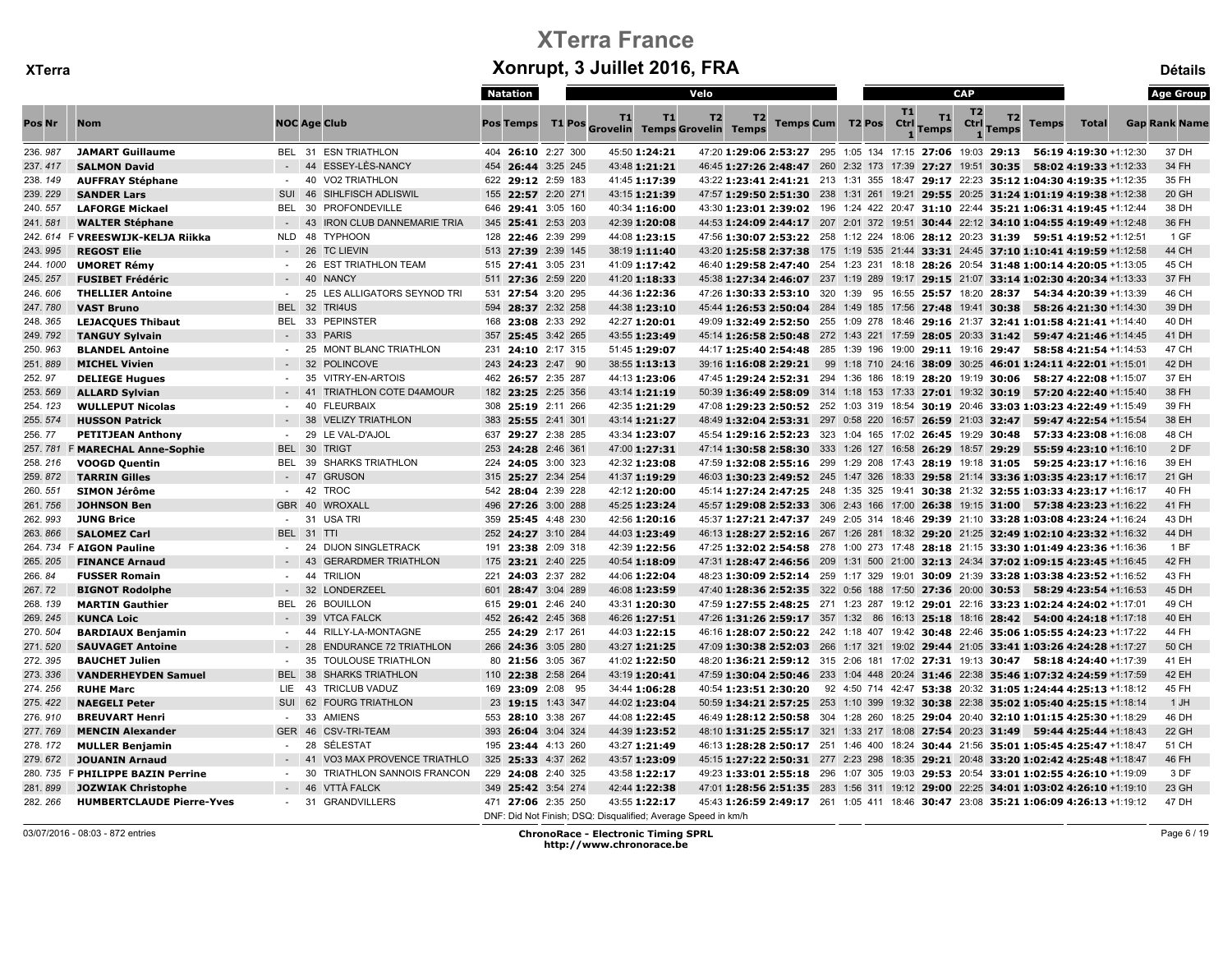|         |                                   |               |                                        | Natation           |                                                               | Velo                                                                                                   |                             |           | <b>CAP</b>     |                                  |              | <b>Age Group</b>     |
|---------|-----------------------------------|---------------|----------------------------------------|--------------------|---------------------------------------------------------------|--------------------------------------------------------------------------------------------------------|-----------------------------|-----------|----------------|----------------------------------|--------------|----------------------|
| Pos Nr  | <b>Nom</b>                        |               | <b>NOC Age Club</b>                    | <b>Pos Temps</b>   | T1<br>T1<br>T1 Pos Grovelin Temps Grovelin Temps              | T <sub>2</sub><br>T2                                                                                   | Temps Cum T2 Pos Ctrl Temps | <b>T1</b> | T <sub>2</sub> | T2<br>Ctrl Temps<br><b>Temps</b> | <b>Total</b> | <b>Gap Rank Name</b> |
| 283.181 | <b>SCHAEFER Eric</b>              |               | BEL 35 TURBO                           | 474 27:07 3:14 255 | 43:13 1:22:09                                                 | 46:02 1:27:46 2:49:55 273 1:26 363 18:15 29:34 21:55 35:01 1:04:36 4:26:20 +1:19:20                    |                             |           |                |                                  |              | 43 EH                |
| 284.617 | <b>COMAZZI Olivier</b>            |               | <b>TRITYC</b><br>$-39$                 | 256 24:30 3:43 239 | 41:54 1:20:05                                                 | 46:56 1:28:17 2:48:22 234 1:57 462 19:37 31:23 23:29 36:29 1:07:53 4:26:28 +1:19:27                    |                             |           |                |                                  |              | 44 EH                |
| 285.192 | <b>BOULANGER Jérôme</b>           |               | - 32 METZ                              | 446 26:38 4:43 235 | 43:01 1:22:11                                                 | 43:43 1:25:49 2:48:01 264 2:32 356 18:25 29:34 21:58 34:57 1:04:32 4:26:28 +1:19:27                    |                             |           |                |                                  |              | 48 DH                |
| 286.827 | <b>CLAEYS Yves</b>                |               | BEL 49 DVB                             | 463 26:58 3:26 281 | 44:45 1:23:09                                                 | 47:31 1:29:04 2:52:14 303 1:18 295 18:50 29:28 21:07 33:11 1:02:40 4:26:37 +1:19:36                    |                             |           |                |                                  |              | 24 GH                |
| 287.740 | <b>MOUGEOT Jean-Charles</b>       |               | 29 USAT                                | 470 27:06 3:18 201 | 41:28 1:18:22                                                 | 44:33 1:25:47 2:44:10 218 1:52 526 20:05 32:52 23:13 37:20 1:10:13 4:26:41 +1:19:40                    |                             |           |                |                                  |              | 52 CH                |
| 288.592 | <b>DUDU Bruno</b>                 |               | 46<br><b>TRIATHLON VILLEFRANCHE SA</b> | 342 25:40 2:55 370 | 47:19 1:28:52                                                 | 47:07 1:30:37 2:59:29 351 1:30 161 17:39 27:14 19:32 30:14 57:29 4:27:05 +1:20:04                      |                             |           |                |                                  |              | 25 GH                |
| 289.99  | <b>HOBSON Kévin</b>               |               | TRI TRAIL & CO<br>- 30                 | 409 26:13 3:26 365 | 43:27 1:25:03                                                 | 46:55 <b>1:33:46 2:58:49</b> 352 1:39 143 17:10 <b>26:57</b> 19:22 <b>30:03 57:00 4:27:09</b> +1:20:09 |                             |           |                |                                  |              | 49 DH                |
| 290.974 | F ROUBALOVÁ Markéta               | CZE 22        | KOLA VÍŠEK                             | 95 22:25 3:15 319  | 42:10 1:21:29                                                 | 47:29 1:33:31 2:55:00 276 1:09 393 19:14 30:15 22:50 35:20 1:05:36 4:27:27 +1:20:27                    |                             |           |                |                                  |              | 2 BF                 |
| 291.484 | <b>HARAZIN Andreas</b>            |               | GER 35 O-SEE SPORT E.V.                | 365 25:47 3:05 268 | 43:05 1:21:00                                                 | 46:58 1:30:12 2:51:13 270 3:00 359 20:55 31:31 21:51 33:02 1:04:34 4:27:41 +1:20:40                    |                             |           |                |                                  |              | 45 EH                |
| 292.543 | <b>PITIOT Pierrick</b>            |               | $-34$<br><b>CNSC TRIATHLON</b>         | 213 23:59 3:53 358 | 46:38 1:25:42                                                 | 47:54 1:32:31 2:58:13 338 2:10 209 18:18 28:18 19:31 31:07 59:26 4:27:43 +1:20:42                      |                             |           |                |                                  |              | 50 DH                |
| 293.836 | <b>MINON Nicolas</b>              |               | 27<br><b>KRONOS TRIATHLON</b>          | 353 25:44 3:04 279 | 44:11 1:21:26                                                 | 45:56 1:30:33 2:51:59 280 1:42 384 20:52 31:49 21:22 33:28 1:05:17 4:27:47 +1:20:47                    |                             |           |                |                                  |              | 53 CH                |
|         | 294. 640 F AMANN Fanny            |               | $-30$<br><b>JOOL TEAM</b>              | 499 27:28 3:17 269 | 45:06 1:23:31                                                 | 46:55 1:27:54 2:51:26 298 1:45 338 19:22 30:20 21:14 33:37 1:03:58 4:27:56 +1:20:55                    |                             |           |                |                                  |              | 4 DF                 |
| 295.496 | <b>ARCELLA Laurent</b>            |               | <b>LOUPIAN TRI NATURE</b><br>47        | 91 22:18 2:51 263  | 43:32 1:20:51                                                 | 48:21 1:29:50 2:50:42 232 2:12 514 20:35 32:50 23:28 37:04 1:09:54 4:27:59 +1:20:58                    |                             |           |                |                                  |              | 26 GH                |
| 296.195 | <b>ASSIMON Sébastien</b>          |               | LA ROCHELLE TRIATHLON<br>45            | 328 25:34 2:48 354 | 44:18 1:23:33                                                 | 49:06 1:34:29 2:58:03 341 1:09 242 18:39 28:52 20:13 31:45 1:00:38 4:28:13 +1:21:13                    |                             |           |                |                                  |              | 27 GH                |
| 297.903 | <b>JEANNET Florent</b>            |               | 37<br><b>VITTELTRI</b>                 | 194 23:42 2:29 351 | 44:19 1:21:24                                                 | 49:03 1:36:10 2:57:35 311 1:47 294 18:50 29:42 21:20 32:56 1:02:39 4:28:15 +1:21:14                    |                             |           |                |                                  |              | 46 EH                |
| 298.801 | <b>BOURHIS Olivier</b>            |               | $-44$<br><b>TCA EVREUX</b>             | 621 29:11 2:43 248 | 43:00 1:21:37                                                 | 44:53 1:27:35 2:49:12 282 1:20 405 19:40 30:45 22:22 35:03 1:05:48 4:28:16 +1:21:16                    |                             |           |                |                                  |              | 47 FH                |
| 299.421 | <b>WEISS Jean-Sébastien</b>       |               | 30<br><b>B3 BULLE TRIATHLON</b>        | 418 26:19 2:46 293 | 45:19 1:24:31                                                 | 46:38 1:28:25 2:52:56 293 1:40 370 19:13 29:46 22:53 35:08 1:04:55 4:28:37 +1:21:36                    |                             |           |                |                                  |              | 51 DH                |
| 300.808 | <b>KREBS Laurent</b>              |               | 41<br><b>MERTZWILLER</b>               | 735 31:27 3:52 223 | 42:13 1:19:08                                                 | 45:54 1:27:29 2:46:38 291 2:05 364 19:00 29:31 22:49 35:06 1:04:38 4:28:42 +1:21:42                    |                             |           |                |                                  |              | 48 FH                |
| 301.913 | <b>SIMON Gilles</b>               |               | 29<br><b>BRUMATH</b>                   | 380 25:53 2:47 380 | 44:38 1:24:14                                                 | 51:52 1:36:38 3:00:52 369 1:20 168 17:28 27:25 19:22 30:27 57:52 4:28:47 +1:21:46                      |                             |           |                |                                  |              | 54 CH                |
| 302.363 | <b>FAUQUEMBERGUE Gautier</b>      |               | <b>BUIGNY-LÈS-GAMACHES</b><br>41       | 350 25:42 2:49 272 | 43:19 1:21:34                                                 | 47:16 1:29:56 2:51:30 269 1:22 447 19:14 30:33 23:28 36:57 1:07:30 4:28:56 +1:21:56                    |                             |           |                |                                  |              | 49 FH                |
| 303.655 | <b>GOMES Arnaud</b>               |               | $-31$<br>SILLERY                       | 449 26:39 3:52 353 | 45:08 1:25:52                                                 | 48:29 1:32:08 2:58:00 354 1:24 198 17:41 27:34 20:09 31:28 59:03 4:29:00 +1:21:59                      |                             |           |                |                                  |              | 52 DH                |
| 304.377 | <b>HOGGE Louis-Philippe</b>       | <b>BEL 33</b> | JEMEPPE-SUR-SAMBRE                     | 674 30:03 2:14 278 | 43:06 1:21:50                                                 | 46:58 1:30:07 2:51:58 316 1:22 318 19:08 29:57 21:34 33:25 1:03:22 4:29:00 +1:21:59                    |                             |           |                |                                  |              | 53 DH                |
| 305.544 | <b>PERRY Francis</b>              |               | 45<br><b>TROC</b>                      | 458 26:53 2:10 321 | 44:58 1:23:21                                                 | 48:44 1:31:51 2:55:12 317 2:04 296 18:31 28:17 22:18 34:23 1:02:41 4:29:03 +1:22:02                    |                             |           |                |                                  |              | 28 GH                |
| 306.469 | <b>SIMON Nicolas</b>              |               | HUGLEVILLE-EN-CAUX<br>43               | 554 28:10 3:31 332 | 43:42 1:22:44                                                 | 48:50 1:33:37 2:56:22 350 1:38 205 17:53 27:34 20:53 31:47 59:22 4:29:05 +1:22:04                      |                             |           |                |                                  |              | 50 FH                |
| 307.549 | <b>LABOURIER Jean-Philippe</b>    |               | $-35$<br><b>REIMS TRIATHLON</b>        | 501 27:28 2:51 326 | 45:41 1:24:02                                                 | 47:18 1:31:33 2:55:36 337 1:33 268 18:52 29:30 20:47 32:07 1:01:37 4:29:07 +1:22:06                    |                             |           |                |                                  |              | 47 EH                |
| 308.199 | <b>PUISSANT Nicolas</b>           | BEL 30        | <b>BATSTH</b>                          | 322 25:31 2:14 303 | 43:53 1:21:17                                                 | 48:56 1:32:31 2:53:49 287 1:34 421 20:32 31:12 23:48 35:14 1:06:26 4:29:36 +1:22:35                    |                             |           |                |                                  |              | 54 DH                |
| 309.212 | <b>FERREIRA Ludovic</b>           |               | <b>SCA ABBEVILLE TRIATHLON</b><br>-38  | 288 24:57 2:31 393 | 44:22 1:23:51                                                 | 51:51 1:38:41 3:02:32 375 1:25 180 17:21 26:59 20:43 31:15 58:15 4:29:42 +1:22:41                      |                             |           |                |                                  |              | 48 EH                |
| 310.404 | <b>FERRY Raymond</b>              |               | $-57$<br><b>TEC EPINAL</b>             | 507 27:33 3:18 275 | 43:30 1:22:27                                                 | 47:06 1:29:09 2:51:36 302 1:27 401 19:41 30:53 22:13 34:53 1:05:47 4:29:43 +1:22:42                    |                             |           |                |                                  |              | 1H                   |
| 311.305 | <b>TESSIER Thibault</b>           | $\sim$        | SAINT AVERTIN SPORTS TRIA<br>20        | 51 20:58 2:37 407  | 41:18 1:20:11                                                 | 50:47 1:43:59 3:04:11 348 1:35 235 16:49 26:22 22:26 34:01 1:00:23 4:29:47 +1:22:46                    |                             |           |                |                                  |              | 21 BH                |
| 312.445 | <b>BAILLY Etienne</b>             |               | 29<br><b>BESANCON TRIATHLON</b>        | 381 25:54 2:35 308 | 44:21 1:23:05                                                 | 48:09 1:31:20 2:54:26 305 2:05 365 18:25 29:21 22:26 35:25 1:04:47 4:29:49 +1:22:48                    |                             |           |                |                                  |              | 55 CH                |
| 313.182 | <b>COUTURIER Nicolas</b>          | $\sim$        | -37<br><b>DIJON SINGLE TRACK</b>       | 576 28:25 3:58 237 | 43:12 1:21:47                                                 | 44:16 1:26:26 2:48:13 275 1:35 451 19:53 30:57 24:58 36:40 1:07:38 4:29:51 +1:22:51                    |                             |           |                |                                  |              | 49 EH                |
| 314.898 | <b>JABOULAY Jean-Charles</b>      |               | $-35$<br><b>ISSY TRIATHLON</b>         | 527 27:50 3:44 297 | 44:14 1:23:52                                                 | 46:15 1:29:25 2:53:17 327 1:25 327 19:54 30:34 21:28 33:02 1:03:36 4:29:55 +1:22:55                    |                             |           |                |                                  |              | 50 EH                |
| 315.115 | <b>BALLAND Frédéric</b>           | $\sim$        | 40<br><b>VITTEL TRIATHLON</b>          | 363 25:46 3:15 338 | 44:01 1:23:15                                                 | 48:42 1:33:28 2:56:44 334 2:12 279 18:41 29:37 20:48 32:24 1:02:02 4:30:01 +1:23:01                    |                             |           |                |                                  |              | 51 FH                |
| 316.603 | <b>CAYATTE Matthieu</b>           | $-37$         | <b>TACC</b>                            | 200 23:50 2:46 316 | 44:26 1:22:32                                                 | 49:01 1:32:20 2:54:52 286 1:49 437 20:29 31:47 23:01 35:11 1:06:58 4:30:17 +1:23:16                    |                             |           |                |                                  |              | 51 EH                |
| 317.235 | <b>VALDENAIRE Jean-Christophe</b> |               | $-32$<br><b>TROC</b>                   | 343 25:40 2:45 320 | 45:12 1:22:19                                                 | 50:07 1:32:45 2:55:05 309 1:12 394 20:46 31:38 22:14 33:59 1:05:37 4:30:20 +1:23:20                    |                             |           |                |                                  |              | 55 DH                |
| 318.584 | <b>VALDENAIRE Mickael</b>         |               | 35<br><b>TROC</b>                      | 287 24:57 2:51 342 | 44:54 1:23:42                                                 | 49:56 1:33:21 2:57:04 326 1:41 332 19:19 29:41 22:21 34:05 1:03:46 4:30:21 +1:23:20                    |                             |           |                |                                  |              | 52 EH                |
| 319.124 | <b>METZINGER Olivier</b>          |               | ASPTT STRASBOURG TRIATHLO<br>44        | 236 24:19 2:40 346 | 44:18 1:23:37                                                 | 49:44 1:33:43 2:57:20 319 1:28 357 19:42 30:14 22:05 34:18 1:04:32 4:30:22 +1:23:21                    |                             |           |                |                                  |              | 52 FH                |
| 320.911 | <b>FOURRIER Jonathan</b>          |               | 35<br>TC JOUE LES TOURS                | 201 23:51 2:59 414 | 46:41 1:28:15                                                 | 49:56 1:36:44 3:04:59 381 1:12 152 17:35 27:15 19:36 30:04 57:20 4:30:23 +1:23:22                      |                             |           |                |                                  |              | 53 EH                |
| 321.669 | L'HUILLIER Reynald                | $\sim$        | -34<br>SAINT-NABORD                    | 672 30:02 4:17 302 | 44:45 1:25:13                                                 | 45:35 1:28:20 2:53:34 349 1:36 252 18:17 28:37 20:50 32:15 1:00:53 4:30:24 +1:23:23                    |                             |           |                |                                  |              | 56 DH                |
| 322.361 | <b>DEGRACE Clément</b>            |               | 24<br><b>DIJON SINGLE TRACK</b>        | 152 22:55 2:25 251 | 41:52 1:18:08                                                 | 47:23 1:31:11 2:49:20 221 1:23 609 22:41 35:39 25:11 38:48 1:14:27 4:30:33 +1:23:32                    |                             |           |                |                                  |              | 22 BH                |
| 323.560 | <b>ISTASSES Erwan</b>             | $-31$         | <b>CORMARIS TRIATHLON</b>              | 331 25:35 2:34 317 | 44:25 1:23:28                                                 | 49:00 1:31:24 2:54:53 307 1:23 414 20:31 31:28 22:26 34:47 1:06:15 4:30:42 +1:23:41                    |                             |           |                |                                  |              | 57 DH                |
| 324.691 | <b>DOBY Clement</b>               |               | 33<br><b>LEZENNES</b>                  | 429 26:24 3:53 298 | 44:43 1:22:27                                                 | 48:15 1:30:51 2:53:18 310 2:27 375 20:23 31:01 21:49 33:58 1:04:59 4:31:04 +1:24:03                    |                             |           |                |                                  |              | 58 DH                |
| 325.215 | <b>FAYET Jean-Christophe</b>      |               | EPERNAY TRIATHLON PAYS DE<br>-44       | 295 25:05 2:35 387 | 43:44 1:22:38                                                 | 51:19 1:38:59 3:01:38 365 1:02 250 18:25 28:48 20:15 31:58 1:00:46 4:31:08 +1:24:07                    |                             |           |                |                                  |              | 53 FH                |
| 326.747 | <b>BESSE Philippe</b>             |               | 57<br><b>DIJON SINGLETRACK</b>         | 788 32:32 3:21 249 | 43:26 1:23:01                                                 | 44:23 1:26:13 2:49:14 330 1:29 358 20:56 31:48 21:07 32:44 1:04:33 4:31:10 +1:24:10                    |                             |           |                |                                  |              | 2 <sub>IH</sub>      |
| 327.685 | <b>DI GIROLAMO Dominique</b>      |               | <b>DIJONSINGLETRACK</b><br>35          | 544 28:05 3:06 364 | 45:34 1:26:03                                                 | 47:52 1:32:40 2:58:44 373 1:34 219 17:35 28:15 20:10 31:31 59:46 4:31:17 +1:24:17                      |                             |           |                |                                  |              | 54 EH                |
| 328.293 | <b>LE CORRE Vincent</b>           |               | $-26$<br><b>VION</b>                   | 319 25:30 3:26 375 | 43:56 1:22:25                                                 | 52:53 1:37:32 2:59:58 360 1:16 263 19:55 30:04 21:15 31:20 1:01:24 4:31:35 +1:24:35                    |                             |           |                |                                  |              | 56 CH                |
| 329.984 | <b>THOMAS Jean-François</b>       |               | BEL 34 TITAN                           | 277 24:45 2:41 416 | 44:22 1:26:48                                                 | 49:35 1:38:15 3:05:04 390 1:46 167 16:32 26:16 20:30 31:25 57:41 4:32:00 +1:24:59                      |                             |           |                |                                  |              | 59 DH                |
|         |                                   |               |                                        |                    | DNF: Did Not Finish: DSQ: Disqualified: Average Speed in km/h |                                                                                                        |                             |           |                |                                  |              |                      |

03/07/2016 - 08:03 - 872 entries ChronoRace - Electronic Timing SPRL http://www.chronorace.be

Page 7 / 19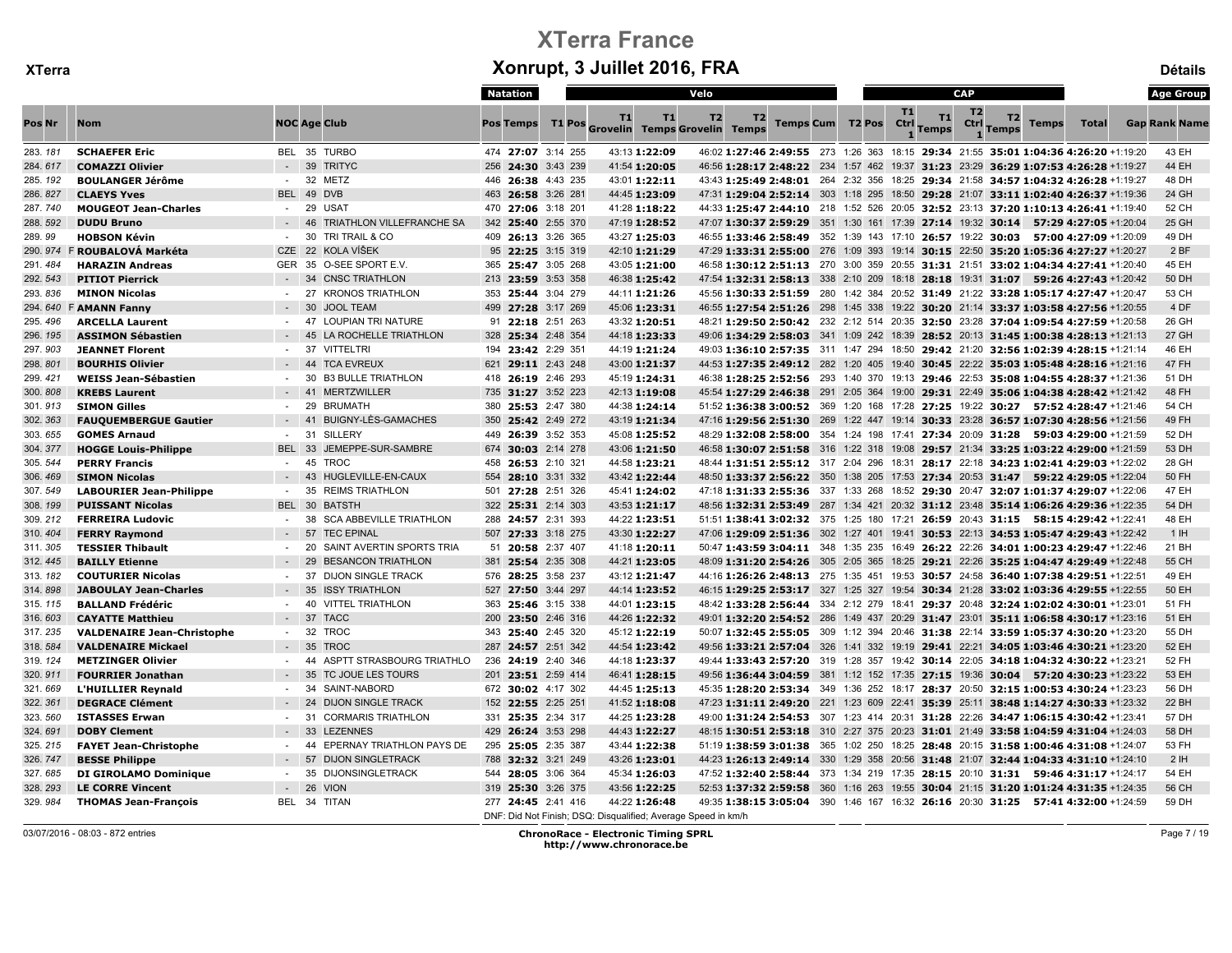|                    |                                             |                          |                                                           | Natation                                 |               |                                                               | Velo     |                  |                   |                    | CAP                    |                                                                                                                                                                            |              | <b>Age Group</b>     |
|--------------------|---------------------------------------------|--------------------------|-----------------------------------------------------------|------------------------------------------|---------------|---------------------------------------------------------------|----------|------------------|-------------------|--------------------|------------------------|----------------------------------------------------------------------------------------------------------------------------------------------------------------------------|--------------|----------------------|
| Pos Nr             | <b>Nom</b>                                  |                          | <b>NOC Age Club</b>                                       | <b>Pos Temps</b>                         | <b>T1 Pos</b> | T1<br>T1<br><b>Grovelin Temps Grovelin Temps</b>              | T2<br>T2 | Temps Cum T2 Pos | <b>T1</b><br>Ctrl | T1<br><b>Temps</b> | T <sub>2</sub><br>Ctrl | T <sub>2</sub><br><b>Temps</b><br>Temps                                                                                                                                    | <b>Total</b> | <b>Gap Rank Name</b> |
| 330.382            | <b>BÉGUIVEN Antoine</b>                     |                          | - 24 E.C.SARTROUVILLE                                     | 188 23:35 2:46 362                       |               | 42:17 1:21:59                                                 |          |                  |                   |                    |                        | 48:29 1:36:33 2:58:33 328 2:01 380 19:53 31:21 21:49 33:48 1:05:10 4:32:07 +1:25:07                                                                                        |              | 23 BH                |
| 331.147            | <b>BONIFACE Rémy</b>                        |                          | 29<br><b>REIMS TRIATHLON</b>                              | 356 25:45 4:10 343                       |               | 43:41 1:22:29                                                 |          |                  |                   |                    |                        | 49:27 1:34:39 2:57:08 343 2:41 288 18:29 31:40 19:42 30:46 1:02:26 4:32:12 +1:25:11                                                                                        |              | 57 CH                |
| 332.533            | <b>BERCHE Laurent</b>                       | $\sim$                   | 46<br><b>CORMARIS TRIATHLON</b>                           | 739 31:33 3:11 277                       |               | 43:52 1:21:57                                                 |          |                  |                   |                    |                        | 48:29 1:29:56 2:51:53 342 1:48 342 18:54 29:37 21:14 34:26 1:04:04 4:32:32 +1:25:32                                                                                        |              | 29 GH                |
| 333.281            | <b>GUIDARD Pierre</b>                       | BEL 28                   | <b>BATIFER</b>                                            | 364 25:47 3:11 340                       |               | 44:26 1:24:22                                                 |          |                  |                   |                    |                        | 49:10 1:32:30 2:56:53 336 2:11 361 19:36 31:02 21:54 33:33 1:04:35 4:32:38 +1:25:37                                                                                        |              | 58 CH                |
| 334.103            | <b>ONUKIEWICZ Nicolas</b>                   | $\sim$                   | 45 METZ TRIATHLON                                         | 476 27:10 3:10 359                       |               | 43:48 1:22:32                                                 |          |                  |                   |                    |                        | 50:00 1:35:44 2:58:16 355 1:21 299 18:52 28:53 22:17 33:50 1:02:44 4:32:44 +1:25:43                                                                                        |              | 30 GH                |
| 335.511            | <b>BUSSEUIL Stéphane</b>                    |                          | - 45 NEUVES MAISONS TRIATHLON                             | 143 22:52 3:14 382                       |               | 43:56 1:25:18                                                 |          |                  |                   |                    |                        | 49:09 1:35:46 3:01:05 345 1:26 346 18:42 29:26 22:23 34:43 1:04:10 4:32:49 +1:25:48                                                                                        |              | 31 GH                |
| 336.840            | <b>ABBRUZZESE Jean</b>                      | $\sim$                   | 52 SALON TRIATHLON                                        | 481 27:15 2:59 294                       |               | 43:44 1:22:04                                                 |          |                  |                   |                    |                        | 47:22 1:31:00 2:53:05 308 1:49 455 20:39 31:21 23:31 36:20 1:07:41 4:32:52 +1:25:51                                                                                        |              | 3 HH                 |
| 337.704            | <b>NAHON Raphael</b>                        | BEL 42                   | BRAINE-LE-COMTE                                           | 238 24:20 3:21 313                       |               | 46:07 1:23:25                                                 |          |                  |                   |                    |                        | 49:28 1:31:19 2:54:45 301 2:14 470 21:33 32:48 23:16 35:24 1:08:12 4:32:55 +1:25:55                                                                                        |              | 54 FH                |
| 338.679            | <b>KOWALSKI Grégoire</b>                    |                          | 45<br><b>BEAUMONT TRIATHLON</b>                           | 372 25:51 4:07 327                       |               | 44:34 1:24:20                                                 |          |                  |                   |                    |                        | 47:57 1:31:29 2:55:49 335 1:40 398 20:02 31:31 21:42 34:08 1:05:39 4:33:08 +1:26:08                                                                                        |              | 32 GH                |
| 339.319            | <b>SEIF Frank</b>                           | <b>GER</b>               | 47 POST SV TÜBINGEN                                       | 310 25:21 3:21 276                       |               | 44:31 1:22:54                                                 |          |                  |                   |                    |                        | 46:46 1:28:54 2:51:48 274 1:30 545 20:41 33:59 23:39 37:15 1:11:14 4:33:17 +1:26:16                                                                                        |              | 33 GH                |
|                    | 340. 647 F RASMUSSEN Carol                  |                          | DEN 52 KARLSLUNDE TRI                                     | 362 25:46 2:32 383                       |               | 46:18 1:27:27                                                 |          |                  |                   |                    |                        | 49:24 1:33:53 3:01:20 371 1:41 277 18:59 29:21 21:03 32:36 1:01:57 4:33:17 +1:26:17                                                                                        |              | 1 HF                 |
| 341.168            | <b>HILLION Grégory</b>                      | $\sim$                   | 33 PARIS                                                  | 85 22:06 3:13 405                        |               | 45:31 1:24:57                                                 |          |                  |                   |                    |                        | 52:07 1:39:06 3:04:04 368 1:31 302 19:05 29:39 21:54 33:10 1:02:50 4:33:45 +1:26:45                                                                                        |              | 60 DH                |
| 342.567            | <b>DEVEZEAUX DE LAVERGNE Jean-</b><br>Marie |                          | BEL 29 BTC                                                | 361 25:46 2:34 369                       |               | 43:12 1:22:46                                                 |          |                  |                   |                    |                        | 49:06 1:36:36 2:59:23 347 1:52 350 19:54 30:36 21:40 33:43 1:04:19 4:33:56 +1:26:55                                                                                        |              | 59 CH                |
| 343.497            | <b>DE FARIA Christophe</b>                  |                          | 36<br>TRI AVENTURE                                        | 573 28:22 3:34 348                       |               | 44:50 1:24:48                                                 |          |                  |                   |                    |                        | 47:47 1:32:38 2:57:27 367 2:23 282 18:43 29:07 21:20 33:07 1:02:15 4:34:03 +1:27:02                                                                                        |              | 55 EH                |
| 344.920            | <b>QUIQUET Christophe</b>                   | $\sim$                   | 51 TRIATHLON CLUB BOULONNAIS                              | 626 29:18 2:56 336                       |               | 44:45 1:24:06                                                 |          |                  |                   |                    |                        | 48:33 1:32:26 2:56:32 358 1:22 335 19:05 29:31 22:33 34:25 1:03:57 4:34:06 +1:27:06                                                                                        |              | 4 HH                 |
| 345.703            | <b>GELDHOF Wesley</b>                       |                          | BEL 34 DVB                                                | 651 29:45 2:59 329                       |               | 45:10 1:24:31                                                 |          |                  |                   |                    |                        | 47:29 1:31:31 2:56:02 359 0:52 360 19:23 30:22 21:41 34:12 1:04:34 4:34:15 +1:27:14                                                                                        |              | 61 DH                |
| 346.162            | <b>WUILLIAUME Denis</b>                     |                          | BEL 32 PMX                                                | 222 24:03 3:56 386                       |               | 45:53 1:26:10                                                 |          |                  |                   |                    |                        | 49:53 1:35:24 3:01:34 370 2:02 320 18:27 29:03 21:40 34:20 1:03:23 4:35:01 +1:28:00                                                                                        |              | 62 DH                |
| 347.558            | <b>POULIQUEN Olivier</b>                    |                          | <b>MASTRIA 53</b><br>$-47$                                | 158 22:58 2:51 432                       |               | 49:18 1:31:05                                                 |          |                  |                   |                    |                        | 51:16 1:35:38 3:06:44 391 1:37 251 17:53 28:46 20:28 32:06 1:00:53 4:35:05 +1:28:05                                                                                        |              | 34 GH                |
| 348.459            | <b>MARIN Nicolas</b>                        |                          | <b>VALENCIENNES TRIATHLON</b><br>29                       | 126 22:46 2:58 357                       |               | 44:09 1:22:10                                                 |          |                  |                   |                    |                        | 51:20 1:36:01 2:58:12 313 1:46 502 21:18 32:23 25:07 37:03 1:09:26 4:35:10 +1:28:10                                                                                        |              | 60 CH                |
| 349.929            | <b>BARONE Maxime</b>                        |                          | 28<br><b>LIGUE FRANCHE COMTÉ</b>                          | 658 29:52 3:04 333                       |               | 44:07 1:23:09                                                 |          |                  |                   |                    |                        | 49:18 1:33:14 2:56:24 366 1:14 368 19:53 30:34 22:07 34:17 1:04:52 4:35:28 +1:28:28                                                                                        |              | 61 CH                |
| 350.787            | <b>D'ERRICO Marc</b>                        | $\sim$                   | 44<br><b>TNL</b>                                          | 599 28:44 3:22 392                       |               | 46:54 1:26:52                                                 |          |                  |                   |                    |                        | 50:48 1:35:35 3:02:27 403 1:59 207 17:52 28:00 20:18 31:24 59:24 4:35:59 +1:28:59                                                                                          |              | 55 FH                |
| 351.331            | <b>LUZIN Etienne</b>                        |                          | <b>ASPTT ORLÉANS</b><br>29                                | 407 26:11 3:02 429                       |               | 46:33 1:27:11                                                 |          |                  |                   |                    |                        | 51:38 1:39:10 3:06:21 409 1:21 201 17:40 27:33 20:29 31:33 59:06 4:36:04 +1:29:03                                                                                          |              | 62 CH                |
| 352.302            | <b>LIMBOURG Yves</b>                        | BEL 49                   | <b>BASTOGNE</b>                                           | 289 24:58 2:56 339                       |               | 45:03 1:23:28                                                 |          |                  |                   |                    |                        | 49:46 1:33:19 2:56:48 324 1:27 520 20:01 31:25 24:32 38:37 1:10:03 4:36:14 +1:29:13                                                                                        |              | 35 GH                |
| 353.768            | <b>VAN ZOELEN Jeroen</b>                    | <b>NLD</b>               | 40<br><b>TRIATHLON CLUB MAASTRICHT</b>                    | 399 26:07 3:09 420                       |               | 47:07 1:29:36                                                 |          |                  |                   |                    |                        | 51:25 1:35:43 3:05:20 404 1:32 227 18:26 28:28 20:46 31:36 1:00:05 4:36:15 +1:29:15                                                                                        |              | 56 FH                |
| 354.275            | <b>SURPLY Eloi</b>                          | $\sim$                   | <b>TOULOUSE TRIATHLON</b><br>29                           | 86 22:06 3:30 456                        |               | 44:14 1:26:20                                                 |          |                  |                   |                    |                        | 53:43 1:42:33 3:08:54 400 1:55 229 17:52 28:16 20:27 31:51 1:00:07 4:36:34 +1:29:33                                                                                        |              | 63 CH                |
| 355.944            | <b>AIGOUY Damien</b>                        |                          | 42<br>LYS CALAIS TRIATHLON                                | 348 25:42 2:34 378                       |               | 46:10 1:25:40                                                 |          |                  |                   |                    |                        | 49:26 1:34:45 3:00:25 356 1:33 419 20:06 30:53 22:51 35:28 1:06:22 4:36:38 +1:29:38                                                                                        |              | 57 FH                |
| 356.680            | <b>VALIDIRE Jérôme</b>                      | $\sim$                   | <b>PUTEAUX</b><br>43                                      | 176 23:22 2:57 391                       |               | 45:31 1:25:19                                                 |          |                  |                   |                    |                        | 51:26 1:36:51 3:02:11 353 1:55 424 21:20 32:18 22:36 34:15 1:06:34 4:37:01 +1:30:01                                                                                        |              | 58 FH                |
| 357.304            | <b>MOREL Stéphane</b>                       | $\overline{\phantom{a}}$ | 43<br>LA BRESSE TRIATHLON HAUTE                           | 465 27:00 3:08 401                       |               | 44:35 1:24:42                                                 |          |                  |                   |                    |                        | 51:20 1:38:50 3:03:33 396 1:28 276 18:09 28:16 21:41 33:40 1:01:57 4:37:08 +1:30:07                                                                                        |              | 59 FH                |
| 358.917            | <b>MARTINEZ GALINDO David</b>               | ESP.                     | 36<br>C.T.ROQUETAS DE MAR                                 | 530 27:54 3:43 345                       |               | 44:33 1:23:47                                                 |          |                  |                   |                    |                        | 48:07 1:33:33 2:57:20 361 1:34 432 18:57 30:43 23:08 36:08 1:06:52 4:37:25 +1:30:24                                                                                        |              | 56 EH                |
| 359.547            | <b>PAJOT Pascal</b>                         |                          | 50<br>AS GIEN NATATION SECTION                            | 691 30:21 3:53 232                       |               | 42:34 1:20:28                                                 |          |                  |                   |                    |                        | 45:53 1:27:16 2:47:45 292 1:37 593 22:01 34:20 25:21 39:30 1:13:50 4:37:28 +1:30:28                                                                                        |              | 5 HH                 |
| 360.736            | <b>CORTES Olivier</b>                       | $\sim$                   | 36<br><b>METZ TRIATHLON</b>                               | 72 21:45 2:13 425                        |               | 47:00 1:28:23                                                 |          |                  |                   |                    |                        | 51:07 1:37:39 3:06:02 374 1:54 406 20:34 31:45 21:58 34:04 1:05:49 4:37:45 +1:30:45                                                                                        |              | 57 EH                |
| 361.51             | <b>F JOBARD Camille</b>                     |                          | 21 SAINTE-SABINE                                          | 570 28:20 2:47 337                       |               | 44:42 1:24:15                                                 |          |                  |                   |                    |                        | 48:35 1:32:18 2:56:33 346 2:07 465 20:24 31:35 23:40 36:23 1:07:59 4:37:49 +1:30:48                                                                                        |              | 3 BF                 |
| 362.539            | <b>CHAUVET Yannick</b>                      |                          | GER 48 TRIA-ECHTERDINGEN                                  | 146 22:53 2:50 513                       |               | 46:37 1:31:49                                                 |          |                  |                   |                    |                        | 52:41 1:43:38 3:15:27 465 2:06 97 17:02 25:59 18:21 28:47 54:46 4:38:04 +1:31:04                                                                                           |              | 36 GH                |
| 363.430            | <b>ALLART Julien</b>                        |                          | 36<br><b>AMIENS TRIATHLON</b>                             | 119 22:44 2:39 465                       |               | 45:53 1:28:04                                                 |          |                  |                   |                    |                        | 53:20 1:41:55 3:09:59 408 2:19 239 19:11 29:02 20:36 31:28 1:00:31 4:38:13 +1:31:13                                                                                        |              | 58 EH                |
| 364.970            | <b>HERGAARDEN Niels</b>                     | NLD                      | 31<br>ALKMAAR                                             | 269 24:37 2:31 408                       |               | 47:04 1:28:07                                                 |          |                  |                   |                    |                        | 51:20 1:36:15 3:04:23 380 1:31 386 19:38 30:49 21:55 34:31 1:05:21 4:38:25 +1:31:25                                                                                        |              | 63 DH                |
| 365.916            | <b>DUCROCQ Anthony</b>                      |                          | TRIATHLON CLUB BOULONNAIS<br>27<br>LUDWIGSHAFENER         | 396 26:06 3:10 341                       |               | 45:02 1:24:22<br>43:26 1:25:47                                |          |                  |                   |                    |                        | 49:40 1:32:35 2:56:58 340 1:31 539 21:39 33:18 24:58 37:35 1:10:54 4:38:40 +1:31:39<br>55:44 1:49:35 3:15:23 467 1:39 113 17:57 27:29 17:49 27:59 55:28 4:38:47 +1:31:46   |              | 64 CH<br>64 DH       |
| 366.752            | <b>LEBHARDT Philipp</b>                     | GER <sub>31</sub>        | <b>SCHWIMMVER</b>                                         | 92 22:21 3:54 509                        |               |                                                               |          |                  |                   |                    |                        |                                                                                                                                                                            |              |                      |
| 367.360            | <b>FOURCADE Jérôme</b>                      |                          | - 40 MACH3 TRIATHLON                                      | 212 23:58 3:12 344                       |               | 42:10 1:20:44                                                 |          |                  |                   |                    |                        | 49:33 1:36:25 2:57:09 318 2:21 567 20:58 32:15 26:11 39:55 1:12:11 4:38:52 +1:31:52                                                                                        |              | 60 FH                |
| 368.146            | <b>PERROT Pierre</b>                        |                          | 28<br>LE PRADET                                           | 721 31:02 4:32 400                       |               | 47:15 1:29:53                                                 |          |                  |                   |                    |                        | 49:48 1:33:24 3:03:18 450 1:53 176 17:10 27:44 19:20 30:22 58:07 4:38:54 +1:31:53                                                                                          |              | 65 CH                |
| 369.284            | <b>MASSART Jérémy</b>                       |                          | 33<br><b>VALENCIENNES TRIATHLON</b>                       | 653 29:47 3:23 404                       |               | 46:43 1:28:44                                                 |          |                  |                   |                    |                        | 49:01 1:35:06 3:03:50 424 1:38 241 18:19 28:20 20:58 32:12 1:00:33 4:39:13 +1:32:12                                                                                        |              | 65 DH                |
| 370.998            | <b>NICOLET Daniel</b>                       | SUI                      | 46<br><b>BIENNE</b>                                       | 495 27:25 3:01 372                       |               | 46:02 1:26:57                                                 |          |                  |                   |                    |                        | 48:48 1:32:49 2:59:46 376 1:44 446 19:32 31:21 22:40 36:04 1:07:25 4:39:24 +1:32:23                                                                                        |              | 37 GH                |
| 371.416            | <b>BLOND Boris</b>                          |                          | <b>USA TRIATHLON</b><br>43                                | 351 25:42 3:33 398                       |               | 48:47 1:28:23                                                 |          |                  |                   |                    |                        | 50:39 1:34:45 3:03:09 388 1:47 382 19:09 30:05 23:06 35:06 1:05:12 4:39:25 +1:32:25                                                                                        |              | 61 FH                |
| 372.197            | <b>STILL Vivien</b>                         | $\sim$                   | 26<br><b>FAST GUEBWILLER</b>                              | 291 25:00 3:34 447                       |               | 45:55 1:26:40                                                 |          |                  |                   |                    |                        | 53:10 1:41:31 3:08:12 422 2:04 248 18:45 29:11 19:33 31:34 1:00:45 4:39:37 +1:32:36                                                                                        |              | 66 CH                |
| 373.1002           | <b>CROGIEZ José</b>                         | $-40$                    | 46<br><b>ERNY-SAINT-JULIEN</b><br><b>TRIATHLON EPINAL</b> | 844 36:22 4:08 283                       |               | 42:23 1:19:38                                                 |          |                  |                   |                    |                        | 49:43 1:32:37 2:52:16 392 2:01 369 19:21 29:45 22:15 35:07 1:04:52 4:39:41 +1:32:40                                                                                        |              | 38 GH<br>62 FH       |
| 374.240            | <b>VILLEMIN Michael</b>                     |                          | BEL 37 TDCH                                               | 528 27:52 3:28 304                       |               | 45:17 1:23:00                                                 |          |                  |                   |                    |                        | 48:16 1:30:53 2:53:54 331 1:54 574 20:57 32:38 25:42 40:00 1:12:39 4:39:49 +1:32:49                                                                                        |              | 59 EH                |
| 375.413<br>376.313 | <b>NERRINCK Johan</b>                       |                          | GBR 39 GUERNSEY TRIATHLON CLUB                            | 115 22:41 3:43 446<br>174 23:16 3:58 413 |               | 44:34 1:27:25<br>45:40 1:27:09                                |          |                  |                   |                    |                        | 49:58 1:40:31 3:07:57 399 2:00 322 17:08 29:19 21:29 34:07 1:03:27 4:39:50 +1:32:50<br>51:38 1:37:47 3:04:57 387 1:59 397 19:59 31:16 22:00 34:23 1:05:39 4:39:51 +1:32:50 |              | 60 EH                |
|                    | <b>MURPHY Sean</b>                          |                          |                                                           |                                          |               | DNF: Did Not Finish: DSQ: Disqualified: Average Speed in km/h |          |                  |                   |                    |                        |                                                                                                                                                                            |              |                      |

03/07/2016 - 08:03 - 872 entries ChronoRace - Electronic Timing SPRL http://www.chronorace.be

Page 8 / 19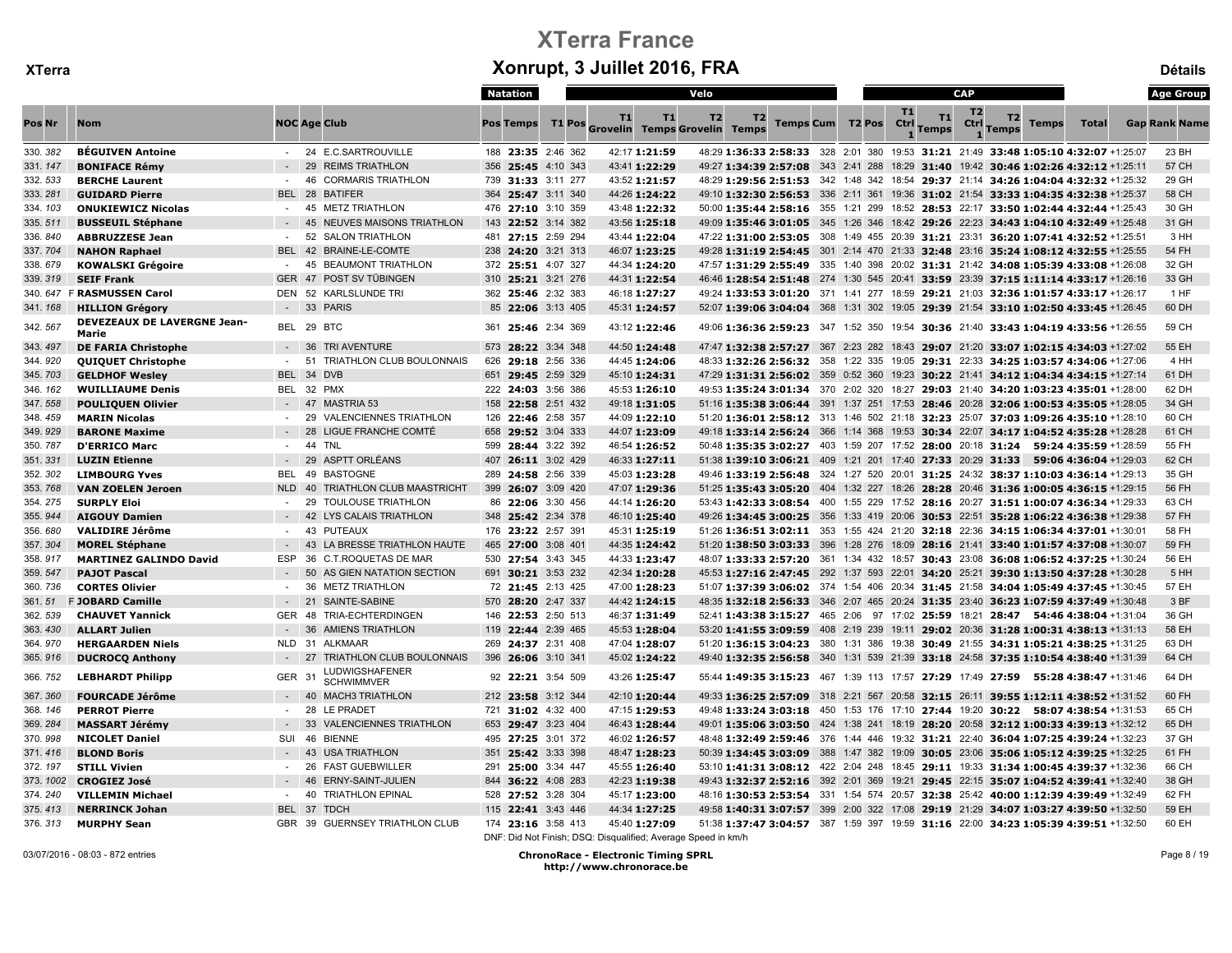|         |                                  |               |                                        | Natation           |                                                               | Velo           |    |                         |           |                  | <b>CAP</b>             |                                                                                       |              | <b>Age Group</b>     |
|---------|----------------------------------|---------------|----------------------------------------|--------------------|---------------------------------------------------------------|----------------|----|-------------------------|-----------|------------------|------------------------|---------------------------------------------------------------------------------------|--------------|----------------------|
| Pos Nr  | <b>Nom</b>                       |               | <b>NOC Age Club</b>                    | <b>Pos Temps</b>   | T1<br>T1<br>T1 Pos Grovelin Temps Grovelin Temps              | T <sub>2</sub> | T2 | <b>Temps Cum T2 Pos</b> | <b>T1</b> | T1<br>Ctrl Temps | T <sub>2</sub><br>Ctrl | T2<br><b>Temps</b><br><b>Temps</b>                                                    | <b>Total</b> | <b>Gap Rank Name</b> |
| 377.859 | <b>DUNAIME Laurent</b>           |               | - 44 VITROLLES TRIATHLON               | 545 28:05 3:27 385 | 46:45 1:27:26                                                 |                |    |                         |           |                  |                        | 50:17 1:34:05 3:01:32 394 1:45 383 19:43 30:34 22:22 34:39 1:05:14 4:40:06 +1:33:05   |              | 63 FH                |
| 378.299 | <b>DUVIGNAU Arthur</b>           | $-21$         | <b>SAINTES TRIATHLON</b>               | 227 24:07 2:05 363 | 43:30 1:21:27                                                 |                |    |                         |           |                  |                        | 50:35 1:37:10 2:58:38 325 1:15 602 21:23 33:54 26:14 40:10 1:14:05 4:40:11 +1:33:11   |              | 24 BH                |
| 379.648 | <b>RASMUSSEN Rune</b>            | <b>DEN 53</b> | <b>NINJAS</b>                          | 661 29:55 3:31 290 | 45:09 1:25:46                                                 |                |    |                         |           |                  |                        | 44:53 1:26:56 2:52:43 339 2:15 562 21:08 33:10 24:52 38:48 1:11:58 4:40:24 +1:33:23   |              | 6 HH                 |
| 380.134 | <b>CUNY Laurent</b>              |               | 46 BISCHWILLET                         | 436 26:28 3:30 439 | 46:22 1:27:59                                                 |                |    |                         |           |                  |                        | 51:48 1:39:12 3:07:12 427 1:44 272 18:38 28:28 21:23 33:19 1:01:47 4:40:44 +1:33:44   |              | 39 GH                |
| 381.142 | <b>CHARBONNIER Antoine</b>       |               | - 21 METZ                              | 728 31:13 2:32 377 | 45:05 1:24:51                                                 |                |    |                         |           |                  |                        | 49:33 1:35:21 3:00:13 397 1:50 373 21:45 32:47 21:11 32:09 1:04:56 4:40:46 +1:33:45   |              | 25 BH                |
| 382.528 | <b>KAYSER Eric</b>               |               | 43<br><b>NAVECO BETSCHDORF</b>         | 379 25:52 3:01 436 | 47:31 1:30:08                                                 |                |    |                         |           |                  |                        | 51:13 1:36:50 3:06:59 410 1:53 324 19:01 29:43 21:45 33:48 1:03:31 4:41:19 +1:34:18   |              | 64 FH                |
| 383.247 | <b>APPERMANS Kurt</b>            | BEL 40        | ETL                                    | 473 27:07 3:22 406 | 45:28 1:25:37                                                 |                |    |                         |           |                  |                        | 52:26 1:38:27 3:04:04 402 1:43 379 18:50 29:43 22:30 35:25 1:05:08 4:41:26 +1:34:26   |              | 65 FH                |
| 384.637 | <b>BRISSON Guillaume</b>         |               | 30<br>TRI ARCACHON SUD BASSIN          | 522 27:46 3:03 459 | 44:27 1:25:10                                                 |                |    |                         |           |                  |                        | 54:51 1:44:07 3:09:18 458 1:15 226 18:13 28:12 20:22 31:51 1:00:03 4:41:27 +1:34:26   |              | 66 DH                |
| 385.447 | <b>DAUTUN Grégory</b>            |               | BEL 39 CCCTRI                          | 439 26:31 2:14 440 | 46:39 1:27:19                                                 |                |    |                         |           |                  |                        | 52:52 1:40:02 3:07:22 414 1:14 343 19:06 29:41 22:17 34:23 1:04:04 4:41:28 +1:34:27   |              | 61 EH                |
| 386.137 | <b>SALOMON Eric</b>              | $-37$         | <b>SELESTAT</b>                        | 432 26:25 3:26 410 | 46:36 1:27:28                                                 |                |    |                         |           |                  |                        | 50:39 1:37:10 3:04:39 401 2:02 374 20:15 31:10 21:55 33:46 1:04:56 4:41:32 +1:34:31   |              | 62 EH                |
| 387.154 | <b>MISSANA Grégory</b>           |               | <b>METZ TRIATHLON</b><br>29            | 565 28:16 3:18 360 | 46:53 1:26:25                                                 |                |    |                         |           |                  |                        | 49:14 1:31:54 2:58:19 372 1:31 523 20:20 32:00 24:26 38:10 1:10:11 4:41:37 +1:34:37   |              | 67 CH                |
| 388.344 | <b>KLEIN Philippe</b>            | $-52$         | <b>TRIATHLON EPINAL CLUB</b>           | 523 27:47 2:29 376 | 44:18 1:23:47                                                 |                |    |                         |           |                  |                        | 50:07 1:36:24 3:00:12 377 1:30 508 21:32 33:09 23:46 36:33 1:09:43 4:41:42 +1:34:42   |              | 7 HH                 |
| 389.618 | <b>PETITCOLIN Cédric</b>         | $\sim$ $-$    | SAINT-GERVAIS-LES-BAINS<br>42          | 464 26:58 3:27 389 | 45:31 1:26:07                                                 |                |    |                         |           |                  |                        | 50:17 1:35:56 3:02:03 389 1:45 449 20:34 32:59 22:10 34:34 1:07:34 4:41:49 +1:34:48   |              | 66 FH                |
| 390.310 | <b>JENNES Benjamin</b>           |               | BEL 33 ENERGY TRI                      | 525 27:48 7:16 334 | 44:51 1:25:03                                                 |                |    |                         |           |                  |                        | 48:53 1:31:23 2:56:27 379 2:31 458 20:15 31:41 22:49 36:05 1:07:46 4:41:50 +1:34:50   |              | 67 DH                |
| 391.906 | <b>BEYERLE Martin</b>            |               | GER 47 WALTENHOFEN                     | 355 25:44 3:11 449 | 46:34 1:29:31                                                 |                |    |                         |           |                  |                        | 50:43 1:38:49 3:08:21 428 1:33 308 19:32 30:10 21:33 32:49 1:03:00 4:41:51 +1:34:50   |              | 40 GH                |
| 392.689 | <b>F GORGES Sara-Diane</b>       |               | GER 36 TEAM SRH CAMPUS SPORTS HE       | 448 26:39 2:44 394 | 45:57 1:27:38                                                 |                |    |                         |           |                  |                        | 49:43 1:34:58 3:02:36 382 1:13 486 20:25 31:54 23:39 36:50 1:08:45 4:41:59 +1:34:58   |              | 2EF                  |
| 393.536 | PETRY Jérôme                     | $\sim$        | 33 METZ TRIATHLON                      | 272 24:40 3:04 527 | 49:10 1:33:30                                                 |                |    |                         |           |                  |                        | 53:53 1:43:22 3:16:52 494 1:25 126 16:46 26:08 19:07 29:48 55:57 4:42:00 +1:34:59     |              | 68 DH                |
| 394.431 | <b>LEMARCHAL Vincent</b>         |               | BEL 37 PEPINSTER                       | 207 23:56 4:09 463 | 46:37 1:28:17                                                 |                |    |                         |           |                  |                        | 52:50 1:41:16 3:09:33 433 2:38 269 18:53 29:37 20:42 32:07 1:01:44 4:42:01 +1:35:00   |              | 63 EH                |
| 395.390 | <b>ROUSSEL Franck</b>            |               | 49 MACH3 TRIATHLON                     | 220 24:03 4:13 453 | 47:07 1:30:16                                                 |                |    |                         |           |                  |                        | 50:24 1:38:34 3:08:51 426 1:59 316 18:52 29:27 21:54 33:50 1:03:18 4:42:24 +1:35:23   |              | 41 GH                |
| 396.634 | <b>VAN DYCK Dirk</b>             |               | BEL 40 HOOGSTRATEN                     | 549 28:07 3:00 328 | 45:25 1:24:39                                                 |                |    |                         |           |                  |                        | 49:29 1:31:23 2:56:02 344 1:34 598 22:53 35:20 24:55 38:39 1:14:00 4:42:44 +1:35:44   |              | 67 FH                |
| 397.943 | <b>POUTRAIN Kellig</b>           |               | - 42 LYS CALAIS TRIATHLON              | 296 25:09 2:24 454 | 44:50 1:27:38                                                 |                |    |                         |           |                  |                        | 52:17 1:41:13 3:08:52 417 1:24 371 20:51 31:50 21:32 33:05 1:04:55 4:42:45 +1:35:45   |              | 68 FH                |
| 398.905 | <b>GIORDANO Mattia Francesco</b> | <b>ITA</b>    | <b>DIJON SINGLETRACK</b><br>28         | 613 29:00 2:50 427 | 49:09 1:30:48                                                 |                |    |                         |           |                  |                        | 50:21 1:35:29 3:06:18 442 1:16 317 19:18 29:43 21:52 33:39 1:03:22 4:42:48 +1:35:47   |              | 68 CH                |
| 399.307 | <b>BARA Paul</b>                 |               | BEL 21 EGZACTRITEAM                    | 55 21:03 2:31 309  | 38:23 1:13:30                                                 |                |    |                         |           |                  |                        | 46:32 1:40:58 2:54:29 246 2:30 700 24:01 37:33 27:38 44:41 1:22:15 4:42:49 +1:35:49   |              | 26 BH                |
| 400.289 | <b>BRUTINEL Patrice</b>          | $-38$         | VILLENEUVE-LOUBET                      | 101 22:31 2:59 373 | 45:15 1:24:45                                                 |                |    |                         |           |                  |                        | 49:37 1:35:09 2:59:54 332 3:30 595 21:35 34:17 24:20 39:37 1:13:55 4:42:51 +1:35:51   |              | 64 EH                |
| 401.278 | <b>VIRY Florent</b>              | $-25$         | <b>VCS</b>                             | 579 28:27 3:26 229 | 42:38 1:19:40                                                 |                |    |                         |           |                  |                        | 45:39 1:27:52 2:47:32 265 2:25 695 21:44 34:27 27:01 46:43 1:21:10 4:43:01 +1:36:01   |              | 69 CH                |
| 402.288 | <b>WILLIAMS Mike</b>             | GBR 35        | THAMES VALLEY TRIATHLETES              | 468 27:03 2:39 461 | 44:11 1:23:12                                                 |                |    |                         |           |                  |                        | 56:43 1:46:11 3:09:23 452 1:29 297 19:40 29:53 21:33 32:48 1:02:41 4:43:17 +1:36:17   |              | 65 EH                |
| 403.159 | <b>CHANTEUX Julien</b>           | BEL           | SHARKS TRIATHLON CHIMAY C<br>35        | 558 28:12 2:43 355 | 45:36 1:24:39                                                 |                |    |                         |           |                  |                        | 49:17 1:33:26 2:58:05 362 2:12 564 21:40 33:32 25:38 38:32 1:12:04 4:43:18 +1:36:18   |              | 66 EH                |
| 404.371 | <b>JACQUOT Jean-Charles</b>      |               | - 47 LOUPIAN TRI NATURE                | 186 23:29 2:36 434 | 46:34 1:27:53                                                 |                |    |                         |           |                  |                        | 52:26 1:38:59 3:06:53 393 1:17 498 20:49 33:09 23:33 36:03 1:09:13 4:43:30 +1:36:30   |              | 42 GH                |
| 405.800 | <b>DANGIEN Romain</b>            | $\sim$ $-$    | CELLES-EN-BASSIGNY<br>30               | 797 33:00 3:31 379 | 45:04 1:26:27                                                 |                |    |                         |           |                  |                        | 48:25 1:34:06 3:00:33 425 2:32 336 18:42 29:34 22:07 34:23 1:03:57 4:43:35 +1:36:34   |              | 69 DH                |
| 406.788 | <b>BORDIER Emeric</b>            |               | LORRY-LÈS-METZ<br>42                   | 841 35:51 5:43 307 | 42:42 1:22:38                                                 |                |    |                         |           |                  |                        | 47:59 1:31:44 2:54:23 411 2:26 390 19:30 31:11 22:02 34:19 1:05:31 4:43:55 +1:36:55   |              | 69 FH                |
| 407.989 | <b>LEMOINE Maxime</b>            |               | 27<br><b>EPERNAY</b>                   | 839 35:40 2:59 411 | 45:21 1:27:32                                                 |                |    |                         |           |                  |                        | 50:19 1:37:07 3:04:40 482 2:11 190 17:17 26:52 20:37 31:39 58:32 4:44:03 +1:37:03     |              | 70 CH                |
| 408.253 | <b>NOUVELLON Yannick</b>         | $-32$         | CHANNAY-SUR-LATHAN                     | 536 28:00 3:01 381 | 46:39 1:25:18                                                 |                |    |                         |           |                  |                        | 51:31 1:35:45 3:01:03 384 2:03 515 21:50 33:08 24:04 36:47 1:09:55 4:44:04 +1:37:03   |              | 70 DH                |
| 409.464 | <b>TOUZEAU Sébastien</b>         |               | 39<br><b>VENDOME TRIATHLON</b>         | 469 27:04 3:38 438 | 47:22 1:30:13                                                 |                |    |                         |           |                  |                        | 49:29 1:36:57 3:07:11 438 2:02 347 18:46 29:40 22:06 34:31 1:04:12 4:44:09 +1:37:09   |              | 67 EH                |
| 410.554 | <b>HAUGUTH Julien</b>            |               | 31<br><b>ENNERY</b>                    | 371 25:50 2:53 330 | 44:42 1:23:14                                                 |                |    |                         |           |                  |                        | 48:17 1:32:57 2:56:12 329 1:30 656 24:19 37:06 26:16 40:38 1:17:44 4:44:11 +1:37:11   |              | 71 DH                |
| 411.842 | <b>DEVILLER Hervé</b>            |               | 40<br><b>TRIATHLON VILLEFRANCHE SU</b> | 538 28:01 3:56 388 | 47:41 1:29:17                                                 |                |    |                         |           |                  |                        | 48:04 1:32:45 3:02:03 398 1:51 480 20:11 31:54 23:49 36:38 1:08:32 4:44:24 +1:37:24   |              | 70 FH                |
| 412.726 | <b>MAUNY Mickaël</b>             |               | 45<br><b>MASTRIA 53</b>                | 641 29:37 3:27 433 | 47:30 1:29:52                                                 |                |    |                         |           |                  |                        | 50:30 1:36:57 3:06:50 456 1:42 313 18:52 29:35 21:46 33:29 1:03:05 4:44:42 +1:37:42   |              | 43 GH                |
| 413.308 | <b>DROUOT Julien</b>             |               | - 34 NMT54                             | 714 30:52 3:25 397 | 45:26 1:26:50                                                 |                |    |                         |           |                  |                        | 49:28 1:36:14 3:03:05 429 1:44 395 20:07 31:09 22:39 34:28 1:05:38 4:44:45 +1:37:45   |              | 72 DH                |
| 414.249 | <b>GOUBAU Colin</b>              | <b>BEL 31</b> | <b>BTC</b>                             | 330 25:35 2:57 475 | 42:55 1:21:47                                                 |                |    |                         |           |                  |                        | 1:02:44 1:49:37 3:11:25 457 3:17 265 16:56 25:40 24:49 35:50 1:01:30 4:44:46 +1:37:45 |              | 73 DH                |
| 415.122 | <b>VOGLER Philippe</b>           |               | <b>TRIATHLON HOCHFELDEN</b><br>45      | 662 29:56 2:57 426 | 46:38 1:27:51                                                 |                |    |                         |           |                  |                        | 51:44 1:38:20 3:06:11 451 1:28 351 19:33 30:12 22:07 34:09 1:04:21 4:44:56 +1:37:55   |              | 44 GH                |
| 416.813 | <b>ROBBE Samuel</b>              |               | 45<br><b>BESANCON</b>                  | 546 28:06 2:53 421 | 46:26 1:27:41                                                 |                |    |                         |           |                  |                        | 50:34 1:37:40 3:05:22 416 1:41 444 19:29 31:30 22:09 35:50 1:07:20 4:45:24 +1:38:23   |              | 45 GH                |
| 417.383 | <b>CREMER Thomas</b>             |               | BEL 23 OLNE                            | 738 31:30 3:48 487 | 47:09 1:31:28                                                 |                |    |                         |           |                  |                        | 52:26 1:41:04 3:12:33 517 1:58 118 16:10 26:35 18:37 29:02 55:38 4:45:29 +1:38:28     |              | 27 BH                |
| 418.455 | <b>ACCART Mikael</b>             |               | 41 HÉRIC                               | 588 28:31 4:24 366 | 44:41 1:25:14                                                 |                |    |                         |           |                  |                        | 50:05 1:33:52 2:59:06 383 2:16 556 21:19 33:25 24:51 38:22 1:11:48 4:46:07 +1:39:07   |              | 71 FH                |
| 419.476 | <b>GRZYWACZ Rafal</b>            | POL 41        | <b>KRAKÓW</b>                          | 604 28:50 3:28 423 | 47:14 1:30:14                                                 |                |    |                         |           |                  |                        | 51:00 1:35:37 3:05:51 443 1:48 429 19:18 30:17 23:52 36:21 1:06:38 4:46:37 +1:39:37   |              | 72 FH                |
| 420.694 | <b>CHEVRIER Laurent</b>          | $-36$         | <b>FRAIZE</b>                          | 787 32:30 2:54 422 | 45:58 1:28:42                                                 |                |    |                         |           |                  |                        | $51:02$ 1:36:42 3:05:25 462 1:36 349 19:21 29:58 22:22 34:14 1:04:13 4:46:39 +1:39:38 |              | 68 EH                |
| 421.287 | <b>POUSSARD Christophe</b>       |               | 42<br>TRI VELOCE SAINT SEBASTIE        | 403 26:09 3:47 442 | 47:00 1:29:31                                                 |                |    |                         |           |                  |                        | 50:28 1:38:00 3:07:32 432 1:18 468 19:12 30:48 22:44 37:16 1:08:05 4:46:53 +1:39:52   |              | 73 FH                |
| 422.790 | <b>VERGNOLLE Fabrice</b>         |               | 27<br><b>EYREIN</b>                    | 631 29:21 2:52 395 | 46:00 1:26:42                                                 |                |    |                         |           |                  |                        | 49:55 1:35:56 3:02:38 405 1:48 531 20:14 33:34 24:08 36:58 1:10:32 4:47:12 +1:40:11   |              | 71 CH                |
| 423.860 | <b>CORAL Philippe</b>            |               | 56 ROUEN TRIATHLON                     | 790 32:33 3:21 349 | 45:05 1:26:46                                                 |                |    |                         |           |                  |                        | 47:46 1:30:44 2:57:31 395 1:49 563 20:47 33:07 24:28 38:56 1:12:04 4:47:19 +1:40:19   |              | 3H                   |
|         |                                  |               |                                        |                    | DNF: Did Not Finish; DSQ: Disqualified; Average Speed in km/h |                |    |                         |           |                  |                        |                                                                                       |              |                      |

03/07/2016 - 08:03 - 872 entries ChronoRace - Electronic Timing SPRL http://www.chronorace.be

Page 9 / 19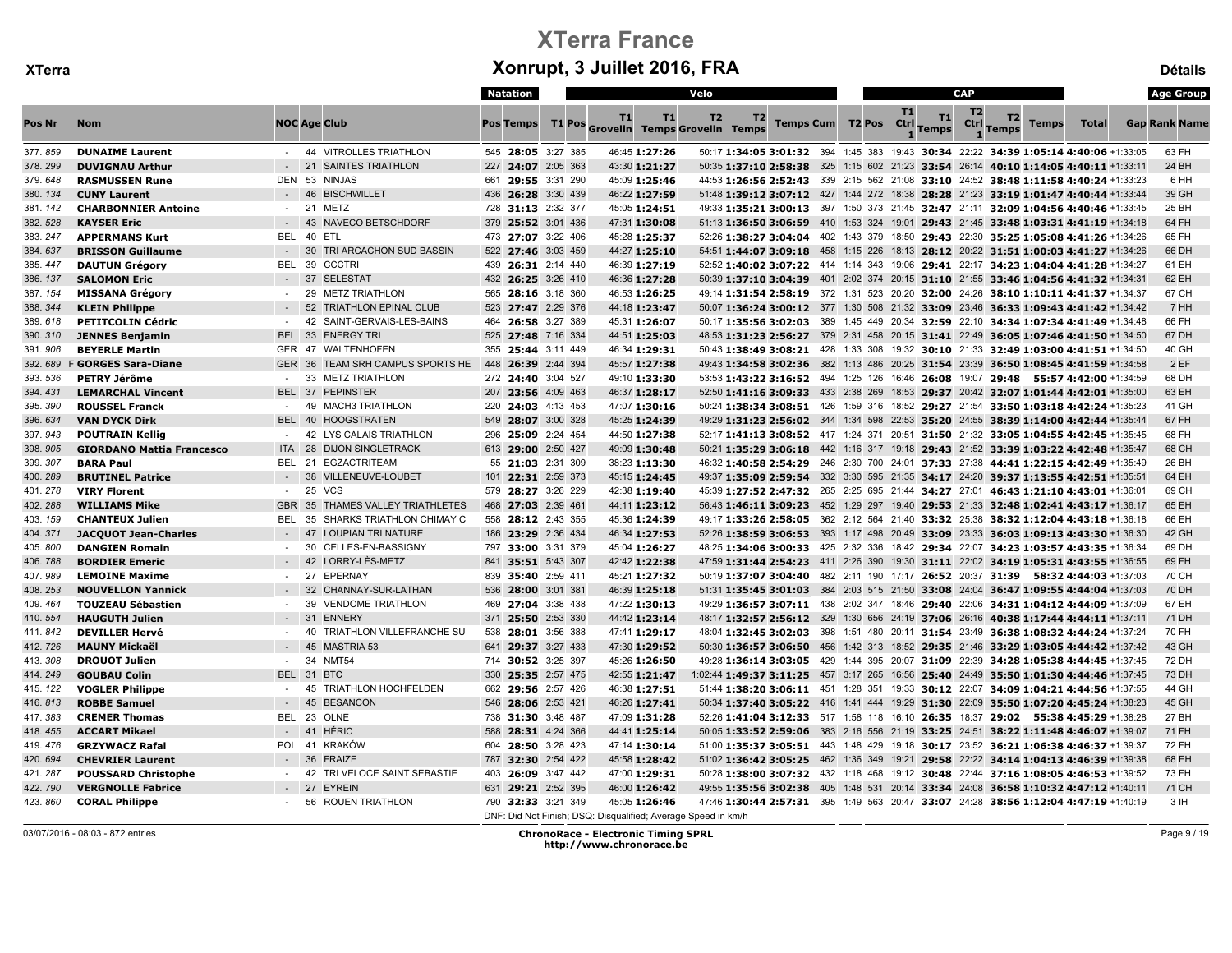|         |                            |                |                                   | Natation           |           |               | Velo                                                                                |    |  |                                                                                       |            |                    | <b>CAP</b>             |                    |              |              | <b>Age Group</b>     |
|---------|----------------------------|----------------|-----------------------------------|--------------------|-----------|---------------|-------------------------------------------------------------------------------------|----|--|---------------------------------------------------------------------------------------|------------|--------------------|------------------------|--------------------|--------------|--------------|----------------------|
| Pos Nr  | <b>Nom</b>                 |                | <b>NOC Age Club</b>               | <b>Pos Temps</b>   | <b>T1</b> | T1            | T <sub>2</sub><br>T1 Pos Grovelin Temps Grovelin Temps                              | T2 |  | <b>Temps Cum T2 Pos</b>                                                               | T1<br>Ctrl | T1<br><b>Temps</b> | T <sub>2</sub><br>Ctrl | T2<br><b>Temps</b> | <b>Temps</b> | <b>Total</b> | <b>Gap Rank Name</b> |
| 424.209 | <b>COURBARD Denis</b>      |                | - 40 TRI RUN FRONTIGNAN           | 184 23:28 2:20 478 |           | 45:18 1:23:25 | 57:39 1:48:10 3:11:35 431 1:57 464 20:42 31:38 24:34 36:19 1:07:57 4:47:20 +1:40:19 |    |  |                                                                                       |            |                    |                        |                    |              |              | 74 FH                |
| 425.563 | <b>PICARD Yannick</b>      |                | 45<br>ATHLÉTIQUE RETZ SUD LAC     | 840 35:47 4:31 374 |           | 46:09 1:28:32 |                                                                                     |    |  | 46:21 1:31:24 2:59:56 460 2:41 354 18:43 30:39 21:11 33:46 1:04:26 4:47:24 +1:40:23   |            |                    |                        |                    |              |              | 46 GH                |
| 426.295 | <b>GUICHARD Jérôme</b>     | $\sim$         | 34<br><b>TRIATH'LONS</b>          | 582 28:29 3:11 468 |           | 47:54 1:29:53 |                                                                                     |    |  | 52:08 1:40:55 3:10:49 472 1:36 323 18:07 28:35 22:14 34:54 1:03:29 4:47:36 +1:40:35   |            |                    |                        |                    |              |              | 74 DH                |
| 427.318 | <b>DERIBLE Manuel</b>      |                | 33 SNLS44                         | 733 31:23 3:53 390 |           | 47:44 1:28:35 | 48:43 1:33:30 3:02:05 430 2:02 472 20:22 31:29 23:40 36:48 1:08:18 4:47:43 +1:40:43 |    |  |                                                                                       |            |                    |                        |                    |              |              | 75 DH                |
| 428.529 | <b>AUBERT Nicolas</b>      | $\sim$         | <b>TOBESPORT</b><br>38            | 279 24:46 3:05 437 |           | 46:09 1:27:56 | 51:00 1:39:10 3:07:07 406 1:24 548 20:51 32:18 25:23 39:02 1:11:20 4:47:45 +1:40:44 |    |  |                                                                                       |            |                    |                        |                    |              |              | 69 EH                |
| 429.849 | <b>RIVAL François</b>      |                | 35<br>XONRUPT-LONGEMER            | 627 29:18 5:34 441 |           | 48:27 1:32:10 | 49:27 1:35:18 3:07:29 470 2:59 300 18:56 29:25 21:19 33:20 1:02:46 4:48:07 +1:41:07 |    |  |                                                                                       |            |                    |                        |                    |              |              | 70 EH                |
| 430.522 | <b>DEBART Antoine</b>      | $\sim$         | 37<br><b>SMAC TRIATHLON</b>       | 673 30:03 4:04 402 |           | 46:26 1:28:03 |                                                                                     |    |  | $50:26$ 1:35:38 3:03:42 436 2:03 473 19:50 30:46 25:38 37:33 1:08:19 4:48:13 +1:41:12 |            |                    |                        |                    |              |              | 71 EH                |
| 431.78  | <b>WIECKOWSKI Mariusz</b>  | <b>POL</b>     | 44<br><b>FREIBURG IM BREISGAU</b> | 333 25:36 4:57 590 |           | 48:49 1:36:06 |                                                                                     |    |  | 52:27 1:46:07 3:22:13 563 1:46 82 15:47 25:23 18:01 28:20 53:43 4:48:18 +1:41:17      |            |                    |                        |                    |              |              | 75 FH                |
| 432.148 | <b>MARCHAL Julien</b>      | $\sim$         | 36<br><b>CHAMPIGNEULLES</b>       | 782 32:21 3:27 455 |           | 50:08 1:34:45 |                                                                                     |    |  | 50:34 1:34:06 3:08:52 496 1:53 270 19:10 29:55 20:35 31:49 1:01:45 4:48:20 +1:41:19   |            |                    |                        |                    |              |              | 72 EH                |
| 433.678 | <b>TOCUT Jérôme</b>        | $\sim$ $-$     | 36<br><b>VERNY</b>                | 722 31:05 4:15 384 |           | 45:40 1:26:19 | 50:54 1:35:06 3:01:26 423 1:22 527 19:34 30:24 24:05 39:52 1:10:16 4:48:26 +1:41:25 |    |  |                                                                                       |            |                    |                        |                    |              |              | 73 EH                |
| 434.892 | <b>PEUVOT Éric</b>         | $\sim$         | VAL-DE-REUIL<br>44                | 232 24:10 2:31 544 |           | 46:35 1:29:36 |                                                                                     |    |  | 56:29 1:49:17 3:18:54 505 1:39 266 19:16 30:19 20:19 31:11 1:01:31 4:48:47 +1:41:47   |            |                    |                        |                    |              |              | 76 FH                |
| 435.303 | <b>MOREL Aymeric</b>       | $-19$          | LA BRESSE TRIATHLON HAUTE         | 165 23:05 3:02 424 |           | 42:36 1:21:21 | 52:31 1:44:37 3:05:59 385 2:16 610 23:02 34:43 27:03 39:47 1:14:30 4:48:53 +1:41:52 |    |  |                                                                                       |            |                    |                        |                    |              |              | 4 AH                 |
|         | 436. 693 F MACK Annette    | GER            | 50<br>TRIA ECHTERDINGEN           | 192 23:40 2:55 476 |           | 48:55 1:31:29 | 52:20 1:39:58 3:11:28 439 2:35 484 22:37 33:53 22:05 34:49 1:08:43 4:49:23 +1:42:22 |    |  |                                                                                       |            |                    |                        |                    |              |              | 2 HF                 |
| 437.996 | <b>QUERU Cyril</b>         |                | 43<br><b>DIJON SINGLE TRACK</b>   | 223 24:04 3:23 458 |           | 45:11 1:27:19 | 50:49 1:41:55 3:09:14 420 3:03 507 20:33 32:17 24:02 37:21 1:09:39 4:49:25 +1:42:25 |    |  |                                                                                       |            |                    |                        |                    |              |              | <b>77 FH</b>         |
| 438.789 | <b>PETIT Maxime</b>        | $\blacksquare$ | 27<br>ATHLETIC CLUB BOULOGNE-BI   | 598 28:41 4:13 418 |           | 47:06 1:29:54 |                                                                                     |    |  | 50:15 1:35:16 3:05:10 440 2:52 481 21:14 32:53 22:59 35:41 1:08:35 4:49:33 +1:42:32   |            |                    |                        |                    |              |              | 72 CH                |
| 439.541 | <b>DESCHERES Cyril</b>     |                | <b>TRIATHLON ARCACHON</b><br>47   | 414 26:17 2:22 396 |           | 43:45 1:23:43 |                                                                                     |    |  | 50:27 1:39:01 3:02:44 378 1:58 634 23:33 35:43 26:50 40:31 1:16:14 4:49:38 +1:42:37   |            |                    |                        |                    |              |              | 47 GH                |
| 440.926 | <b>OTSMANE Georges</b>     | $\sim$         | 46<br>CHESSY TRIATHLON VAL D'EU   | 581 28:29 4:20 399 |           | 46:20 1:26:35 | 50:07 1:36:36 3:03:12 412 1:51 561 19:44 32:59 25:03 38:55 1:11:55 4:49:49 +1:42:48 |    |  |                                                                                       |            |                    |                        |                    |              |              | 48 GH                |
| 441.246 | <b>BOMO Cédric</b>         |                | 37<br>LE THOLY                    | 453 26:43 3:28 443 |           | 47:11 1:28:55 |                                                                                     |    |  | 50:58 1:38:40 3:07:35 434 1:39 529 23:05 34:37 23:00 35:50 1:10:28 4:49:54 +1:42:54   |            |                    |                        |                    |              |              | 74 EH                |
| 442.427 | <b>MOURIC Philippe</b>     |                | DOMMARTIN-LÈS-TOUL<br>40          | 312 25:24 3:57 451 |           | 46:41 1:29:40 |                                                                                     |    |  | 53:09 1:38:47 3:08:27 435 1:38 534 20:51 32:40 24:07 37:58 1:10:38 4:50:06 +1:43:05   |            |                    |                        |                    |              |              | 78 FH                |
| 443.438 | <b>DEFECHEREUX Olivier</b> |                | BEL 37 WAIMES                     | 500 27:28 3:58 435 |           | 48:24 1:31:00 |                                                                                     |    |  | 50:22 1:35:57 3:06:58 445 1:44 517 20:48 32:06 24:44 37:54 1:10:00 4:50:09 +1:43:09   |            |                    |                        |                    |              |              | 75 EH                |
| 444.565 | <b>ZUROWSKI Christophe</b> |                | - 42 TRI TOUL TEAM                | 647 29:41 3:53 409 |           | 46:03 1:28:49 |                                                                                     |    |  | 49:20 1:35:43 3:04:32 441 2:22 506 22:12 33:28 23:27 36:10 1:09:39 4:50:10 +1:43:09   |            |                    |                        |                    |              |              | 79 FH                |
| 445.442 | F PACCARD Véronique        |                | 44<br><b>BESANÇON TRIATHLON</b>   | 226 24:06 2:57 479 |           | 47:16 1:29:04 |                                                                                     |    |  | 55:49 1:42:34 3:11:39 448 1:57 505 21:21 32:40 24:10 36:54 1:09:34 4:50:16 +1:43:15   |            |                    |                        |                    |              |              | 1 FF                 |
| 446.462 | <b>VINCENT Mickael</b>     | $\sim$         | 27<br><b>TOS TRIATHLON TROYES</b> | 280 24:47 2:48 457 |           | 46:40 1:27:45 |                                                                                     |    |  | 52:44 1:41:18 3:09:03 418 2:15 560 21:01 33:51 24:09 38:03 1:11:54 4:50:50 +1:43:49   |            |                    |                        |                    |              |              | 73 CH                |
| 447.971 | F PORAZILOVA Michaela      | CZE 28         | <b>CÍCOVICE</b>                   | 719 31:00 2:21 452 |           | 47:44 1:30:27 | 51:26 1:38:11 3:08:38 469 0:58 467 20:21 32:11 22:48 35:52 1:08:03 4:51:02 +1:44:02 |    |  |                                                                                       |            |                    |                        |                    |              |              | 1 CF                 |
| 448.180 | <b>DA CUNHA Humberto</b>   | $\sim 100$     | 36 PONTOISE                       | 460 26:56 4:14 467 |           | 46:21 1:25:19 | 51:57 1:45:00 3:10:19 466 2:21 443 19:56 30:34 24:22 36:40 1:07:14 4:51:06 +1:44:06 |    |  |                                                                                       |            |                    |                        |                    |              |              | 76 EH                |
| 449.96  | <b>MALLAT Arnaud</b>       |                | 32 METZ TRIATHLON                 | 609 28:57 3:28 371 |           | 46:56 1:26:43 | 49:28 1:32:58 2:59:41 386 2:06 644 23:28 36:24 25:56 40:35 1:16:59 4:51:12 +1:44:12 |    |  |                                                                                       |            |                    |                        |                    |              |              | 76 DH                |
| 450.770 | <b>RAIA Adrien</b>         | $\sim$         | 22<br><b>ASMSE TRI 42</b>         | 71 21:43 2:26 350  |           | 40:29 1:21:00 | 47:44 1:36:33 2:57:34 288 3:17 722 22:10 43:33 27:35 42:41 1:26:15 4:51:16 +1:44:15 |    |  |                                                                                       |            |                    |                        |                    |              |              | 28 BH                |
| 451.904 | <b>RICOUR Cyprien</b>      |                | - 32 LILLE                        | 486 27:18 3:25 497 |           | 48:05 1:31:40 | 53:30 1:42:15 3:13:55 495 1:28 378 19:36 30:44 22:20 34:24 1:05:08 4:51:16 +1:44:16 |    |  |                                                                                       |            |                    |                        |                    |              |              | 77 DH                |
| 452.145 | <b>DIEPART Nicolas</b>     |                | BEL 37 TTF                        | 320 25:30 2:40 501 |           | 49:32 1:32:59 | 53:01 1:41:49 3:14:49 478 1:39 428 19:50 31:00 23:02 35:36 1:06:37 4:51:17 +1:44:16 |    |  |                                                                                       |            |                    |                        |                    |              |              | 77 EH                |
| 453.969 | <b>KOOT Jacco</b>          |                | NLD 30 ALKMAAR                    | 784 32:25 5:02 473 |           | 47:38 1:32:07 | 51:00 1:39:10 3:11:17 524 2:08 237 17:27 27:22 21:05 33:04 1:00:26 4:51:21 +1:44:20 |    |  |                                                                                       |            |                    |                        |                    |              |              | 78 DH                |
| 454.578 | <b>BOUVILLE Xavier</b>     |                | <b>VÉLIZY TRIATHLON</b><br>36     | 173 23:16 2:38 460 |           | 45:19 1:26:00 | 52:55 1:43:19 3:09:20 407 2:20 599 23:43 35:41 24:32 38:19 1:14:01 4:51:36 +1:44:36 |    |  |                                                                                       |            |                    |                        |                    |              |              | 78 EH                |
| 455.297 | <b>GERGAUD Franck</b>      |                | 47<br>TRIVELOCE SAINT SEBASTIEN   | 250 24:27 2:58 516 |           | 46:08 1:36:34 | 51:46 1:39:17 3:15:52 481 1:32 430 19:27 30:48 23:07 35:59 1:06:47 4:51:38 +1:44:37 |    |  |                                                                                       |            |                    |                        |                    |              |              | 49 GH                |
| 456.575 | <b>CHARNAL Emmanuel</b>    | $\sim$         | 43<br><b>CRV LYON TRIATHLON</b>   | 275 24:43 3:46 481 |           | 47:14 1:30:29 | 52:21 1:41:36 3:12:06 461 2:27 482 20:43 31:58 24:03 36:39 1:08:38 4:51:42 +1:44:41 |    |  |                                                                                       |            |                    |                        |                    |              |              | 80 FH                |
| 457.555 | <b>PEREZ Pascal</b>        |                | SAINT RAPHAEL TRIATHLON<br>55     | 744 31:37 3:19 403 |           | 46:20 1:27:33 | 51:35 1:36:16 3:03:50 449 1:30 555 21:42 33:42 24:52 37:55 1:11:37 4:51:55 +1:44:54 |    |  |                                                                                       |            |                    |                        |                    |              |              | 4IH                  |
| 458.140 | <b>HEIT Damien</b>         | $\sim$         | 31<br>STADE POITEVIN TRIATHLON    | 826 34:43 2:42 417 |           | 45:51 1:27:31 |                                                                                     |    |  | 50:03 1:37:37 3:05:08 474 2:14 439 19:48 31:41 22:45 35:25 1:07:06 4:51:55 +1:44:54   |            |                    |                        |                    |              |              | 79 DH                |
| 459.512 | <b>HAACK Sébastien</b>     |                | 39<br><b>TRIMOVAL MOLSHEIM</b>    | 382 25:54 3:21 570 |           | 52:10 1:38:54 | 54:13 1:41:35 3:20:30 537 1:18 254 17:55 27:59 21:05 32:56 1:00:56 4:52:00 +1:45:00 |    |  |                                                                                       |            |                    |                        |                    |              |              | 79 EH                |
| 460.403 | <b>HAASE Mario</b>         |                | GER 33 TRI-SPEEDYS PEINE          | 510 27:35 3:15 485 |           | 47:21 1:31:35 |                                                                                     |    |  | 50:43 1:40:40 3:12:15 479 2:43 426 20:26 31:51 22:19 34:44 1:06:35 4:52:25 +1:45:25   |            |                    |                        |                    |              |              | 80 DH                |
| 461.990 | <b>GEUDEVERT Nico</b>      |                | 30<br><b>NMT54</b>                | 785 32:27 3:59 450 |           | 46:17 1:29:47 |                                                                                     |    |  | 50:55 1:38:35 3:08:23 497 1:21 427 20:01 31:31 22:45 35:04 1:06:35 4:52:47 +1:45:46   |            |                    |                        |                    |              |              | 81 DH                |
| 462.652 | <b>KIEHL Guillaume</b>     | $\sim$         | 40<br>OHLUNGEN                    | 670 30:01 3:46 412 |           | 46:49 1:30:33 |                                                                                     |    |  | 50:36 1:34:08 3:04:41 447 1:32 576 23:42 36:27 24:18 36:27 1:12:54 4:52:57 +1:45:56   |            |                    |                        |                    |              |              | 81 FH                |
| 463.684 | <b>SADOWSKI Stéphane</b>   |                | 39<br><b>SAVERNE</b>              | 774 32:08 3:24 462 |           | 45:42 1:31:59 | 51:48 1:37:27 3:09:26 498 1:22 425 19:52 30:37 23:58 35:57 1:06:35 4:52:57 +1:45:56 |    |  |                                                                                       |            |                    |                        |                    |              |              | 80 EH                |
| 464.101 | <b>LEFEBVRE Sébastien</b>  | $\sim$         | SHARKS TRIATHLON CHIMAY C<br>43   | 600 28:45 3:42 491 |           | 47:57 1:31:34 |                                                                                     |    |  | 52:32 1:41:17 3:12:51 503 0:49 436 19:16 30:19 25:13 36:36 1:06:56 4:53:05 +1:46:05   |            |                    |                        |                    |              |              | 82 FH                |
| 465.61  | F HADDEN Belinda           |                | AUS 38 ALOHA RACING               | 159 22:58 2:09 549 |           | 51:05 1:34:32 |                                                                                     |    |  | 56:16 1:44:29 3:19:01 488 2:06 438 20:43 32:06 22:20 34:54 1:07:01 4:53:18 +1:46:17   |            |                    |                        |                    |              |              | 17 ELF               |
| 466.265 | <b>BERRARD Xavier</b>      | $\sim 100$     | 37 TGV54                          | 642 29:38 4:17 428 |           | 48:06 1:29:00 | 51:57 1:37:19 3:06:20 459 2:34 538 21:41 34:38 23:44 36:10 1:10:49 4:53:40 +1:46:39 |    |  |                                                                                       |            |                    |                        |                    |              |              | 81 EH                |
| 467.701 | <b>CLAEYS Alexander</b>    |                | BEL 26 DVB                        | 263 24:34 2:39 471 |           | 46:16 1:26:59 | 54:18 1:44:15 3:11:14 446 3:07 565 23:17 35:03 25:00 37:04 1:12:08 4:53:44 +1:46:43 |    |  |                                                                                       |            |                    |                        |                    |              |              | 74 CH                |
| 468.580 | <b>POCHON Maxime</b>       | $\sim$         | 27<br>VÉLIZY TRIATHLON            | 265 24:35 3:57 617 |           | 48:40 1:34:37 | 57:41 1:50:07 3:24:44 567 2:08 182 17:26 27:20 20:15 30:58 58:19 4:53:45 +1:46:45   |    |  |                                                                                       |            |                    |                        |                    |              |              | 75 CH                |
| 469.921 | <b>COOPER Geoff</b>        | <b>GBR</b>     | 55 BEDFORD HARRIERS               | 251 24:27 3:09 480 |           | 48:45 1:31:47 |                                                                                     |    |  | 53:15 1:40:11 3:11:58 455 1:39 573 21:32 33:59 24:49 38:38 1:12:38 4:53:53 +1:46:53   |            |                    |                        |                    |              |              | 5H                   |
| 470.217 | <b>PILANDON Olivier</b>    | $\sim$         | 50 MERSCH                         | 209 23:57 4:31 486 |           | 47:54 1:31:53 | 51:55 1:40:32 3:12:25 463 1:53 542 21:22 33:34 24:21 37:35 1:11:09 4:53:57 +1:46:56 |    |  |                                                                                       |            |                    |                        |                    |              |              | 8 HH                 |
|         |                            |                |                                   |                    |           |               | DNF: Did Not Finish; DSQ: Disqualified; Average Speed in km/h                       |    |  |                                                                                       |            |                    |                        |                    |              |              |                      |

03/07/2016 - 08:03 - 872 entries ChronoRace - Electronic Timing SPRL http://www.chronorace.be

Page 10 / 19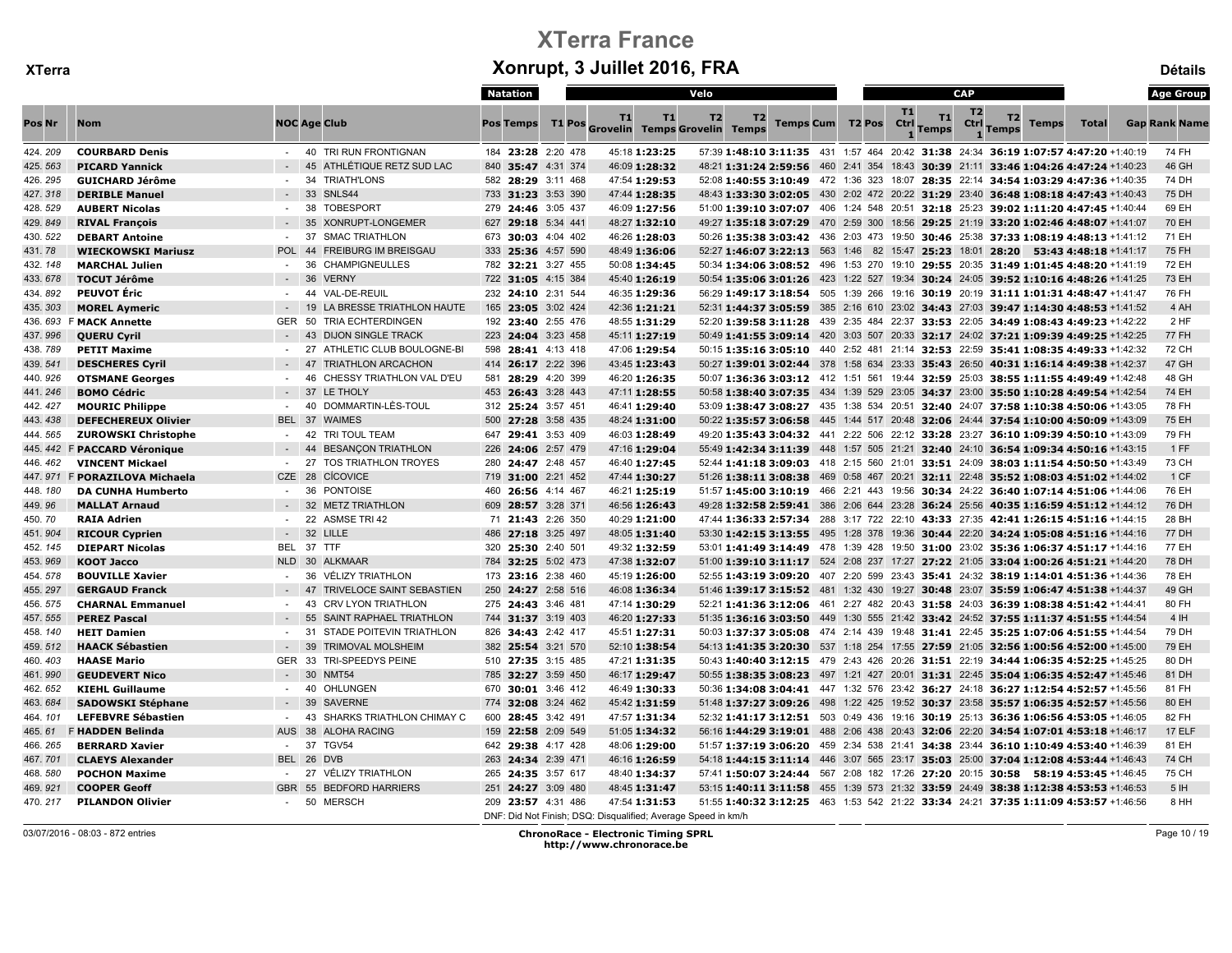|              |                               |                  |                                           | Natation           |                                                               | Velo                 |                         |                                   | <b>CAP</b>                   |                                                                                            |              | <b>Age Group</b>     |
|--------------|-------------------------------|------------------|-------------------------------------------|--------------------|---------------------------------------------------------------|----------------------|-------------------------|-----------------------------------|------------------------------|--------------------------------------------------------------------------------------------|--------------|----------------------|
| Pos Nr       | Nom                           |                  | <b>NOC Age Club</b>                       | <b>Pos Temps</b>   | T1<br>T1<br>T1 Pos Grovelin Temps Grovelin Temps              | T <sub>2</sub><br>T2 | <b>Temps Cum T2 Pos</b> | <b>T1</b><br>Ctrl<br><b>Temps</b> | T <sub>2</sub><br>T1<br>Ctrl | T2<br><b>Temps</b><br><b>Temps</b>                                                         | <b>Total</b> | <b>Gap Rank Name</b> |
| 471.327      | <b>MOERMAN Sammy</b>          |                  | BEL 38 ANZEGEM                            | 376 25:51 3:36 492 | 47:06 1:29:22                                                 |                      |                         |                                   |                              | 54:12 1:43:37 3:12:59 471 1:24 528 20:49 32:33 25:03 37:46 1:10:19 4:54:12 +1:47:12        |              | 82 EH                |
| 472.358      | <b>GEAY Nicolas</b>           |                  | 22<br>SAINT-PIERRE-LA-PALUD               | 614 29:01 2:40 415 | 46:20 1:25:21                                                 |                      |                         |                                   |                              | 50:55 1:39:39 3:05:00 419 1:37 628 23:34 35:49 26:10 40:11 1:16:01 4:54:21 +1:47:20        |              | 29 BH                |
| 473.643      | <b>CHAPUIS Stéphane</b>       | $\sim$           | 41<br><b>TRIVELOCE SAINT SEBASTIEN</b>    | 771 32:04 3:55 444 | 46:32 1:29:29                                                 |                      |                         |                                   |                              | 51:41 1:38:06 3:07:36 485 2:12 488 21:35 33:25 23:03 35:25 1:08:51 4:54:40 +1:47:40        |              | 83 FH                |
| 474.206      | <b>COUCEIRO Eduardo</b>       | ARG              | 48<br><b>METZ TRIATHLON</b>               | 551 28:08 2:51 489 | 50:21 1:33:22                                                 |                      |                         |                                   |                              | 53:06 1:39:22 3:12:44 486 2:12 487 20:55 32:17 24:08 36:29 1:08:46 4:54:43 +1:47:43        |              | 50 GH                |
| 475.294      | <b>HAVEN Cédric</b>           | $\sim$ 100 $\mu$ | 31 TAC COLMAR                             | 406 26:11 3:52 445 | 46:19 1:27:58                                                 |                      |                         |                                   |                              | 50:42 1:39:49 3:07:48 437 2:35 606 21:19 34:01 25:49 40:17 1:14:19 4:54:46 +1:47:46        |              | 82 DH                |
| 476.853      | <b>ALTENBURGER Manuel</b>     |                  | 33<br><b>LUXEMBOURG</b>                   | 150 22:54 3:20 642 | 48:26 1:34:52                                                 |                      |                         |                                   |                              | 1:00:19 1:52:06 3:26:58 565 2:11 210 18:48 29:12 19:15 30:13 59:26 4:54:52 +1:47:51        |              | 83 DH                |
| 477.959      | <b>COTIN Jean-Xavier</b>      |                  | OLYMPIC NICE NATATION<br>45               | 390 26:00 4:04 543 | 49:26 1:33:41                                                 |                      |                         |                                   |                              | 54:41 1:45:03 3:18:45 525 2:02 341 19:35 29:55 21:02 34:08 1:04:03 4:54:57 +1:47:56        |              | 51 GH                |
| 478.649      | <b>CHANE Fred</b>             |                  | 48<br>ONN                                 | 450 26:40 3:14 514 | 49:14 1:33:00                                                 |                      |                         |                                   |                              | 54:07 1:42:31 3:15:32 504 1:54 450 20:34 31:35 22:54 36:00 1:07:35 4:54:57 +1:47:56        |              | 52 GH                |
|              | 479. 865 F MULCAHY Laura Jane | GBR 34           | TRIACTIVE LANZOROTE                       | 656 29:51 3:27 546 | 49:26 1:35:26                                                 |                      |                         |                                   |                              | 53:16 1:43:30 3:18:56 558 1:41 255 17:50 28:09 20:52 32:50 1:01:00 4:54:57 +1:47:56        |              | 5 DF                 |
| 480.950      | <b>MERCIER Pascal</b>         | BEL 49           | <b>TCDM SUDRADIO</b>                      | 166 23:06 2:53 533 | 47:57 1:31:39                                                 |                      |                         |                                   |                              | 54:58 1:45:47 3:17:27 483 1:42 511 19:50 30:49 25:02 38:59 1:09:48 4:54:58 +1:47:58        |              | 53 GH                |
| 481.635      | <b>PENNERATH Maxime</b>       | $\sim$           | 24<br>CRÉHANGE                            | 386 25:57 3:59 464 | 46:52 1:28:56                                                 |                      |                         |                                   |                              | 52:50 1:40:40 3:09:36 454 2:11 585 22:05 33:59 25:44 39:19 1:13:19 4:55:04 +1:48:03        |              | 30 BH                |
| 482.667      | <b>BLONDET Laurent</b>        |                  | $-35$<br><b>TCD</b>                       | 234 24:15 2:55 577 | 47:41 1:29:15                                                 |                      |                         |                                   |                              | 59:15 1:51:44 3:21:00 519 1:32 396 19:31 30:01 23:19 35:37 1:05:39 4:55:23 +1:48:23        |              | 83 EH                |
| 483.75       | <b>TOMASZ Ksiazek</b>         | <b>POL</b>       | 39<br><b>ZIELONKI</b>                     | 340 25:39 3:21 490 | 50:03 1:31:45                                                 |                      |                         |                                   |                              | 54:53 1:41:06 3:12:51 468 1:34 566 21:00 33:10 23:54 38:57 1:12:08 4:55:35 +1:48:35        |              | 84 EH                |
| 484.675      | <b>PETIT Alexandre</b>        |                  | 39<br>TCG79                               | 431 26:25 4:05 482 | 49:28 1:33:16                                                 |                      |                         |                                   |                              | 52:31 1:38:49 3:12:06 475 1:45 546 20:38 32:19 24:54 38:56 1:11:15 4:55:38 +1:48:38        |              | 85 EH                |
| 485.799      | <b>POUCET Lucas</b>           | BEL              | 26<br><b>CCSTC</b>                        | 584 28:30 3:47 512 | 47:09 1:31:49                                                 |                      |                         |                                   |                              | 53:49 1:43:36 3:15:25 514 1:46 415 20:02 31:05 23:15 35:12 1:06:18 4:55:47 +1:48:46        |              | 76 CH                |
| 486.160      | <b>PIOLANTI Stefano</b>       | ITA 62           | <b>CINGOLANI TRIATHLON</b>                | 655 29:49 3:07 477 | 48:05 1:31:20                                                 |                      |                         |                                   |                              | 53:01 1:40:11 3:11:32 491 1:43 510 21:35 33:07 23:37 36:37 1:09:45 4:55:57 +1:48:56        |              | 2 JH                 |
| 487.385      | <b>DEIBER Marc</b>            | $\sim$           | 45<br><b>FAST GUEBWILLER</b>              | 583 28:29 2:49 505 | 48:45 1:33:37                                                 |                      |                         |                                   |                              | 53:41 1:41:37 3:15:14 509 1:15 475 20:03 31:07 23:59 37:16 1:08:24 4:56:13 +1:49:12        |              | 54 GH                |
| 488.766      | <b>MOTTET Richard</b>         |                  | 44<br><b>ROUEN TRIATHLON</b>              | 472 27:06 4:07 532 | 48:43 1:33:31                                                 |                      |                         |                                   |                              | 54:08 1:43:36 3:17:07 522 0:58 433 19:49 31:07 23:04 35:47 1:06:54 4:56:15 +1:49:14        |              | 84 FH                |
| 489.419      | <b>MINGUET Denis</b>          |                  | PAYS MONTBÉLIARD TRIATHLO<br>40           | 262 24:34 3:13 601 | 49:47 1:35:51                                                 |                      |                         |                                   |                              | 56:43 1:47:02 3:22:53 544 1:49 337 19:09 29:51 21:45 34:06 1:03:57 4:56:28 +1:49:27        |              | 85 FH                |
|              | 490. 909 F RECCO Estelle      |                  | 45<br><b>VENTOUX TRIATHLON CLUB CA</b>    | 828 34:49 4:42 472 | 46:33 1:30:11                                                 |                      |                         |                                   |                              | 52:47 1:41:05 3:11:17 547 1:52 339 19:52 30:20 21:47 33:38 1:03:58 4:56:40 +1:49:39        |              | 2 GF                 |
| 491.707      | <b>JACQUEMIN Laurent</b>      | $\sim$           | <b>VITTEL TRIATHLON</b><br>35             | 430 26:24 2:34 483 | 47:37 1:30:15                                                 |                      |                         |                                   |                              | 53:30 1:41:53 3:12:09 464 1:46 594 25:24 37:23 24:16 36:28 1:13:51 4:56:47 +1:49:46        |              | 86 EH                |
| 492.252      | <b>F AVRIL Claire</b>         | <b>BEL</b>       | 27<br><b>TRIGT</b>                        | 354 25:44 2:24 562 | 49:14 1:31:24                                                 |                      |                         |                                   |                              | 56:37 1:48:16 3:19:40 516 1:33 445 20:37 31:34 23:33 35:51 1:07:25 4:56:48 +1:49:48        |              | 2 CF                 |
| 493.434      | <b>GOSSELAIN Pierre</b>       |                  | OXYGÈNE TRIATHLON CLUB<br>-34             | 547 28:06 3:38 470 | 49:46 1:32:27                                                 |                      |                         |                                   |                              | 51:08 1:38:43 3:11:10 477 1:26 570 19:24 33:36 25:06 38:54 1:12:30 4:56:53 +1:49:52        |              | 84 DH                |
| 494.720      | <b>GÜNTHNER Sven</b>          | GER 49           | <b>TRIA ECHTERDINGEN</b>                  | 214 23:59 3:40 551 | 48:48 1:33:33                                                 |                      |                         |                                   |                              | 54:39 1:45:36 3:19:09 511 2:04 476 20:31 32:06 23:33 36:18 1:08:25 4:57:19 +1:50:18        |              | 55 GH                |
| 495.437      | <b>FELTIN Xavier</b>          | $\sim$           | 30<br><b>LEMAN TRIATHLON CLUB</b>         | 228 24:07 4:10 507 | 49:42 1:31:18                                                 |                      |                         |                                   |                              | 55:17 1:43:59 3:15:18 484 2:30 547 21:01 33:38 24:43 37:38 1:11:17 4:57:23 +1:50:23        |              | 85 DH                |
| 496, 239     | <b>FISCHER Franck</b>         |                  | 45<br><b>NANCY</b>                        | 488 27:21 4:09 469 | 48:18 1:31:14                                                 |                      |                         |                                   |                              | 52:25 1:39:45 3:11:00 473 1:44 586 21:38 32:24 26:16 40:56 1:13:21 4:57:36 +1:50:36        |              | 56 GH                |
| 497.350      | <b>DELIGNY Laurent</b>        |                  | 46<br><b>BULLION</b>                      | 684 30:08 4:23 520 | 47:39 1:31:55                                                 |                      |                         |                                   |                              | 55:41 1:44:23 3:16:18 548 2:33 348 19:23 30:31 21:42 33:41 1:04:12 4:57:37 +1:50:36        |              | 57 GH                |
| 498.923      | <b>MONTOYA Eric</b>           | $\sim$           | 56<br><b>LEADER CYCLES</b>                | 506 27:31 3:39 545 | 50:19 1:37:38                                                 |                      |                         |                                   |                              | 52:22 1:41:16 3:18:54 538 2:09 387 19:33 30:55 22:21 34:28 1:05:24 4:57:38 +1:50:38        |              | 6 IH                 |
| 499.517      | <b>RUCCIONE Paul</b>          | $\sim$           | 54<br><b>LOUPIAN TRI NATURE</b>           | 352 25:43 2:51 580 | 48:08 1:30:47                                                 |                      |                         |                                   |                              | 56:22 1:50:22 3:21:09 536 1:41 413 19:56 30:49 23:56 35:26 1:06:15 4:57:42 +1:50:41        |              | 9 HH                 |
| 500.379      | <b>LABEAU Jonathan</b>        | BEL 26           | <b>FLOREFFE</b>                           | 270 24:38 2:45 529 | 50:02 1:32:05                                                 |                      |                         |                                   |                              | 55:53 1:44:57 3:17:03 490 2:18 540 22:34 34:05 25:05 36:53 1:10:59 4:57:44 +1:50:44        |              | 77 CH                |
|              | 501. 777 F CARLONI Chloé      |                  | 30<br><b>AMSLF TRIATHLON</b>              | 608 28:55 2:37 548 | 51:52 1:37:58                                                 |                      |                         |                                   |                              | 53:34 1:41:00 3:18:59 541 1:30 404 20:15 31:17 22:51 34:30 1:05:48 4:57:51 +1:50:50        |              | 6 DF                 |
| 502.897      | <b>ZUSSY Thibaut</b>          |                  | 32<br><b>FAST GUEBWILLER</b>              | 435 26:27 3:19 540 | 49:17 1:34:07                                                 |                      |                         |                                   |                              | 54:32 1:43:49 3:17:57 515 2:23 459 20:33 32:28 22:15 35:18 1:07:47 4:57:55 +1:50:55        |              | 86 DH                |
| 503.127      | <b>VAISSIER Mathieu</b>       | $\sim$           | 42<br><b>DIJON SINGLE TRACK</b>           | 535 27:58 3:27 419 | 45:42 1:25:24                                                 |                      |                         |                                   |                              | 51:44 1:39:55 3:05:19 421 1:43 676 24:14 37:14 26:32 42:16 1:19:31 4:58:00 +1:50:59        |              | 86 FH                |
| 504.185      | <b>BEAULIEU Eric</b>          |                  | CHARTRES MÉTROPÔLE TRIATH<br>45           | 816 33:51 4:10 430 | 46:41 1:28:12                                                 |                      |                         |                                   |                              | 53:40 1:38:14 3:06:27 493 1:58 551 21:49 33:44 24:56 37:48 1:11:33 4:58:02 +1:51:01        |              | 58 GH                |
| 505.633      | <b>CLAUVELIN David</b>        |                  | THAON-LES-VOSGES<br>40                    | 540 28:02 4:56 564 | 48:21 1:34:23                                                 |                      |                         |                                   |                              | 54:42 1:45:31 3:19:54 564 2:20 303 18:47 29:02 21:28 33:48 1:02:50 4:58:05 +1:51:04        |              | 87 FH                |
| 506.231      | <b>VOULOT Frédéric</b>        |                  | 40<br><b>GIRANCOURT</b>                   | 619 29:07 2:44 500 | 48:59 1:30:41                                                 |                      |                         |                                   |                              | 53:45 1:44:04 3:14:45 510 1:45 509 20:30 33:22 24:03 36:23 1:09:45 4:58:08 +1:51:07        |              | 88 FH                |
| 507.276      | <b>CARRUBBA Salvatore</b>     | $\sim$           | 50<br><b>VTC FALCK</b>                    | 686 30:12 4:39 612 | 51:04 1:38:33                                                 |                      |                         |                                   |                              | 56:08 1:45:39 3:24:13 630 1:58 148 17:35 26:49 19:54 30:16 57:06 4:58:09 +1:51:09          |              | 10 HH                |
| 508.855      | <b>THARION Matthieu</b>       |                  | 32<br><b>DIJON SINGLETRACK</b>            | 517 27:42 3:14 538 | 48:46 1:33:12                                                 |                      |                         |                                   |                              | 54:30 1:44:34 3:17:46 523 0:51 483 20:36 31:18 24:34 37:20 1:08:39 4:58:13 +1:51:12        |              | 87 DH                |
| 509.519      | <b>DEROOZ Grégory</b>         |                  | BEL 34 CHAUDFONTAINE                      | 520 27:44 3:19 519 | 48:15 1:30:50                                                 |                      |                         |                                   |                              | 56:03 1:45:19 3:16:09 512 2:01 492 20:25 31:47 23:58 37:12 1:09:00 4:58:14 +1:51:14        |              | 88 DH                |
| 510.873      | <b>LOUIS Jérémy</b>           |                  | $-27$<br><b>FLIN</b>                      | 665 29:58 3:04 560 | 48:35 1:32:54                                                 |                      |                         |                                   |                              | 56:40 1:46:39 3:19:34 561 1:24 353 19:48 31:28 21:30 32:56 1:04:25 4:58:27 +1:51:26        |              | 78 CH                |
| 511.588<br>E | <b>POYET Christine</b>        |                  | -34<br><b>NAVECO</b>                      | 715 30:54 6:16 535 | 49:40 1:39:25                                                 |                      |                         |                                   |                              | 48:39 1:38:02 3:17:28 581 1:39 282 17:44 28:39 21:02 33:35 1:02:15 4:58:34 +1:51:33        |              | 7 DF                 |
| 512.546      | <b>RUGELJ Marc</b>            |                  | $-47$<br><b>TRIATHLON CLUB SAINT AVOL</b> | 440 26:33 2:37 595 | 49:57 1:33:02                                                 |                      |                         |                                   |                              | 53:58 1:49:26 3:22:29 553 1:48 381 19:27 31:16 21:26 33:54 1:05:10 4:58:39 +1:51:38        |              | 59 GH                |
| 513.110      | <b>MISTRE Lucas</b>           | $\sim$           | 27<br><b>SG WANTZENAU TRI</b>             | 370 25:49 3:30 566 | 49:43 1:34:03                                                 |                      |                         |                                   |                              | 55:09 1:45:55 3:19:58 532 1:37 463 20:17 32:36 22:45 35:18 1:07:54 4:58:50 +1:51:50        |              | 79 CH                |
| 514.561      | <b>VATTIER Mikael</b>         |                  | 34<br><b>BEAUCHAMPS</b>                   | 833 35:11 3:57 528 | 48:19 1:35:38                                                 |                      |                         |                                   |                              | 51:51 <b>1:41:19 3:16:58</b> 595 1:43 257 18:08 28:05 21:12 33:02 1:01:07 4:58:57 +1:51:56 |              | 89 DH                |
| 515.237      | <b>LOPEZ Marc</b>             | $\sim$           | 28<br><b>STRASBOURG</b>                   | 335 25:37 4:42 515 | 48:50 1:31:39                                                 |                      |                         |                                   |                              | 54:37 1:43:54 3:15:34 507 2:05 549 22:30 34:11 23:52 37:11 1:11:22 4:59:23 +1:52:22        |              | 80 CH                |
| 516.631      | <b>THOMAS Sylvain</b>         |                  | 37<br><b>CHARMES</b>                      | 694 30:28 3:39 611 | 52:03 1:37:39                                                 |                      |                         |                                   |                              | 54:49 1:46:32 3:24:11 621 2:03 203 17:53 27:34 19:59 31:41 59:15 4:59:37 +1:52:36          |              | 87 EH                |
| 517.489      | <b>COLLÉAUX Guénaël</b>       |                  | 36 THISE                                  | 650 29:45 3:52 583 | 49:25 1:35:23                                                 |                      |                         |                                   |                              | 54:55 1:46:09 3:21:32 588 1:46 310 19:06 29:55 21:23 33:06 1:03:02 4:59:59 +1:52:58        |              | 88 EH                |
|              |                               |                  |                                           |                    | DNF: Did Not Finish; DSQ: Disqualified; Average Speed in km/h |                      |                         |                                   |                              |                                                                                            |              |                      |

03/07/2016 - 08:03 - 872 entries ChronoRace - Electronic Timing SPRL http://www.chronorace.be

Page 11 / 19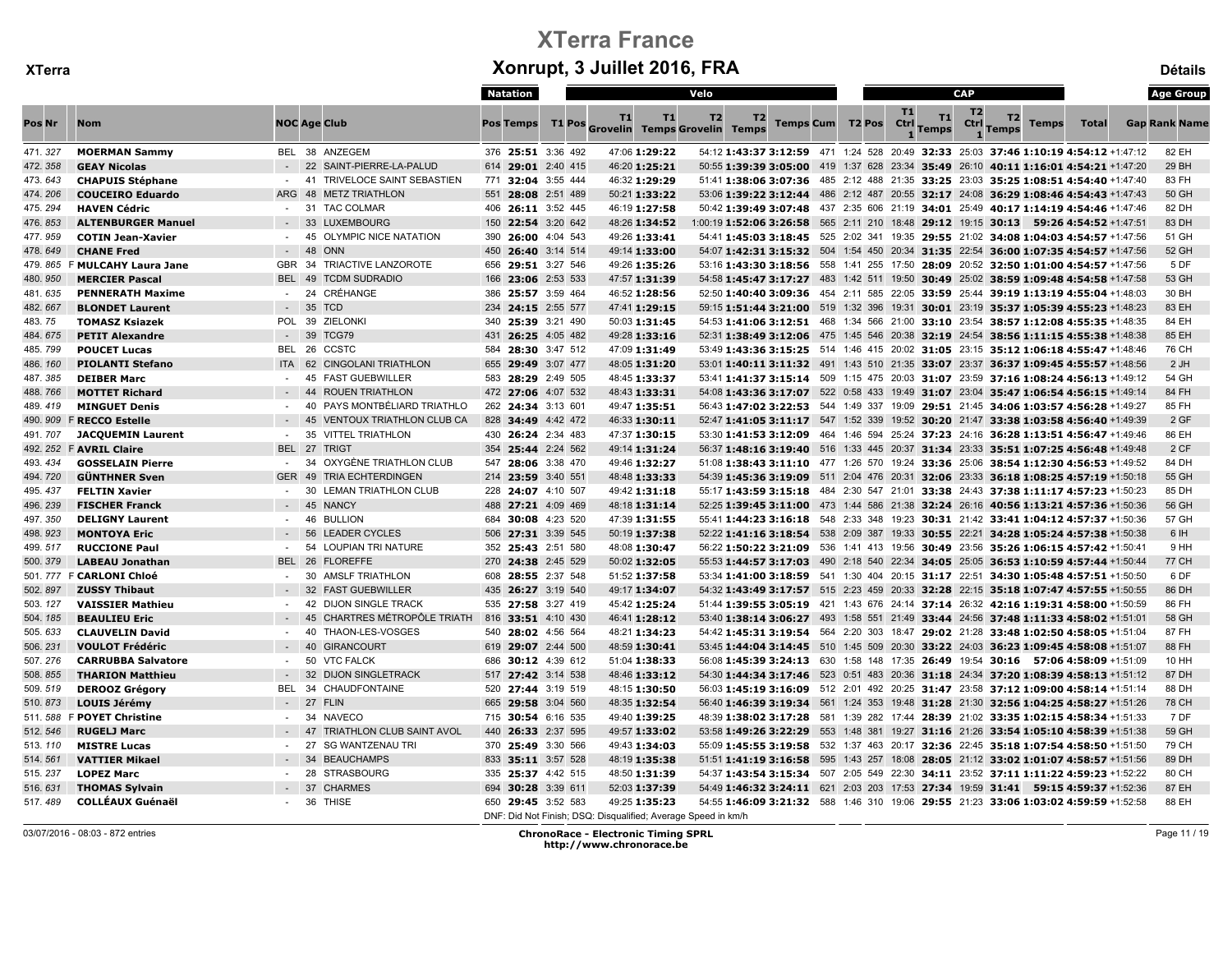|          |                               |            |                                        | Natation           |                |                                                               | Velo                                                                                                     |                         |  |                   |                    | <b>CAP</b>             |                                    |              | <b>Age Group</b>     |
|----------|-------------------------------|------------|----------------------------------------|--------------------|----------------|---------------------------------------------------------------|----------------------------------------------------------------------------------------------------------|-------------------------|--|-------------------|--------------------|------------------------|------------------------------------|--------------|----------------------|
| Pos Nr   | <b>Nom</b>                    |            | <b>NOC Age Club</b>                    | <b>Pos Temps</b>   |                | T1<br>T1<br>T1 Pos Grovelin Temps Grovelin Temps              | T <sub>2</sub><br>T2                                                                                     | <b>Temps Cum T2 Pos</b> |  | <b>T1</b><br>Ctrl | T1<br><b>Temps</b> | T <sub>2</sub><br>Ctrl | T2<br><b>Temps</b><br><b>Temps</b> | <b>Total</b> | <b>Gap Rank Name</b> |
| 518.126  | <b>DESOMBRE Damien</b>        |            | - 34 SAINT-ANDRÉ-LEZ-LILLE             | 732 31:23 3:01 498 |                | 47:59 1:30:55                                                 | 55:03 1:43:36 3:14:32 527 1:37 501 21:39 33:16 23:32 36:07 1:09:24 4:59:59 +1:52:59                      |                         |  |                   |                    |                        |                                    |              | 90 DH                |
| 519.114  | <b>BONHOMME Geoffrey</b>      |            | 27<br><b>REIMS METROPOLE TRIATHLON</b> | 519 27:42 4:00 554 |                | 48:15 1:29:33                                                 | 59:16 1:49:48 3:19:21 552 1:33 453 20:22 31:27 24:23 36:13 1:07:40 5:00:19 +1:53:18                      |                         |  |                   |                    |                        |                                    |              | 81 CH                |
| 520.941  | <b>SOCHON Samuel</b>          | $\sim$     | 41<br><b>MASTRIA</b>                   | 405 26:11 3:38 597 |                | 48:54 1:34:20                                                 | 56:08 1:48:17 3:22:37 559 2:29 388 20:11 31:31 22:09 33:52 1:05:24 5:00:21 +1:53:21                      |                         |  |                   |                    |                        |                                    |              | 89 FH                |
| 521.621  | <b>STERVINOU Nicolas</b>      |            | 34<br>SNLS44                           | 341 25:40 3:54 495 |                | 46:35 1:29:31                                                 | 52:26 1:43:49 3:13:21 476 3:32 597 22:23 36:08 24:31 37:51 1:13:59 5:00:27 +1:53:27                      |                         |  |                   |                    |                        |                                    |              | 91 DH                |
| 522.268  | <b>KROCIEL Frédéric</b>       |            | 40<br><b>AMIENS TRIATHLON</b>          | 344 25:41 2:52 531 |                | 49:35 1:32:24                                                 | 56:22 1:44:40 3:17:05 506 1:56 581 22:51 34:56 24:56 38:13 1:13:09 5:00:46 +1:53:45                      |                         |  |                   |                    |                        |                                    |              | 90 FH                |
| 523.940  | <b>KILBEY Brian</b>           | <b>GBR</b> | 49<br><b>NONE</b>                      | 305 25:17 2:41 576 |                | 51:38 1:35:53                                                 | 57:09 1:45:02 3:20:56 526 3:00 489 20:16 32:02 24:25 36:49 1:08:52 5:00:47 +1:53:46                      |                         |  |                   |                    |                        |                                    |              | 60 GH                |
| 524.488  | <b>COIRON Thomas</b>          |            | ÉCUELLES<br>35                         | 612 29:00 2:59 493 |                | 46:35 1:27:58                                                 | 54:53 <b>1:45:18 3:13:17</b> 501 1:57 591 24:14 <b>36:20</b> 24:00 <b>37:22 1:13:43 5:00:57</b> +1:53:57 |                         |  |                   |                    |                        |                                    |              | 89 EH                |
| 525. 552 | <b>GARCIA Vincent</b>         |            | 48<br><b>TEC EPINAL</b>                | 387 25:58 3:46 565 |                | 50:28 1:32:34                                                 | 56:53 1:47:21 3:19:55 535 1:52 504 20:40 31:59 24:16 37:33 1:09:33 5:01:05 +1:54:05                      |                         |  |                   |                    |                        |                                    |              | 61 GH                |
| 526.204  | <b>GEIGER Rémy</b>            | $\sim$     | 38<br>ALBÉ                             | 845 36:25 4:04 547 |                | 48:23 1:35:19                                                 | 53:04 1:43:37 3:18:57 636 1:59 216 18:54 28:58 20:09 30:45 59:43 5:01:09 +1:54:08                        |                         |  |                   |                    |                        |                                    |              | 90 EH                |
| 527.961  | <b>LE MOIGN Thibaud</b>       |            | 28<br><b>ASPTT ORLEANS TRIATHLON</b>   | 521 27:45 3:27 558 |                | 49:36 1:32:37                                                 | 56:08 1:46:54 3:19:31 545 1:43 491 21:24 32:38 24:16 36:20 1:08:59 5:01:27 +1:54:27                      |                         |  |                   |                    |                        |                                    |              | 82 CH                |
|          | 528. 986 F KRING Maria        | DEN        | 40<br>HG                               | 589 28:33 3:27 506 |                | 50:01 1:33:24                                                 | 53:53 1:41:53 3:15:17 513 1:36 572 22:19 34:07 24:59 38:30 1:12:38 5:01:32 +1:54:32                      |                         |  |                   |                    |                        |                                    |              | 2 FF                 |
| 529.356  | <b>GUILLAUME Renaud</b>       |            | - 30 CTRL                              | 561 28:13 3:01 448 |                | 47:48 1:27:53                                                 | 54:42 1:40:19 3:08:13 453 1:40 690 22:34 36:17 29:37 44:17 1:20:34 5:01:43 +1:54:42                      |                         |  |                   |                    |                        |                                    |              | 92 DH                |
|          | 530. 393 F LE ROCH Gaëlle     | $\sim$     | 30<br>TOULOUSE TRIATHLON               | 93 22:23 3:08 684  |                | 50:07 1:38:48                                                 | 55:56 1:52:44 3:31:33 603 2:01 293 17:55 29:16 20:52 33:20 1:02:37 5:01:43 +1:54:43                      |                         |  |                   |                    |                        |                                    |              | 8 DF                 |
| 531.750  | <b>BEY Aurélien</b>           |            | 31<br><b>DIJON SINGLETRACK</b>         | 834 35:16 3:05 522 |                | 48:00 1:31:26                                                 | 52:40 1:45:04 3:16:30 582 3:08 331 18:50 29:25 22:03 34:18 1:03:44 5:01:45 +1:54:44                      |                         |  |                   |                    |                        |                                    |              | 93 DH                |
| 532.837  | <b>THIRIOT Guillaume</b>      |            | 29<br><b>BPC</b>                       | 297 25:09 4:30 510 |                | 48:41 1:32:32                                                 | 52:59 1:42:51 3:15:23 499 2:43 604 21:48 34:36 26:11 39:37 1:14:14 5:02:01 +1:55:00                      |                         |  |                   |                    |                        |                                    |              | 83 CH                |
|          | 533. 964 F MERTENOVA Katerina | CZE 27     | <b>PRAGUE</b>                          | 423 26:20 2:52 517 |                | 50:42 1:36:07                                                 | 50:48 1:39:53 3:16:00 500 1:19 622 22:07 34:52 25:54 40:40 1:15:33 5:02:07 +1:55:06                      |                         |  |                   |                    |                        |                                    |              | 3 CF                 |
| 534.779  | <b>MANCA Grégory</b>          |            | 40<br><b>VTCA FALCK</b>                | 630 29:20 4:51 508 |                | 48:04 1:33:00                                                 | 53:17 1:42:20 3:15:20 534 2:39 516 20:43 31:53 24:50 38:03 1:09:56 5:02:09 +1:55:09                      |                         |  |                   |                    |                        |                                    |              | 91 FH                |
| 535.785  | <b>JACQUEMOD Michael</b>      |            | 38<br>TRIATHLON CLUB BOULONNAIS        | 669                | 30:00 2:35 524 | 47:40 1:30:08                                                 | 56:52 1:46:28 3:16:37 529 1:37 559 21:16 32:57 25:54 38:55 1:11:53 5:02:44 +1:55:43                      |                         |  |                   |                    |                        |                                    |              | 91 EH                |
| 536.739  | <b>CHARDON Julien</b>         |            | 40<br><b>DIJON</b>                     | 526 27:48 3:48 568 |                | 49:17 1:32:59                                                 | 56:51 1:47:04 3:20:04 554 1:51 499 20:54 32:01 24:42 37:13 1:09:15 5:02:48 +1:55:47                      |                         |  |                   |                    |                        |                                    |              | 92 FH                |
| 537.660  | <b>JACQUIER Jean-Charles</b>  |            | 22<br><b>MELUN TRIATHLON</b>           | 729 31:15 3:15 559 |                | 47:19 1:30:44                                                 | 53:22 1:48:49 3:19:33 576 1:35 442 18:01 30:48 22:14 36:23 1:07:11 5:02:51 +1:55:50                      |                         |  |                   |                    |                        |                                    |              | 31 BH                |
| 538.763  | <b>CAUCHOIX Thomas</b>        | $\sim$     | DÉVILLE-LÈS-ROUEN<br>32                | 385 25:56 3:44 555 |                | 50:01 1:33:10                                                 | 57:12 1:46:13 3:19:23 528 1:19 571 23:00 34:12 26:12 38:21 1:12:33 5:02:56 +1:55:55                      |                         |  |                   |                    |                        |                                    |              | 94 DH                |
| 539.346  | <b>FUSEAU Guillaume</b>       |            | 41<br><b>ENDURANCE 72 TRIATHLON</b>    | 638 29:31 4:32 557 |                | 51:02 1:35:26                                                 | 53:36 1:44:05 3:19:31 569 4:16 377 20:19 31:16 22:42 33:51 1:05:08 5:03:00 +1:56:00                      |                         |  |                   |                    |                        |                                    |              | 93 FH                |
| 540.650  | <b>CHATELUS Emmanuel</b>      | $\sim$     | 40<br><b>STRASBOURG</b>                | 595 28:39 3:35 542 |                | 50:44 1:35:48                                                 | 54:55 1:42:20 3:18:08 539 1:56 536 19:54 31:31 24:59 39:15 1:10:46 5:03:06 +1:56:06                      |                         |  |                   |                    |                        |                                    |              | 94 FH                |
| 541.671  | <b>GROMMERCH Jonathan</b>     | BEL 28     | <b>ARLON</b>                           | 104 22:33 4:06 608 |                | 51:21 1:33:27                                                 | 1:00:30 1:50:38 3:24:05 546 3:12 497 21:30 32:47 23:37 36:25 1:09:12 5:03:10 +1:56:10                    |                         |  |                   |                    |                        |                                    |              | 84 CH                |
| 542.721  | <b>DAUMONT Steven</b>         | $\sim$     | 36<br><b>SCA ABBEVILLE TRIATHLON</b>   | 426 26:22 3:19 609 |                | 50:04 1:34:26                                                 | 57:59 1:49:41 3:24:08 572 2:11 440 21:03 32:01 24:05 35:07 1:07:08 5:03:11 +1:56:11                      |                         |  |                   |                    |                        |                                    |              | 92 EH                |
| 543.436  | <b>RIVOALLON Philippe</b>     |            | 45<br><b>REIMS TRIATHLON</b>           | 541 28:03 3:46 474 |                | 47:32 1:30:06                                                 | 53:06 1:41:17 3:11:24 480 2:34 649 23:19 37:42 25:50 39:41 1:17:23 5:03:12 +1:56:12                      |                         |  |                   |                    |                        |                                    |              | 62 GH                |
| 544.498  | <b>KIFFEL Jean-Francois</b>   |            | 37<br>VELO CLUB ECKWERSHEIM            | 764 32:00 4:08 537 |                | 48:46 1:32:06                                                 | 55:33 1:45:39 3:17:45 573 3:03 418 20:58 32:05 22:28 34:15 1:06:21 5:03:19 +1:56:18                      |                         |  |                   |                    |                        |                                    |              | 93 EH                |
| 545.490  | <b>CLOPIN Thibault</b>        | $\sim$     | 32<br>VENEUX-LES-SABLONS               | 620 29:10 4:15 563 |                | 49:27 1:35:33                                                 | 53:57 1:44:17 3:19:50 566 2:26 454 20:29 32:15 22:15 35:25 1:07:41 5:03:23 +1:56:23                      |                         |  |                   |                    |                        |                                    |              | 95 DH                |
| 546.595  | <b>PIERREL Tony</b>           | $\sim$     | 32<br>CHÂTEL-SUR-MOSELLE               | 850 37:07 4:50 536 |                | 48:01 1:30:55                                                 | 57:25 1:46:36 3:17:32 637 3:26 240 19:13 29:45 20:01 30:46 1:00:32 5:03:29 +1:56:29                      |                         |  |                   |                    |                        |                                    |              | 96 DH                |
| 547.586  | <b>INGRES Denis</b>           |            | 43<br><b>RSC CHAMPIGNY</b>             | 332 25:36 2:44 610 |                | 50:41 1:36:47                                                 | 56:56 1:47:23 3:24:10 560 0:59 519 21:17 33:17 24:06 36:45 1:10:02 5:03:34 +1:56:34                      |                         |  |                   |                    |                        |                                    |              | 95 FH                |
| 548.714  | <b>LIEHN Matthieu</b>         |            | 33<br><b>UCVN</b>                      | 717 30:57 4:42 571 |                | 47:16 1:32:59                                                 | 58:48 1:47:33 3:20:32 597 1:34 402 20:30 31:47 22:11 33:59 1:05:47 5:03:35 +1:56:35                      |                         |  |                   |                    |                        |                                    |              | 97 DH                |
| 549.900  | <b>MATHIEU Alexis</b>         |            | BEL 25 GEDINNE                         | 524 27:48 3:09 627 |                | 47:00 1:31:50                                                 | 57:32 1:54:14 3:26:05 602 1:50 376 19:56 30:23 23:20 34:37 1:05:01 5:03:54 +1:56:53                      |                         |  |                   |                    |                        |                                    |              | 85 CH                |
| 550.605  | <b>ABT Albin</b>              |            | GER 52 LG STEINLACH                    | 734 31:25 4:12 603 |                | 48:48 1:36:17                                                 | 54:20 1:47:20 3:23:38 633 1:49 306 19:06 29:41 21:06 33:14 1:02:55 5:04:01 +1:57:00                      |                         |  |                   |                    |                        |                                    |              | 11 HH                |
| 551.885  | <b>PAMPULIM William</b>       |            | 32<br><b>DIJON SINGLETRACK</b>         | 796 32:57 2:59 494 |                | 48:10 1:32:42                                                 | 52:20 1:40:37 3:13:20 531 1:45 577 21:00 33:31 25:14 39:31 1:13:03 5:04:05 +1:57:05                      |                         |  |                   |                    |                        |                                    |              | 98 DH                |
| 552.397  | <b>ABDELKRIM Tahar</b>        | $\sim$     | <b>AMIENS RIATHLON</b><br>40           | 502 27:29 4:11 675 |                | 53:23 1:40:31                                                 | 58:20 1:50:06 3:30:38 666 2:50 195 17:08 27:29 19:32 31:28 58:57 5:04:07 +1:57:06                        |                         |  |                   |                    |                        |                                    |              | 96 FH                |
|          | 553. 179 F HEMPHILL Christine | <b>AUS</b> | <b>TEAM MERMILLOD</b><br>46            | 225 24:06 2:47 643 |                | 52:13 1:38:34                                                 | 56:26 1:48:28 3:27:02 574 1:30 485 21:16 32:56 22:47 35:48 1:08:44 5:04:10 +1:57:10                      |                         |  |                   |                    |                        |                                    |              | 3 GF                 |
| 554.494  | <b>DUTRIPON François</b>      |            | 47<br>SOMMESOUS                        | 795 32:50 4:02 503 |                | 48:33 1:31:53                                                 | 55:21 1:43:02 3:14:55 557 1:46 532 22:20 34:48 22:43 35:47 1:10:35 5:04:10 +1:57:10                      |                         |  |                   |                    |                        |                                    |              | 63 GH                |
| 555.845  | <b>FORDOXCEL Mathieu</b>      |            | 29<br>VILLERS-LÈS-NANCY                | 838 35:35 7:02 521 |                | 46:57 1:32:21                                                 | 52:24 1:44:06 3:16:27 631 2:43 291 20:20 30:51 20:42 31:44 1:02:35 5:04:24 +1:57:24                      |                         |  |                   |                    |                        |                                    |              | 86 CH                |
|          | 556. 908 F BRAMA Elisabeth    |            | GER 33 CRYSTAL PALACE TRI              | 52 21:00 2:26 618  |                | 49:58 1:35:17                                                 | 57:38 1:49:34 3:24:51 520 1:58 607 22:18 34:17 26:08 40:05 1:14:23 5:04:40 +1:57:39                      |                         |  |                   |                    |                        |                                    |              | 9 DF                 |
| 557.271  | <b>WEIL Frédéric</b>          |            | $-41$<br><b>US</b>                     | 726 31:11 3:59 523 |                | 51:04 1:34:38                                                 | 52:50 1:41:57 3:16:36 556 1:58 543 20:25 32:51 24:31 38:19 1:11:10 5:04:55 +1:57:55                      |                         |  |                   |                    |                        |                                    |              | 97 FH                |
| 558.723  | <b>WEBER Franz</b>            | GER 33     | <b>ALBERSWEILER</b>                    | 748 31:44 3:28 575 |                | 50:10 1:33:52                                                 | 56:35 1:46:51 3:20:44 593 2:44 416 20:19 31:24 22:27 34:54 1:06:18 5:05:00 +1:57:59                      |                         |  |                   |                    |                        |                                    |              | 99 DH                |
| 559.487  | <b>JACQUEMIN Nicolas</b>      |            | 43<br>LE VAL-DAVID                     | 777 32:11 4:06 499 |                | 53:33 1:35:26                                                 | 53:11 1:39:08 3:14:34 549 2:01 568 21:18 32:44 26:20 39:36 1:12:21 5:05:15 +1:58:14                      |                         |  |                   |                    |                        |                                    |              | 98 FH                |
| 560.227  | <b>MIEL Cyril</b>             |            | <b>CCCE TRIATHLON CLUB</b><br>42       | 480 27:14 3:03 649 |                | 51:34 1:38:19                                                 | 57:15 1:49:08 3:27:28  615  1:31  408  19:46  31:01  22:09  34:59  1:06:01  5:05:20  +1:58:19            |                         |  |                   |                    |                        |                                    |              | 99 FH                |
| 561.571  | <b>MERCIER Stéphane</b>       |            | 47<br><b>GÉRARDMER TRIATHLON</b>       | 497 27:27 5:12 594 |                | 49:04 1:34:22                                                 | 55:37 1:48:04 3:22:26 587 3:24 431 19:36 31:11 22:27 35:39 1:06:51 5:05:21 +1:58:20                      |                         |  |                   |                    |                        |                                    |              | 64 GH                |
| 562.696  | <b>HEDIGER Daniel</b>         | SUI        | 49<br><b>KIRCHBERG</b>                 | 303 25:16 4:15 526 |                | 48:19 1:33:21                                                 | 53:36 1:43:25 3:16:46 508 2:37 637 22:16 35:21 25:41 41:09 1:16:31 5:05:26 +1:58:26                      |                         |  |                   |                    |                        |                                    |              | 65 GH                |
| 563.374  | <b>DUSSINE Olivier</b>        |            | HAZERSWOUDE-DORP<br>45                 | 484 27:17 3:56 626 |                | 51:46 1:38:39                                                 | 56:05 <b>1:47:19 3:25:59</b> 606 1:56 423 19:44 <b>31:06</b> 23:01 <b>35:27 1:06:33 5:05:44</b> +1:58:43 |                         |  |                   |                    |                        |                                    |              | 66 GH                |
| 564.263  | <b>BROGGIO Olivier</b>        |            | 30 JARNISY TRIATHLON                   | 64 21:28 3:46 567  |                | 54:22 1:37:49                                                 | 54:58 1:42:14 3:20:03 502 2:46 658 23:37 37:04 26:36 40:41 1:17:46 5:05:52 +1:58:51                      |                         |  |                   |                    |                        |                                    |              | 100 DH               |
|          |                               |            |                                        |                    |                | DNF: Did Not Finish; DSQ: Disqualified; Average Speed in km/h |                                                                                                          |                         |  |                   |                    |                        |                                    |              |                      |

03/07/2016 - 08:03 - 872 entries ChronoRace - Electronic Timing SPRL http://www.chronorace.be

Page 12 / 19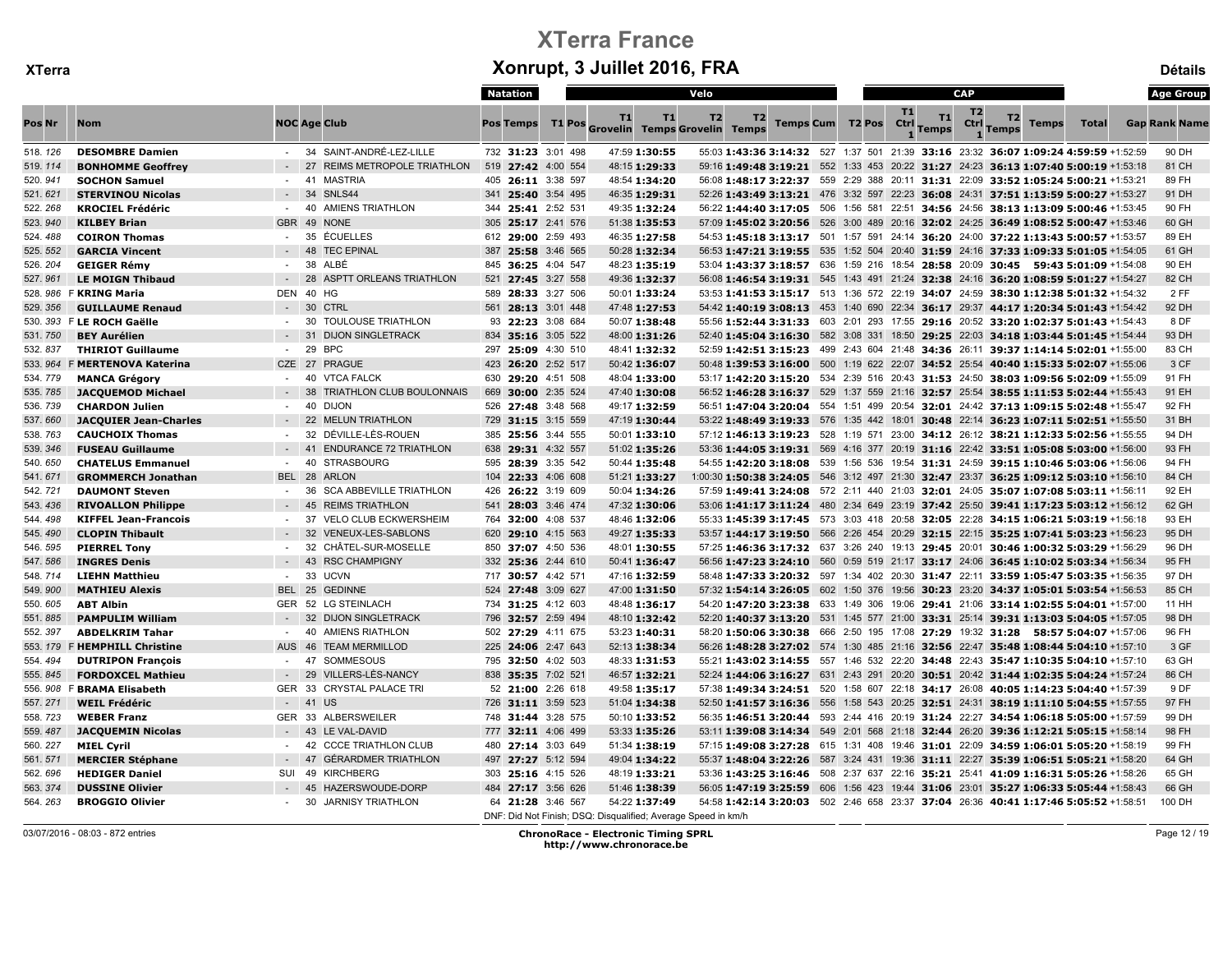|         |                             |                  |                                             | <b>Natation</b>    | Velo                                                                           |                                                                                               |                         |                   |                    | <b>CAP</b>                                            |              | <b>Age Group</b>     |
|---------|-----------------------------|------------------|---------------------------------------------|--------------------|--------------------------------------------------------------------------------|-----------------------------------------------------------------------------------------------|-------------------------|-------------------|--------------------|-------------------------------------------------------|--------------|----------------------|
| Pos Nr  | <b>Nom</b>                  |                  | <b>NOC Age Club</b>                         | <b>Pos Temps</b>   | T1<br><b>T1</b><br>T1 Pos Grovelin Temps Grovelin Temps                        | T <sub>2</sub><br>T2                                                                          | <b>Temps Cum T2 Pos</b> | <b>T1</b><br>Ctrl | T1<br><b>Temps</b> | T <sub>2</sub><br>T2<br>Ctrl<br><b>Temps</b><br>Temps | <b>Total</b> | <b>Gap Rank Name</b> |
| 565.930 | <b>GRAZIOSO Antony</b>      |                  | - 45 LE CLUB TRIATHLON                      | 606 28:53 4:32 502 | 47:27 1:34:45                                                                  | 52:22 1:40:07 3:14:53 521 3:40 601 22:04 35:25 25:05 38:37 1:14:03 5:06:02 +1:59:02           |                         |                   |                    |                                                       |              | 67 GH                |
| 566.834 | <b>F KNAPE Uta</b>          |                  | GER 43 UTE MÜCKEL TRIATHLON TEAM            | 624 29:14 4:43 581 | 51:04 1:36:43                                                                  | 54:42 1:44:33 3:21:16 590 1:38 495 20:51 32:24 24:03 36:46 1:09:10 5:06:04 +1:59:03           |                         |                   |                    |                                                       |              | 3 FF                 |
| 567.880 | <b>TOURNOIS Jean-Michel</b> |                  | PARCAY-MESLAY<br>47                         | 831 34:54 2:58 431 | 49:35 1:30:55                                                                  | 51:51 1:35:41 3:06:36 492 2:14 675 23:13 36:18 28:28 43:06 1:19:24 5:06:08 +1:59:07           |                         |                   |                    |                                                       |              | 68 GH                |
| 568.832 | <b>SIMON Julien</b>         |                  | 35<br><b>BESANÇON</b>                       | 585 28:30 3:14 553 | 48:48 1:33:18                                                                  | 54:08 1:45:59 3:19:17 551 2:08 578 22:03 33:37 25:38 39:28 1:13:05 5:06:17 +1:59:16           |                         |                   |                    |                                                       |              | 94 EH                |
| 569.999 | <b>BELKACEME Djamel</b>     |                  | - 31<br><b>SMAC TRIATHLON</b>               | 813 33:42 3:46 525 | 53:06 1:34:15                                                                  | 55:54 1:42:26 3:16:41 577 3:02 496 21:17 32:55 24:33 36:16 1:09:12 5:06:24 +1:59:24           |                         |                   |                    |                                                       |              | 101 DH               |
| 570.706 | <b>DOHA Stéphane</b>        |                  | 43<br><b>VTCA FALCK</b>                     | 749 31:44 3:02 572 | 50:03 1:34:56                                                                  | 55:26 1:45:42 3:20:39 591 1:34 503 20:37 32:38 23:40 36:53 1:09:31 5:06:33 +1:59:33           |                         |                   |                    |                                                       |              | 100 FH               |
| 571.894 | <b>PETER Tomas</b>          | CZE 40           | ZELENEC                                     | 122 22:44 2:57 683 | 50:03 1:37:49                                                                  | 56:50 1:53:38 3:31:27 604 2:00 457 19:44 30:30 24:15 37:14 1:07:45 5:06:54 +1:59:54           |                         |                   |                    |                                                       |              | 101 FH               |
| 572.169 | <b>GALLAND Jean</b>         |                  | <b>PIERREVILLERS</b><br>49                  | 560 28:13 3:56 651 | 44:28 1:30:20                                                                  | 58:55 1:57:12 3:27:32 639 1:44 391 20:14 31:19 22:27 34:15 1:05:34 5:07:00 +1:59:59           |                         |                   |                    |                                                       |              | 69 GH                |
| 573.821 | <b>CAUFOURIER Sébastien</b> |                  | <b>ROUEN TRIATHLON</b><br>-41               | 679 30:05 3:51 578 | 49:31 1:35:49                                                                  | 55:18 1:45:13 3:21:03 586 1:31 533 20:48 32:56 23:42 37:39 1:10:36 5:07:08 +2:00:08           |                         |                   |                    |                                                       |              | 102 FH               |
| 574.861 | <b>LARRIERE Anthony</b>     |                  | 25<br>TRI LION BELFORT                      | 586 28:31 3:28 623 | 47:10 1:28:50                                                                  | 1:01:41 1:56:38 3:25:28 612 2:00 466 19:38 30:33 24:00 37:27 1:08:01 5:07:30 +2:00:29         |                         |                   |                    |                                                       |              | 87 CH                |
| 575.298 | F JACQUET Ketsia            |                  | LES TRITONS MELDOIS<br>29                   | 580 28:28 2:40 628 | 50:52 1:38:12                                                                  | 55:47 1:47:53 3:26:05 608 1:19 494 23:33 35:53 21:30 33:09 1:09:03 5:07:36 +2:00:36           |                         |                   |                    |                                                       |              | 4 CF                 |
| 576.183 | <b>ODOT Morgan</b>          |                  | <b>VITTEL TRIATHLON</b><br>30               | 755 31:48 3:47 584 | 50:47 1:36:02                                                                  | 54:14 1:45:34 3:21:37 607 1:57 477 20:32 31:59 23:50 36:30 1:08:29 5:07:40 +2:00:40           |                         |                   |                    |                                                       |              | 102 DH               |
| 577.426 | <b>REGNIER Mickael</b>      | $\sim$           | 33<br>NEUILLY-L'EVÊQUE                      | 559 28:12 3:49 666 | 50:26 1:37:31                                                                  | 58:08 1:52:16 3:29:47 659 2:28 340 20:05 30:31 22:31 33:31 1:04:03 5:08:20 +2:01:19           |                         |                   |                    |                                                       |              | 103 DH               |
| 578.782 | <b>VERDIER Eric</b>         |                  | 36<br>SAINT RAPHAEL TRIATHLON               | 189 23:36 3:21 593 | 49:10 1:32:14                                                                  | 54:50 1:50:02 3:22:16 530 3:16 630 21:30 34:51 26:33 41:19 1:16:10 5:08:40 +2:01:39           |                         |                   |                    |                                                       |              | 95 EH                |
| 579.965 | <b>BAKKER Frank</b>         |                  | NLD 32 AMSTERDAM                            | 803 33:14 3:44 539 | 48:25 1:32:59                                                                  | 54:31 1:44:57 3:17:56 583 2:46 541 21:10 33:44 23:28 37:15 1:10:59 5:08:42 +2:01:41           |                         |                   |                    |                                                       |              | 104 DH               |
| 580.207 | <b>LOOS Pierre</b>          |                  | 44<br>SCAT DE SÉLESTAT TEAM MER             | 829 34:52 2:51 541 | 50:01 1:34:14                                                                  | 57:07 1:43:43 3:17:57 592 1:35 554 21:27 32:57 24:56 38:37 1:11:34 5:08:51 +2:01:51           |                         |                   |                    |                                                       |              | 103 FH               |
| 581.178 | <b>BLANCHANT Arnaud</b>     |                  | <b>TC AVION</b><br>34                       | 337 25:38 3:01 667 | 50:36 1:37:24                                                                  | 59:33 1:52:27 3:29:51  623  2:05  474  20:27  32:26  22:45  35:55  1:08:22  5:08:59  +2:01:59 |                         |                   |                    |                                                       |              | 105 DH               |
| 582.570 | <b>LIMOUSIN Raphaël</b>     |                  | - 44 TC AVION                               | 106 22:36 2:28 698 | 48:06 1:38:57                                                                  | 58:46 1:55:37 3:34:34 638 1:35 460 19:52 31:50 22:45 35:57 1:07:47 5:09:02 +2:02:02           |                         |                   |                    |                                                       |              | 104 FH               |
|         | 583. 753 F BAUERFELD Sara   | <b>GER</b>       | LUDWIGSHAFENER<br>- 29<br><b>SCHWIMMVER</b> | 412 26:16 3:09 673 | 51:45 1:40:00                                                                  | 56:21 1:50:22 3:30:23 642 1:30 456 21:28 32:38 22:46 35:05 1:07:44 5:09:05 +2:02:04           |                         |                   |                    |                                                       |              | 5 CF                 |
| 584.274 | <b>BRISON Christophe</b>    |                  | BEL 35 CCSTC                                | 804 33:15 3:52 534 | 48:00 1:30:18                                                                  | 55:33 1:47:09 3:17:27 580 2:08 569 23:27 35:05 25:33 37:20 1:12:25 5:09:08 +2:02:07           |                         |                   |                    |                                                       |              | 96 EH                |
| 585.320 | <b>BEDEL Eddy</b>           |                  | <b>GERARDMER TRI</b><br>45                  | 575 28:23 2:22 650 | 51:50 1:38:15                                                                  | 58:24 1:49:15 3:27:31 620 1:01 513 19:43 31:53 23:36 37:56 1:09:50 5:09:09 +2:02:09           |                         |                   |                    |                                                       |              | 70 GH                |
| 586.564 | <b>LHOTE Arnaud</b>         | $-44$            | <b>TRIATHLON CLUB ZÜRICH</b>                | 555 28:10 3:05 630 | 49:42 1:37:21                                                                  | 55:29 1:48:47 3:26:08 610 1:46 521 21:38 33:28 23:53 36:38 1:10:06 5:09:18 +2:02:18           |                         |                   |                    |                                                       |              | 105 FH               |
| 587.92  | F DELSAUX Mathilde          |                  | 29<br>VITRY-EN-ARTOIS                       | 548 28:06 2:58 678 | 52:31 1:39:38                                                                  | 59:18 1:51:12 3:30:51 660 1:45 403 20:13 30:45 22:58 35:02 1:05:47 5:09:30 +2:02:29           |                         |                   |                    |                                                       |              | 6 CF                 |
| 588.208 | <b>CHASTILLON Lionel</b>    |                  | 39<br>VALBONNE                              | 516 27:41 3:46 550 | 50:13 1:34:10                                                                  | 54:15 1:44:57 3:19:07 543 2:32 642 22:37 35:14 26:32 41:43 1:16:58 5:10:05 +2:03:05           |                         |                   |                    |                                                       |              | 97 EH                |
| 589.91  | <b>HOGGE Simon</b>          | BEL 36           | <b>CINEY</b>                                | 786 32:29 2:37 511 | 47:51 1:30:15                                                                  | 55:41 1:45:08 3:15:24 540 2:25 650 23:30 35:42 27:26 41:43 1:17:25 5:10:22 +2:03:21           |                         |                   |                    |                                                       |              | 98 EH                |
| 590.954 | <b>WAGUETTE Denis</b>       |                  | 54<br><b>TOBESPORT</b>                      | 313 25:24 4:37 613 | 51:22 1:37:10                                                                  | 56:34 1:47:04 3:24:15 578 1:00 619 21:53 34:26 26:30 40:41 1:15:07 5:10:25 +2:03:24           |                         |                   |                    |                                                       |              | <b>12 HH</b>         |
| 591.809 | <b>SABOT Olivier</b>        | $-41$            | ATHLÉTIC CLUB MARCQUOIS                     | 283 24:50 3:33 682 | 52:24 1:39:00                                                                  | 57:55 1:51:59 3:31:00 635 2:55 469 21:02 32:53 22:45 35:15 1:08:09 5:10:28 +2:03:28           |                         |                   |                    |                                                       |              | 106 FH               |
| 592.373 | <b>HOCQUAUX Mickaël</b>     |                  | 35<br><b>ECA CHAUMONT TRIATHLON</b>         | 323 25:31 3:58 672 | 52:05 1:39:54                                                                  | 56:55 1:50:21 3:30:16 641 2:53 461 20:17 31:43 23:14 36:05 1:07:48 5:10:29 +2:03:28           |                         |                   |                    |                                                       |              | 99 EH                |
| 593.69  | F CHILLOTTI Mélanie         | $\sim$ 100 $\mu$ | <b>TGV54</b><br>34                          | 475 27:09 2:59 688 | 52:30 1:42:48                                                                  | 54:49 1:49:08 3:31:57 662 1:27 435 19:21 30:41 23:21 36:13 1:06:55 5:10:29 +2:03:29           |                         |                   |                    |                                                       |              | 10 DF                |
| 594.907 | F UEBELHOER Eva             | GER 45           | <b>IMMENSTADT IM ALLGÄU</b>                 | 832 34:58 3:55 587 | 49:31 1:37:56                                                                  | 53:38 1:43:50 3:21:46 654 2:11 452 19:36 31:48 23:09 35:50 1:07:39 5:10:31 +2:03:30           |                         |                   |                    |                                                       |              | 4 GF                 |
| 595.708 | <b>LE CAM Frédéric</b>      |                  | - 46<br>ASNIÈRES-SUR-SEINE                  | 457 26:53 3:51 629 | 50:43 1:36:29                                                                  | 57:13 1:49:37 3:26:07 600 2:21 552 21:20 33:33 24:55 38:00 1:11:34 5:10:47 +2:03:47           |                         |                   |                    |                                                       |              | 71 GH                |
| 596.616 | <b>VEILLARD Sébastien</b>   |                  | CHARTRES METROPOLE TRIATH<br>31             | 758 31:52 3:36 556 | 50:08 1:33:23                                                                  | 56:33 1:46:04 3:19:28 584 2:27 588 22:18 35:28 24:50 37:55 1:13:24 5:10:48 +2:03:47           |                         |                   |                    |                                                       |              | 106 DH               |
| 597.473 | <b>PREVEL Jean-Philippe</b> |                  | <b>ZIMMERSHEIM</b><br>50                    | 705 30:43 5:05 582 | 49:20 1:34:51                                                                  | 55:10 1:46:29 3:21:20 605 2:23 553 21:45 33:34 24:02 38:00 1:11:34 5:11:07 +2:04:07           |                         |                   |                    |                                                       |              | 13 HH                |
| 598.380 | <b>DANLION Michel</b>       | $-49$            | <b>TRITYC</b>                               | 745 31:38 3:55 530 | 49:18 1:34:18                                                                  | 54:16 1:42:46 3:17:05 562 1:39 645 22:46 35:59 25:38 41:04 1:17:03 5:11:21 +2:04:21           |                         |                   |                    |                                                       |              | 72 GH                |
| 599.803 | <b>ROGER Emmanuel</b>       |                  | 42<br><b>C.R.V LYON TRIATHLON</b>           | 286 24:55 5:26 644 | 53:16 1:39:27                                                                  | 56:30 1:47:44 3:27:12 614 3:13 537 20:42 32:48 24:32 37:59 1:10:48 5:11:36 +2:04:35           |                         |                   |                    |                                                       |              | 107 FH               |
| 600.177 | <b>CWILLOT Steeve</b>       | $-38$            | <b>VITTEL</b>                               | 550 28:08 4:19 605 | 51:25 1:36:34                                                                  | 56:59 1:47:08 3:23:43 596 2:26 580 21:38 34:02 25:26 39:04 1:13:06 5:11:45 +2:04:44           |                         |                   |                    |                                                       |              | 100 EH               |
| 601.314 | <b>NAFTEL Mark</b>          | GBR 51           | <b>GUERNSEY TRIATHLON CLUB</b>              | 493 27:23 4:29 518 | 46:49 1:28:22                                                                  | 59:14 1:47:45 3:16:08 518 3:10 691 23:30 37:05 27:55 43:38 1:20:44 5:11:55 +2:04:55           |                         |                   |                    |                                                       |              | 14 HH                |
| 602.203 | <b>GAUTHIER Emmanuel</b>    |                  | 39<br><b>VELAINE-EN-HAYE</b>                | 680 30:05 5:14 504 | 49:07 1:32:01                                                                  | 54:29 1:43:10 3:15:11 542 3:53 660 23:39 37:45 25:11 40:03 1:17:49 5:12:15 +2:05:14           |                         |                   |                    |                                                       |              | 101 EH               |
| 603.611 | <b>SCHNELL Emmanuel</b>     | $\sim$           | -38<br>CONSEIL DE L'EUROPE TRIAT            | 628 29:19 4:16 616 | 48:33 1:37:00                                                                  | 54:27 1:47:40 3:24:40 619 3:12 544 20:23 33:37 23:43 37:33 1:11:11 5:12:40 +2:05:39           |                         |                   |                    |                                                       |              | 102 EH               |
| 604.573 | <b>WEMELLE Alain</b>        |                  | 51<br><b>CLUB YERROIS DE TRIATHLON</b>      | 703 30:41 3:20 606 | 52:41 1:37:36                                                                  | 58:06 1:46:19 3:23:55 618 1:35 584 21:56 34:48 24:58 38:29 1:13:18 5:12:51 +2:05:50           |                         |                   |                    |                                                       |              | 15 HH                |
| 605.886 | <b>REICHLING Yannick</b>    | BEL 29           | THIMISTER-CLERMONT                          | 181 23:25 3:47 671 | 50:08 1:37:13                                                                  | 59:00 1:52:59 3:30:13 611 1:43 596 21:14 33:20 26:02 40:35 1:13:55 5:13:05 +2:06:05           |                         |                   |                    |                                                       |              | 88 CH                |
| 606.5   | <b>VERONESE Mickael</b>     |                  | 30<br><b>BOUSSE</b>                         | 271 24:39 3:00 637 | 48:40 1:37:22                                                                  | 55:08 1:49:25 3:26:48 579 1:04 654 24:41 38:05 24:47 39:36 1:17:41 5:13:15 +2:06:14           |                         |                   |                    |                                                       |              | 26 ELH               |
| 607.698 | <b>BONITEAU Laurent</b>     | $\sim$ $-$       | 48 VILLEPINTE TRIATHLON 93                  | 278 24:45 4:53 679 | 53:30 1:41:46                                                                  | 57:20 1:49:06 3:30:52 651 3:03 512 20:33 32:48 23:18 37:00 1:09:49 5:13:24 +2:06:23           |                         |                   |                    |                                                       |              | 73 GH                |
| 608.184 | <b>GIANLUCA Falasca</b>     | <b>ITA 43</b>    | <b>ASD MARCHE SPORT</b>                     | 753 31:47 2:08 634 | 48:17 1:35:33                                                                  | 57:38 1:50:52 3:26:25 649 1:24 557 21:37 33:21 25:20 38:26 1:11:48 5:13:35 +2:06:34           |                         |                   |                    |                                                       |              | 108 FH               |
| 609.477 | <b>HUBERT Thierry</b>       |                  | <b>TRILUX</b><br>45                         | 246 24:24 3:41 663 | 50:00 1:34:05                                                                  | 58:49 1:55:37 3:29:42 616 2:44 592 22:41 36:01 24:38 37:43 1:13:44 5:14:17 +2:07:17           |                         |                   |                    |                                                       |              | 74 GH                |
| 610.810 | <b>MILON Pierre-Marc</b>    |                  | <b>LAVAL TRIATHLON CLUB</b><br>29           | 334 25:37 3:12 574 | 49:04 1:32:42                                                                  | 56:42 1:47:58 3:20:41 533 1:58 703 22:31 36:21 29:02 46:43 1:23:04 5:14:34 +2:07:33           |                         |                   |                    |                                                       |              | 89 CH                |
| 611.506 | <b>SERIEYS Kevin</b>        |                  | 32 PARIS                                    | 492 27:23 3:56 589 | 50:29 1:34:03<br>DNF: Did Not Finish; DSQ: Disqualified; Average Speed in km/h | 59:19 1:48:01 3:22:05 568 2:55 667 24:17 37:38 26:50 41:02 1:18:40 5:15:01 +2:08:01           |                         |                   |                    |                                                       |              | 107 DH               |

03/07/2016 - 08:03 - 872 entries ChronoRace - Electronic Timing SPRL http://www.chronorace.be

Page 13 / 19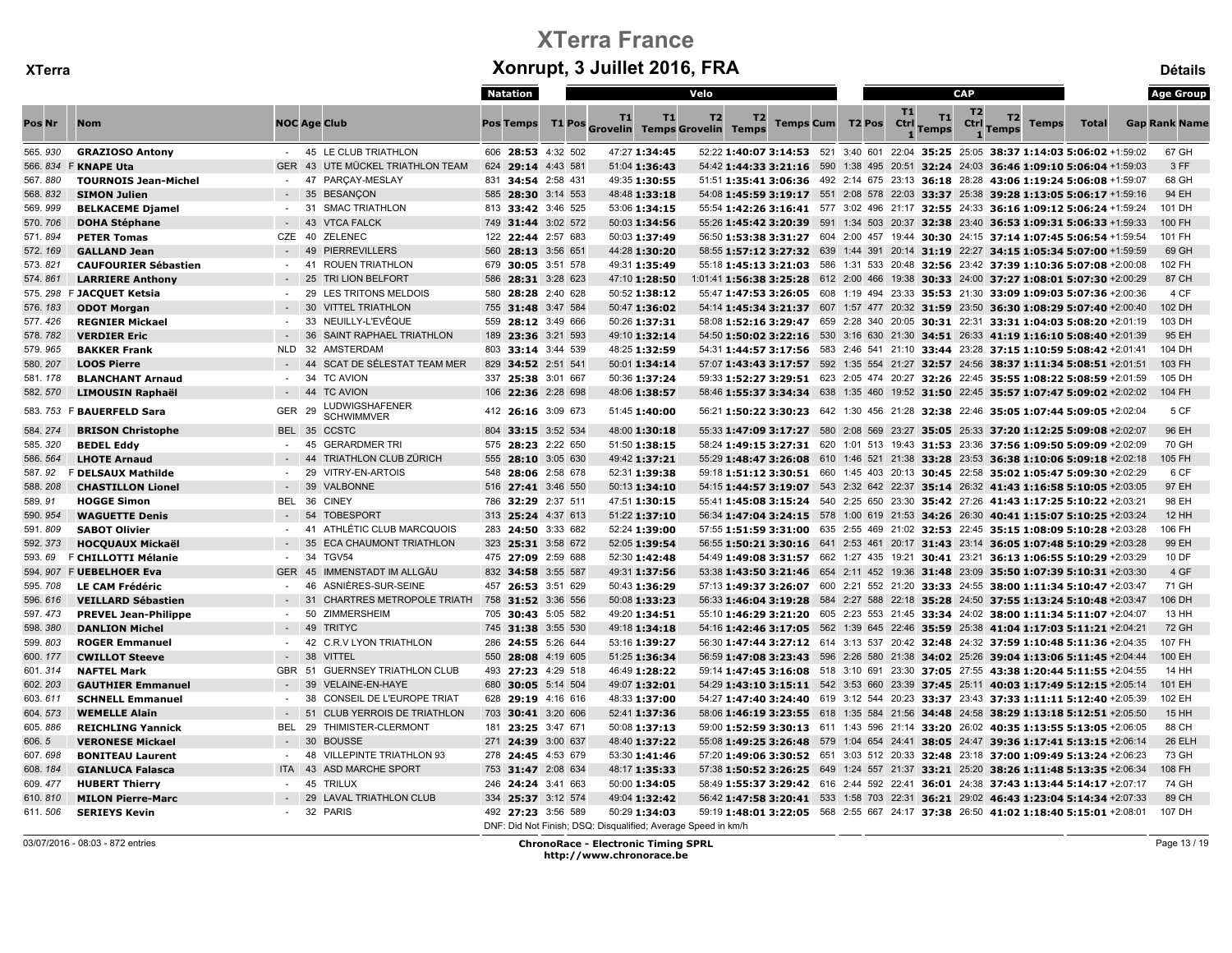|         |                                  |                  |                                     | <b>Natation</b> |                    |                                                               |                 | Velo           |                |  |                         |            |                    | <b>CAP</b>             |                                                                                                                |              |              | <b>Age Group</b>     |
|---------|----------------------------------|------------------|-------------------------------------|-----------------|--------------------|---------------------------------------------------------------|-----------------|----------------|----------------|--|-------------------------|------------|--------------------|------------------------|----------------------------------------------------------------------------------------------------------------|--------------|--------------|----------------------|
| Pos Nr  | <b>Nom</b>                       |                  | <b>NOC Age Club</b>                 | Pos Temps       |                    | T1<br>T1 Pos Grovelin Temps Grovelin Temps                    | T1              | T <sub>2</sub> | T <sub>2</sub> |  | <b>Temps Cum T2 Pos</b> | T1<br>Ctrl | T1<br><b>Temps</b> | T <sub>2</sub><br>Ctrl | T2<br>Temps                                                                                                    | <b>Temps</b> | <b>Total</b> | <b>Gap Rank Name</b> |
|         | 612. 200 F SHARP Claire          |                  | GBR 39 CCCE TRIATHLON CLUB          |                 | 629 29:19 2:56 602 |                                                               | 50:14 1:34:52   |                |                |  |                         |            |                    |                        | 55:41 1:48:04 3:22:57 589 1:42 672 23:46 37:24 26:39 41:32 1:18:57 5:15:53 +2:08:52                            |              |              | 3 EF                 |
| 613.176 | <b>PREVOT David</b>              |                  | $-41$<br><b>COINCHES</b>            |                 | 778 32:13 4:49 561 |                                                               | 48:30 1:32:15   |                |                |  |                         |            |                    |                        | 56:03 1:47:22 3:19:38 599 3:00 631 23:14 36:33 26:18 39:38 1:16:12 5:15:54 +2:08:53                            |              |              | 109 FH               |
| 614.219 | <b>LAMIRAND David</b>            | $-45$            | LES TRITONS MELDOIS                 |                 | 610 28:58 2:45 592 |                                                               | 45:44 1:28:03   |                |                |  |                         |            |                    |                        | 57:12 1:54:11 3:22:15 575 2:12 678 27:24 40:02 26:21 39:40 1:19:43 5:15:54 +2:08:54                            |              |              | 75 GH                |
| 615.593 | <b>DA MOTA PAIS Mario</b>        |                  | <b>AQUAVELOPODE</b><br>43           |                 | 569 28:20 3:04 657 |                                                               | 53:40 1:40:03   |                |                |  |                         |            |                    |                        | 57:39 1:48:35 3:28:39 645 1:44 603 22:04 34:29 26:24 39:44 1:14:13 5:16:02 +2:09:01                            |              |              | 110 FH               |
| 616.748 | <b>PREVOT Hervé</b>              |                  | TRI ARCACHON SUD BASSIN<br>45       |                 | 775 32:10 4:36 579 |                                                               | 51:42 1:33:55   |                |                |  |                         |            |                    |                        | 54:57 1:47:08 3:21:03 617 1:35 640 22:32 36:22 26:13 40:21 1:16:44 5:16:10 +2:09:10                            |              |              | 76 GH                |
|         | 617. 985 F DUBIER Patricia       |                  | 52<br><b>TEC EPINAL</b>             |                 | 817 33:52 3:59 599 |                                                               | 48:49 1:34:23   |                |                |  |                         |            |                    |                        | 56:34 1:48:26 3:22:49 655 1:47 600 22:44 34:41 25:45 39:19 1:14:01 5:16:31 +2:09:30                            |              |              | 3 HF                 |
| 618.362 | <b>FOURNIER Frédéric</b>         |                  | 50<br><b>REIMS TRIATHLON</b>        |                 | 827 34:48 4:18 488 |                                                               | 50:20 1:31:55   |                |                |  |                         |            |                    |                        | 54:53 1:40:42 3:12:38 555 2:27 701 24:38 37:51 28:05 44:27 1:22:18 5:16:31 +2:09:30                            |              |              | 16 HH                |
| 619.607 | <b>LOUPS Baptiste</b>            |                  | 36<br><b>BRUYERES TRIATHLON</b>     |                 | 819 34:06 3:44 600 |                                                               | 49:01 1:31:43   |                |                |  |                         |            |                    |                        | 56:34 1:51:09 3:22:53 656 2:42 583 23:16 35:06 25:38 38:07 1:13:14 5:16:41 +2:09:40                            |              |              | 103 EH               |
|         | 620. 440 F LE FUR Emilie         | $-43$            | <b>CTA</b>                          |                 | 731 31:17 4:06 607 |                                                               | 51:35 1:37:58   |                |                |  |                         |            |                    |                        | 57:05 1:45:58 3:23:57 634 2:54 616 22:05 34:16 27:31 40:30 1:14:46 5:17:01 +2:10:01                            |              |              | 4 FF                 |
| 621.514 | <b>KUEFNER Ronald</b>            | GER 53           | TRIATHLON GERA E.V.                 |                 | 835 35:22 4:52 670 |                                                               | 51:25 1:40:36   |                |                |  |                         |            |                    |                        | 56:00 1:49:34 3:30:10 702 1:53 366 19:42 30:37 21:44 34:09 1:04:47 5:17:07 +2:10:06                            |              |              | 17 HH                |
| 622.991 | <b>BOUYSSOU Henri</b>            | $\sim$           | 50<br><b>DIJON</b>                  |                 | 562 28:13 3:18 656 |                                                               | 52:18 1:37:35   |                |                |  |                         |            |                    |                        | 1:00:57 1:50:56 3:28:32 644 2:40 613 22:34 34:50 26:20 39:52 1:14:43 5:17:27 +2:10:27                          |              |              | 18 HH                |
| 623.795 | <b>LOUET Pierre</b>              | $-21$            | <b>DIJON SINGLETRACK</b>            |                 | 716 30:56 2:31 691 |                                                               | 52:00 1:37:51   |                |                |  |                         |            |                    |                        | 1:00:52 1:54:31 3:32:23 680 1:15 530 22:00 34:38 24:28 35:52 1:10:31 5:17:38 +2:10:38                          |              |              | 32 BH                |
| 624.705 | <b>DUFRESNE Marc</b>             | $\sim$           | 40<br><b>VTCA FALCK</b>             |                 | 616 29:03 3:58 692 |                                                               | 53:04 1:41:11   |                |                |  |                         |            |                    |                        | 57:35 1:51:26 3:32:38 678 1:51 524 20:52 31:53 25:01 38:18 1:10:11 5:17:44 +2:10:43                            |              |              | 111 FH               |
| 625.654 | <b>ROSCH Nicolas</b>             | $-33$            | <b>VTCA FALCK</b>                   |                 | 566 28:18 3:34 646 |                                                               | 49:19 1:33:15   |                |                |  |                         |            |                    |                        | 1:03:53 1:54:00 3:27:15 632 2:01 638 24:16 36:38 26:41 39:55 1:16:34 5:17:44 +2:10:44                          |              |              | 108 DH               |
| 626.144 | <b>CHAKIR Farid</b>              |                  | <b>CA DUDELANGE</b><br>-33          |                 | 710 30:46 3:41 624 |                                                               | 49:24 1:40:08   |                |                |  |                         |            |                    |                        | 56:40 1:45:36 3:25:45 647 2:08 621 22:06 34:58 26:41 40:31 1:15:29 5:17:51 +2:10:50                            |              |              | 109 DH               |
| 627.518 | <b>REDOIS David</b>              |                  | SAINT-JEAN-DE-BOISEAU<br>39         |                 | 720 31:01 3:40 685 |                                                               | 52:16 1:39:20   |                |                |  |                         |            |                    |                        | 1:00:08 1:52:14 3:31:35 682 1:30 518 21:40 33:19 24:23 36:43 1:10:02 5:17:51 +2:10:50                          |              |              | 104 EH               |
| 628.997 | <b>COSTES Philippe</b>           | $\sim$           | 58<br>TIATHLON NANCY LORRAINE       |                 | 756 31:50 3:04 621 |                                                               | 51:05 1:36:41   |                |                |  |                         |            |                    |                        | 57:56 1:48:37 3:25:18 648 1:32 639 24:32 37:13 26:16 39:28 1:16:42 5:18:28 +2:11:27                            |              |              | 7 IH                 |
| 629.478 | <b>HUBERT Michel</b>             |                  | 49<br><b>TRITOULTEAM</b>            |                 | 814 33:46 3:25 586 |                                                               | 49:51 1:34:24   |                |                |  |                         |            |                    |                        | 56:17 1:47:20 3:21:45 628 2:19 647 23:31 35:50 27:09 41:21 1:17:11 5:18:29 +2:11:29                            |              |              | 77 GH                |
| 630.282 | <b>CORBISIER Nicolas</b>         |                  | - 34 LILLE                          |                 | 632 29:21 5:03 709 |                                                               | 51:07 1:37:54   |                |                |  |                         |            |                    |                        | $1:02:22$ 1:58:13 3:36:08 705 1:50 410 20:10 30:35 23:58 35:33 1:06:08 5:18:33 +2:11:33                        |              |              | 110 DH               |
| 631.325 | <b>GUILLOU Erwan</b>             |                  | LUX 37 EISCHEN                      |                 | 417 26:17 4:59 648 |                                                               | 50:53 1:35:53   |                |                |  |                         |            |                    |                        | 57:31 1:51:33 3:27:27 624 3:03 643 22:11 35:23 27:15 41:35 1:16:58 5:18:46 +2:11:46                            |              |              | 105 EH               |
|         | 632. 659 F MOREL Melanie         | $-32$            | TRIATHLON CLUB DEODATIEN            |                 | 657 29:52 3:03 660 |                                                               | 53:21 1:38:47   |                |                |  |                         |            |                    |                        | 59:56 1:50:45 3:29:32 669 1:43 612 23:22 35:19 26:28 39:21 1:14:41 5:18:53 +2:11:52                            |              |              | 11 DF                |
| 633.225 | <b>BROUCKAERT Gauthier</b>       |                  | 26<br>TRIATHLON CLUB DE LIEVIN      |                 | 539 28:01 3:26 652 |                                                               | 50:55 1:36:36   |                |                |  |                         |            |                    |                        | 59:06 1:50:56 3:27:33 629 2:19 653 22:50 35:34 28:02 42:05 1:17:39 5:19:01 +2:12:00                            |              |              | 90 CH                |
| 634.767 | <b>GREUSE Dimitri</b>            | BEL.             | 39<br><b>TRIATHLON TEAM RAES</b>    |                 | 564 28:15 3:31 620 |                                                               | 50:34 1:36:36   |                |                |  |                         |            |                    |                        | 57:04 1:48:38 3:25:15 601 2:06 687 23:45 37:42 27:48 42:16 1:19:59 5:19:08 +2:12:07                            |              |              | 106 EH               |
| 635.337 | <b>BLACKIE-TAYLOR Ian</b>        | GBR 54           | <b>BCR TRI</b>                      |                 | 389 25:59 2:58 707 |                                                               | 50:20 1:40:00   |                |                |  |                         |            |                    |                        | 1:01:58 1:55:57 3:35:57 676 1:32 575 21:14 33:25 25:05 39:18 1:12:43 5:19:10 +2:12:09                          |              |              | 19 HH                |
| 636.692 | <b>KLEINERMANN Patrick</b>       |                  | BEL 38 JALHAY                       |                 | 317 25:29 3:28 668 |                                                               | 50:28 1:36:46   |                |                |  |                         |            |                    |                        | 58:36 1:53:06 3:29:53 625 2:37 657 22:48 35:35 27:07 42:10 1:17:46 5:19:14 +2:12:13                            |              |              | 107 EH               |
|         | 637. 953 F MONNIAUD Elise        | $-37$            | <b>DIJON SINGLETRACK</b>            |                 | 690 30:18 3:05 635 |                                                               | 51:56 1:39:00   |                |                |  |                         |            |                    |                        | 57:35 1:47:40 3:26:40 646 1:48 651 23:17 36:43 25:56 40:44 1:17:28 5:19:21 +2:12:21                            |              |              | 4 EF                 |
| 638.418 | <b>HUAUX Antoine</b>             |                  | BEL 19 LOBBES                       |                 | 447 26:38 4:52 588 |                                                               | 50:15 1:34:58   |                |                |  |                         |            |                    |                        | 53:59 1:47:06 3:22:05 570 3:18 702 24:08 37:58 28:22 44:47 1:22:46 5:19:41 +2:12:40                            |              |              | 5 AH                 |
| 639.814 | <b>MARCUARD Manuel</b>           | $-48$            | <b>LONGCHAUMOIS</b>                 |                 | 597 28:41 4:50 639 |                                                               | 49:54 1:36:52   |                |                |  |                         |            |                    |                        | 57:21 1:49:59 3:26:51 650 1:54 652 23:36 36:16 26:53 41:13 1:17:29 5:19:47 +2:12:47                            |              |              | 78 GH                |
| 640.158 | <b>ROMAIRE-DENIZET Sébastien</b> | $\sim$           | TRI TEAM ST GERMAIN<br>41           |                 | 420 26:20 4:16 640 |                                                               | 52:12 1:38:09   |                |                |  |                         |            |                    |                        | 57:15 1:48:45 3:26:55 613 3:14 673 25:25 38:07 26:48 40:54 1:19:02 5:19:48 +2:12:47                            |              |              | 112 FH               |
| 641.858 | <b>ODOT Julien</b>               |                  | LANEUVEVILLE DEVANT NANCY<br>33     |                 | 505 27:31 3:45 596 |                                                               | 49:57 1:33:47   |                |                |  |                         |            |                    |                        | 55:54 1:48:44 3:22:31 571 1:53 716 26:05 40:48 28:55 44:02 1:24:50 5:20:33 +2:13:32                            |              |              | 111 DH               |
| 642.280 | <b>JOOS Nico</b>                 | BEL.             | 38<br><b>IRONMANAGERS</b>           |                 | 640 29:36 4:38 704 |                                                               | 53:37 1:43:08   |                |                |  |                         |            |                    |                        | 59:02 1:52:15 3:35:24 698 2:15 490 20:52 32:31 23:14 36:21 1:08:53 5:20:48 +2:13:47                            |              |              | 108 EH               |
|         | 643. 824 F BERA Marie-Aline      |                  | $-32$<br><b>DIJON SINGLETRACK</b>   |                 | 574 28:23 3:49 636 |                                                               | 52:26 1:38:21   |                |                |  |                         |            |                    |                        | 59:16 1:48:20 3:26:41 627 2:05 681 24:35 38:11 27:10 41:42 1:19:54 5:20:54 +2:13:53                            |              |              | 12 DF                |
| 644.170 | <b>BEAUSOLEIL David</b>          | $\sim$ 100 $\mu$ | POLLIONNAY<br>42                    |                 | 706 30:44 4:37 641 |                                                               | 53:59 1:40:57   |                |                |  |                         |            |                    |                        | 56:42 1:45:58 3:26:55 665 2:49 625 22:47 35:16 26:02 40:36 1:15:53 5:21:01 +2:14:00                            |              |              | 113 FH               |
| 645.454 | <b>PSCHEIDT Romain</b>           |                  | 36<br>LUNAY                         |                 | 806 33:21 4:23 697 |                                                               | 53:09 1:39:34   |                |                |  |                         |            |                    |                        | 1:00:26 1:54:29 3:34:04 716 2:18 434 20:38 32:04 22:08 34:50 1:06:54 5:21:02 +2:14:01                          |              |              | 109 EH               |
| 646.262 | <b>BERTRAND Francois</b>         |                  | 53<br><b>PARIS</b>                  |                 | 635 29:24 3:47 638 |                                                               | 49:23 1:35:28   |                |                |  |                         |            |                    |                        | 59:46 1:51:21 3:26:50 643 2:54 663 24:10 37:23 27:21 40:42 1:18:05 5:21:02 +2:14:02                            |              |              | 20 HH                |
| 647.83  | <b>MICHELON Eric</b>             |                  | MOUSSY-LE-NEUF<br>47                |                 | 556 28:10 4:21 674 |                                                               | 53:17 1:38:04   |                |                |  |                         |            |                    |                        | 1:01:33 1:52:33 3:30:37 672 2:30 626 22:13 34:31 27:03 41:24 1:15:56 5:21:36 +2:14:35                          |              |              | 79 GH                |
| 648.316 | <b>NEYERS Youri</b>              | $\sim$           | <b>VERDUN MEUSE TRIATHLON</b><br>43 |                 | 664 29:57 4:13 725 |                                                               | 51:36 1:38:56   |                |                |  |                         |            |                    |                        | 1:02:51 2:01:01 3:39:57 729 1:57 392 19:38 30:31 23:11 35:03 1:05:35 5:21:40 +2:14:40                          |              |              | 114 FH               |
| 649.250 | <b>BUONTALENTI Sébastien</b>     | GER 39           | NONPLUSULTRA ESSLINGEN              |                 | 321 25:30 3:14 680 |                                                               | 52:05 1:37:16   |                |                |  |                         |            |                    |                        | 59:36 1:53:41 3:30:58 640 2:06 682 23:20 36:34 28:01 43:19 1:19:54 5:21:44 +2:14:43                            |              |              | 110 EH               |
| 650.878 | <b>VIGREUX Maxime</b>            | $\sim$           | <b>LA GORGUE</b><br>31              |                 | 746 31:40 4:10 677 |                                                               | 50:20 1:34:55   |                |                |  |                         |            |                    |                        | 59:30 1:55:50 3:30:46 685 1:50 587 23:10 36:08 24:49 37:13 1:13:21 5:21:49 +2:14:48                            |              |              | 112 DH               |
| 651.972 | <b>THIERY Julien</b>             |                  | 29<br><b>BULLE</b>                  |                 | 415 26:17 2:52 625 |                                                               | 52:16 1:36:20   |                |                |  |                         |            |                    |                        | 58:27 1:49:26 3:25:47 585 2:28 718 25:32 39:07 30:01 45:49 1:24:56 5:22:23 +2:15:22                            |              |              | 91 CH                |
|         | 652. 932 F BOTTAREL Kevin        | $-26$            | ANDANCETTE                          |                 | 618 29:06 9:40 569 |                                                               | 50:23 1:34:22   |                |                |  |                         |            |                    |                        | 55:05 1:45:43 3:20:06 626 9:50 590 22:10 34:32 25:12 39:10 1:13:42 5:22:25 +2:15:24                            |              |              | 7 CF                 |
| 653.85  | <b>DRUESNES Ludovic</b>          | $-45$            | SAINTE GENEVIÈVE TRIATHLO           |                 | 639 29:36 5:17 647 |                                                               | 52:54 1:36:49   |                |                |  |                         |            |                    |                        | 59:42 1:50:30 3:27:19    664    2:14    666    24:32    38:43    26:14    39:47 1:18:30    5:22:58    +2:15:57 |              |              | 80 GH                |
| 654.613 | <b>RONDEAU Alexandre</b>         | $-31$            | NANS-LES-PINS                       |                 | 866 48:42 7:13 496 |                                                               | 45:22 1:27:05   |                |                |  |                         |            |                    |                        | 54:20 1:46:34 3:13:40 697 4:27 493 21:19 32:26 23:54 36:36 1:09:02 5:23:05 +2:16:05                            |              |              | 113 DH               |
| 655.525 | <b>REDOIS Mikael</b>             |                  | SAINT-JEAN-DE-BOISEAU<br>33         |                 | 648 29:42 3:40 598 |                                                               | 48:25 1:32:59   |                |                |  |                         |            |                    |                        | 56:13 1:49:40 3:22:39 594 3:52 706 23:40 39:08 28:21 44:01 1:23:10 5:23:05 +2:16:05                            |              |              | 114 DH               |
| 656.67  | <b>CURTIL Nicolas</b>            | $\sim$           | 26<br><b>STRASBOURG</b>             |                 | 700 30:36 5:21 622 |                                                               | 53:04 1:39:55   |                |                |  |                         |            |                    |                        | 56:10 1:45:30 3:25:25 658 2:13 680 24:48 37:40 27:34 42:13 1:19:53 5:23:30 +2:16:29                            |              |              | 92 CH                |
| 657.960 | <b>LE ROUZIC Stéphane</b>        |                  | 48<br>FRESNAY-EN-RETZ               |                 | 293 25:02 3:55 717 |                                                               | 1:21:31 2:02:23 |                |                |  |                         |            |                    |                        | 49:54 1:35:51 3:38:15 689 3:17 582 22:20 33:59 26:12 39:11 1:13:10 5:23:42 +2:16:41                            |              |              | 81 GH                |
| 658.822 | <b>BLAAUW Ezri Joy</b>           |                  | NLD 32 HEILOO                       |                 | 772 32:06 4:20 653 |                                                               | 49:59 1:37:43   |                |                |  |                         |            |                    |                        | 56:43 1:50:00 3:27:43 674 2:52 641 22:17 35:48 25:44 41:03 1:16:51 5:23:54 +2:16:54                            |              |              | 115 DH               |
|         |                                  |                  |                                     |                 |                    | DNF: Did Not Finish; DSQ: Disqualified; Average Speed in km/h |                 |                |                |  |                         |            |                    |                        |                                                                                                                |              |              |                      |

03/07/2016 - 08:03 - 872 entries ChronoRace - Electronic Timing SPRL http://www.chronorace.be

Page 14 / 19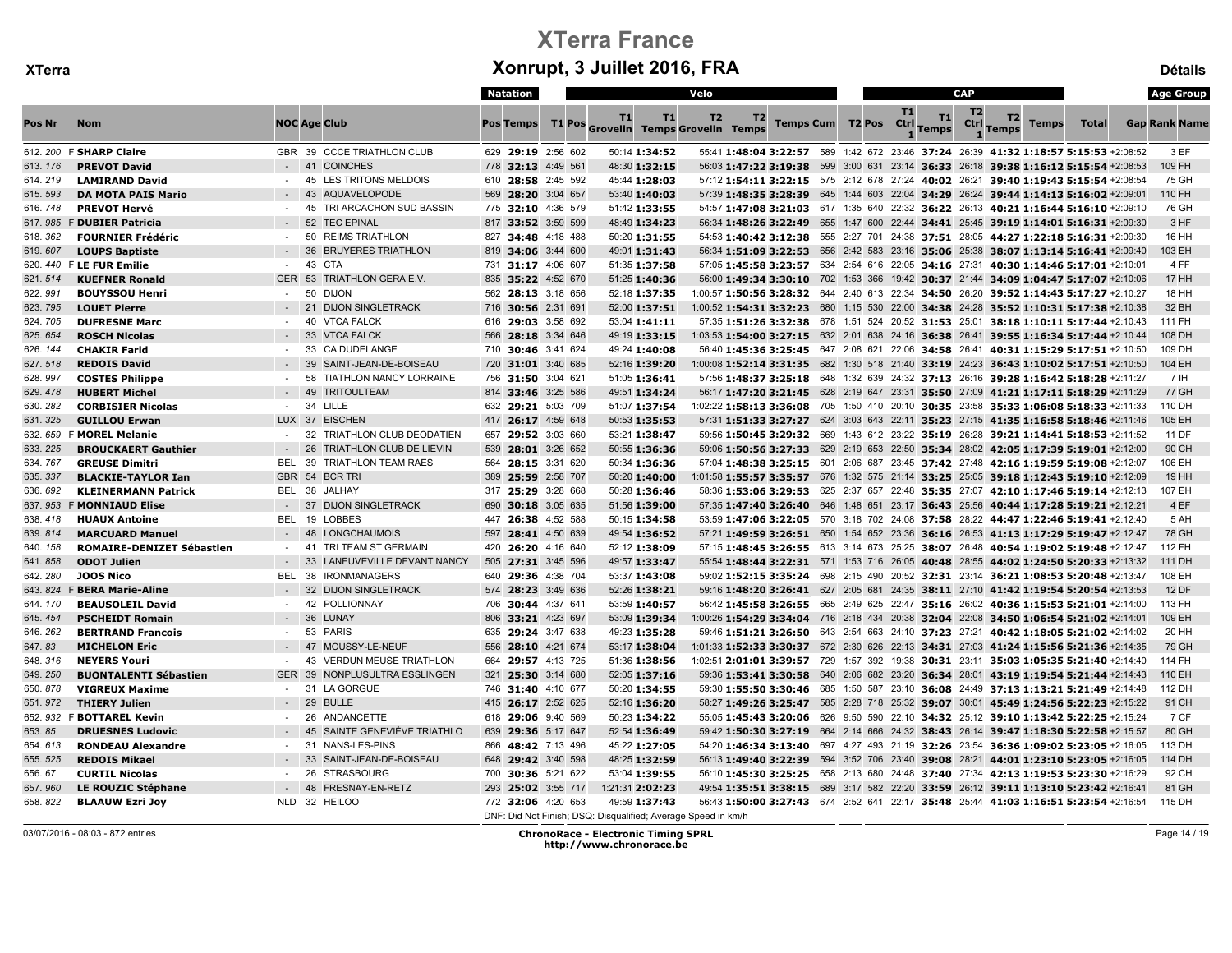|         |                               |                  |                                        | Natation           |                                                               | Velo |    |                       |           |                    | <b>CAP</b>     |                                                                                               |              | <b>Age Group</b>     |
|---------|-------------------------------|------------------|----------------------------------------|--------------------|---------------------------------------------------------------|------|----|-----------------------|-----------|--------------------|----------------|-----------------------------------------------------------------------------------------------|--------------|----------------------|
| Pos Nr  | <b>Nom</b>                    |                  | <b>NOC Age Club</b>                    | <b>Pos Temps</b>   | T1<br>T1<br>T1 Pos Grovelin Temps Grovelin Temps              | T2   | T2 | Temps Cum T2 Pos Ctrl | <b>T1</b> | T1<br><b>Temps</b> | T <sub>2</sub> | T2<br>Ctrl Temps<br><b>Temps</b>                                                              | <b>Total</b> | <b>Gap Rank Name</b> |
| 659.966 | <b>BOOMS Joost</b>            |                  | NLD 31 ALKMAAR                         | 860 38:40 3:43 690 | 51:29 1:39:24                                                 |      |    |                       |           |                    |                | 58:30 1:52:52 3:32:17 731 1:01 471 19:41 30:28 23:18 37:45 1:08:13 5:23:55 +2:16:54           |              | 116 DH               |
| 660.888 | <b>DELAGE Philippe</b>        |                  | 51 RAMONCHAMP                          | 862 39:26 5:46 655 | 49:38 1:38:41                                                 |      |    |                       |           |                    |                | 56:32 1:49:23 3:28:04 726 2:08 479 20:10 32:10 23:07 36:20 1:08:31 5:23:56 +2:16:55           |              | 21 HH                |
| 661.949 | <b>COLLOT François</b>        | $\sim$           | <b>EST TRIATHLON TEAM</b><br>47        | 780 32:19 3:07 661 | 51:35 1:37:41                                                 |      |    |                       |           |                    |                | 59:31 1:51:54 3:29:35 677 1:31 659 22:29 34:49 26:56 42:58 1:17:47 5:24:21 +2:17:21           |              | 82 GH                |
| 662.386 | <b>BEAUCAMP Vincent</b>       |                  | <b>DANGOLSHEIM</b><br>47               | 503 27:30 2:47 730 | 51:34 1:39:58                                                 |      |    |                       |           |                    |                | 1:02:20 2:01:47 3:41:46 717 2:14 522 22:38 34:33 23:34 35:33 1:10:07 5:24:25 +2:17:24         |              | 83 GH                |
| 663.585 | <b>SADION Patrice</b>         | $\sim$           | -49<br><b>TRIATHLON TOUL TEAM</b>      | 792 32:43 4:50 615 | 49:44 1:33:10                                                 |      |    |                       |           |                    |                | 1:01:29 1:51:25 3:24:36 663 2:16 688 24:52 37:58 27:57 42:02 1:20:00 5:24:27 +2:17:27         |              | 84 GH                |
| 664.838 | <b>DELFORGE Bruno</b>         |                  | 27<br><b>DIJON SINGLETRACK</b>         | 759 31:53 3:29 619 | 51:04 1:36:04                                                 |      |    |                       |           |                    |                | 53:10 1:49:10 3:25:15 653 2:27 697 26:42 40:12 24:57 41:17 1:21:29 5:24:35 +2:17:34           |              | 93 CH                |
| 665.532 | <b>VALAT Frédéric</b>         | $\sim$           | 54<br><b>CHESSY TRIATHLON</b>          | 823 34:28 4:10 632 | 51:48 1:38:45                                                 |      |    |                       |           |                    |                | 56:51 1:47:27 3:26:12 675 1:35 664 22:56 36:42 26:38 41:31 1:18:13 5:24:40 +2:17:39           |              | 22 HH                |
|         | 666. 481 F GANCE Catherine    |                  | 49<br><b>TRICEPS</b>                   | 395 26:05 3:06 749 | 47:40 2:03:29                                                 |      |    |                       |           |                    |                | 55:25 1:44:52 3:48:22 745 1:24 412 19:58 31:05 22:36 35:05 1:06:11 5:25:09 +2:18:08           |              | 5 GF                 |
| 667.241 | <b>ROUYER Quentin</b>         | $\sim$           | 22<br>CHÂTEAU-SALINS                   | 378 25:52 2:54 719 | 51:59 1:40:03                                                 |      |    |                       |           |                    |                | 1:04:01 1:58:21 3:38:24 688 1:47 635 21:50 33:26 28:02 42:50 1:16:16 5:25:15 +2:18:15         |              | 33 BH                |
| 668.636 | <b>RIGAL Romain</b>           |                  | $-28$<br><b>NIEUL</b>                  | 766 32:01 4:55 669 | 51:58 1:40:24                                                 |      |    |                       |           |                    |                | 57:39 1:49:41 3:30:05 686 3:03 620 22:59 34:44 25:52 40:26 1:15:11 5:25:16 +2:18:16           |              | 94 CH                |
| 669.74  | <b>BRUNEAU Julien</b>         |                  | MOUSSY-LE-NEUF<br>40                   | 388 25:58 4:19 689 | 52:17 1:39:02                                                 |      |    |                       |           |                    |                | 1:01:10 1:53:01 3:32:03 667 3:20 677 25:44 38:39 26:49 40:58 1:19:37 5:25:19 +2:18:18         |              | 115 FH               |
| 670.590 | <b>RETHORET Christophe</b>    |                  | <b>FAST GUEBWILLER</b><br>$-42$        | 696 30:30 3:53 686 | 51:22 1:38:53                                                 |      |    |                       |           |                    |                | 1:00:13 1:52:45 3:31:39 681 2:20 646 23:32 37:27 26:21 39:42 1:17:09 5:25:31 +2:18:31         |              | 116 FH               |
| 671.762 | <b>MONNIER Cyril</b>          |                  | 36<br><b>VAL DE REUIL TRIATHLON</b>    | 683 30:08 4:07 702 | 53:00 1:39:07                                                 |      |    |                       |           |                    |                | 59:58 1:55:59 3:35:06 695 2:12 611 23:47 35:52 25:38 38:37 1:14:30 5:26:05 +2:19:05           |              | 111 EH               |
| 672.746 | <b>RONDEAU Grégoire</b>       |                  | 37<br><b>ISST TRIATHLON</b>            | 654 29:48 5:42 722 | 52:48 1:44:28                                                 |      |    |                       |           |                    |                | 57:05 1:55:07 3:39:35 734 2:31 478 21:38 33:39 22:47 34:50 1:08:30 5:26:08 +2:19:07           |              | 112 EH               |
| 673.877 | <b>LOGIE Michael</b>          |                  | <b>LOCON</b><br>30                     | 590 28:33 5:08 713 | 52:39 1:41:41                                                 |      |    |                       |           |                    |                | 58:31 1:54:59 3:36:40 701 1:39 605 22:18 36:14 25:09 38:02 1:14:17 5:26:19 +2:19:18           |              | 117 DH               |
| 674.863 | <b>SABATIER Benjamin</b>      |                  | 29<br><b>FENTENG</b>                   | 727 31:12 5:26 585 | 48:56 1:34:12                                                 |      |    |                       |           |                    |                | 56:21 1:47:30 3:21:43 622 2:49 721 24:11 42:02 27:08 43:13 1:25:15 5:26:26 +2:19:26           |              | 95 CH                |
| 675.566 | LIÉBUS Clément                | $\sim$           | 24<br><b>LYON</b>                      | 477 27:11 3:29 693 | 48:47 1:32:32                                                 |      |    |                       |           |                    |                | 1:03:21 2:00:16 3:32:49 673 3:41 683 24:41 38:03 28:03 41:52 1:19:56 5:27:07 +2:20:07         |              | 34 BH                |
| 676.712 | <b>BONITEAU Philippe</b>      |                  | VERNOU-SUR-BRENNE<br>45                | 709 30:45 5:06 701 | 59:33 1:46:04                                                 |      |    |                       |           |                    |                | 59:23 1:49:01 3:35:06 710 2:38 589 21:58 33:38 26:54 39:54 1:13:33 5:27:10 +2:20:09           |              | 85 GH                |
| 677.226 | <b>CORNELOUP Denis</b>        |                  | 54<br>VAULX EN VELIN TRIATHLON         | 781 32:20 4:05 700 | 53:30 1:43:28                                                 |      |    |                       |           |                    |                | 57:57 1:51:37 3:35:05 714 2:35 579 22:31 35:30 24:47 37:35 1:13:06 5:27:13 +2:20:12           |              | 23 HH                |
| 678.116 | <b>GRIGNARD Sébastien</b>     |                  | 44<br><b>CHAUDFONTAINE</b>             | 757 31:50 4:50 665 | 52:43 1:39:24                                                 |      |    |                       |           |                    |                | 57:56 1:50:21 3:29:46 683 2:44 665 22:55 36:56 26:11 41:20 1:18:17 5:27:28 +2:20:28           |              | <b>117 FH</b>        |
| 679.500 | <b>BERTRAND Michel</b>        | $\sim$           | 60<br><b>CRV LYON TRIATHLON</b>        | 740 31:34 3:33 714 | 53:59 1:43:20                                                 |      |    |                       |           |                    |                | 59:17 1:54:19 3:37:40 724 3:00 558 22:07 33:58 24:57 37:52 1:11:50 5:27:38 +2:20:37           |              | 3 JH                 |
| 680.370 | <b>F BOUVIER Sandrine</b>     |                  | 47<br><b>CHAMPIGNY TRIATHLON</b>       | 692 30:26 3:03 706 | 53:27 1:41:15                                                 |      |    |                       |           |                    |                | 1:00:11 1:54:22 3:35:37 693 1:27 648 23:57 36:49 26:34 40:26 1:17:16 5:27:51 +2:20:50         |              | 6 GF                 |
| 681.718 | <b>COLOMB Sylvain</b>         | $\sim$           | 26<br><b>CHENAY</b>                    | 427 26:23 5:02 676 | 50:14 1:35:33                                                 |      |    |                       |           |                    |                | 59:59 1:55:06 3:30:39  661  2:38  705  24:34  38:18  28:45  44:49  1:23:08  5:27:52  +2:20:52 |              | 96 CH                |
| 682.407 | <b>GRENIER Eric</b>           |                  | 50<br>TRIATHLON CLUB DE 'OMOIS         | 489 27:21 3:47 718 | 53:50 1:42:02                                                 |      |    |                       |           |                    |                | 59:48 1:56:13 3:38:16 696 2:20 633 22:59 36:30 25:09 39:42 1:16:13 5:27:59 +2:20:58           |              | 24 HH                |
| 683.699 | <b>BREANT Anthony</b>         | $\sim$           | 36<br><b>VTCA FALCK</b>                | 659 29:53 4:15 466 | 48:26 1:30:02                                                 |      |    |                       |           |                    |                | 53:12 1:40:02 3:10:05 489 2:53 727 27:47 51:15 32:26 49:39 1:40:55 5:28:03 +2:21:02           |              | 113 EH               |
| 684.415 | <b>CRELOT Nicolas</b>         | <b>BEL 27</b>    | JEMEPPE-SUR-SAMBRE                     | 301 25:14 3:10 734 | 49:17 1:44:54                                                 |      |    |                       |           |                    |                | 1:01:25 1:57:23 3:42:18 708 2:30 617 24:31 36:41 25:14 38:09 1:14:51 5:28:05 +2:21:04         |              | 97 CH                |
|         | 685. 727 F MALDERA Sabino     | $\sim$           | 56<br><b>NEUFCHEF</b>                  | 767 32:02 5:08 604 | 51:16 1:38:08                                                 |      |    |                       |           |                    |                | 55:15 1:45:33 3:23:42 657 2:23 717 27:01 44:25 26:38 40:28 1:24:54 5:28:10 +2:21:10           |              | 1IF                  |
| 686.161 | <b>BRANDENBURGER Emmanuel</b> |                  | $-48$<br><b>METZ</b>                   | 724 31:09 4:54 681 | 52:35 1:39:45                                                 |      |    |                       |           |                    |                | 58:56 1:51:13 3:30:59 687 2:27 670 24:12 37:22 27:14 41:32 1:18:55 5:28:25 +2:21:25           |              | 86 GH                |
| 687.277 | <b>DEBOMY Fabien</b>          |                  | 47<br><b>TRIATHLON CLUB DE BISCHWI</b> | 142 22:52 8:01 723 | 48:36 1:33:58                                                 |      |    |                       |           |                    |                | 59:24 2:05:39 3:39:37 704 3:30 614 23:46 37:43 23:57 37:02 1:14:45 5:28:47 +2:21:46           |              | 87 GH                |
| 688.285 | <b>DEBOMY Philippe</b>        |                  | HESDIGNEUL-LÈS-BÉTHUNE<br>48           | 148 22:53 8:00 724 | 48:39 1:33:53                                                 |      |    |                       |           |                    |                | 59:29 2:05:45 3:39:39 706 3:27 615 23:44 37:42 23:58 37:03 1:14:46 5:28:47 +2:21:47           |              | 88 GH                |
| 689.89  | <b>LOMBARD Mickaël</b>        | $\sim$           | 27<br>L'ÎLE-SAINT-DENIS                | 428 26:24 2:38 720 | 49:58 1:38:04                                                 |      |    |                       |           |                    |                | 1:03:13 2:00:41 3:38:46 690 2:23 668 23:05 36:13 28:50 42:27 1:18:41 5:28:53 +2:21:52         |              | 98 CH                |
| 690.242 | <b>LEBEAU Geoffrey</b>        |                  | 35<br><b>TOBESPORT</b>                 | 798 33:03 5:29 687 | 53:28 1:40:10                                                 |      |    |                       |           |                    |                | 58:26 1:51:45 3:31:55 703 2:26 629 24:08 36:15 26:34 39:46 1:16:01 5:28:56 +2:21:55           |              | 114 EH               |
| 691.562 | <b>REICHLING Maxime</b>       |                  | BEL 27 LIÈGE                           | 812 33:39 5:16 664 | 52:58 1:39:46                                                 |      |    |                       |           |                    |                | 56:49 1:49:58 3:29:44 691 2:43 655 22:02 34:53 27:42 42:48 1:17:41 5:29:04 +2:22:04           |              | 99 CH                |
| 692.424 | <b>NADAUD Matthieu</b>        |                  | <b>CLUB YERROIS DE TRIATHLON</b><br>39 | 762 31:55 3:52 703 | 54:13 1:41:37                                                 |      |    |                       |           |                    |                | 1:00:07 1:53:37 3:35:14 711 2:09 627 22:15 34:59 26:33 40:58 1:15:57 5:29:09 +2:22:08         |              | 115 EH               |
| 693.724 | <b>CANAC Christophe</b>       | $\sim$ 100 $\mu$ | DIGNE LES BAINS TRIATHLON<br>46        | 591 28:33 5:04 694 | 53:23 1:39:43                                                 |      |    |                       |           |                    |                | 1:00:32 1:53:09 3:32:52 684 3:46 671 24:36 37:43 26:45 41:12 1:18:55 5:29:13 +2:22:12         |              | 89 GH                |
| 694.68  | <b>LIENARD Florent</b>        |                  | 36<br><b>LAMBERSART</b>                | 625 29:16 3:34 662 | 53:16 1:39:22                                                 |      |    |                       |           |                    |                | 58:53 1:50:19 3:29:41 670 2:13 713 26:04 39:45 28:46 44:45 1:24:31 5:29:18 +2:22:18           |              | 116 EH               |
| 695.806 | <b>GAUMONT Hervé</b>          | $\sim$           | <b>VÉLIZY TRIATHLON</b><br>46          | 742 31:35 4:30 732 | 53:03 1:39:07                                                 |      |    |                       |           |                    |                | 1:04:58 2:02:42 3:41:50 747 2:05 550 21:35 33:29 23:53 37:56 1:11:25 5:31:27 +2:24:26         |              | 90 GH                |
| 696.347 | <b>MANDRACCHIA Stéphane</b>   |                  | 43<br><b>VITROLLES TRIATHLON</b>       | 300 25:14 3:36 727 | 51:42 1:42:44                                                 |      |    |                       |           |                    |                | 58:40 1:58:33 3:41:17 700 2:05 674 23:16 37:04 26:34 42:19 1:19:24 5:31:38 +2:24:38           |              | 118 FH               |
| 697.353 | <b>AUDIGIER Christophe</b>    | $\sim$           | <b>TOULOUSE TRIATHLON</b><br>51        | 697 30:32 3:30 658 | 52:11 1:39:33                                                 |      |    |                       |           |                    |                | 59:16 1:49:22 3:28:55 671 1:24 725 26:52 42:06 29:48 45:10 1:27:16 5:31:38 +2:24:38           |              | 25 HH                |
| 698.76  | <b>PERRIN Jean-Hugues</b>     |                  | DOMMARTIN-LÈS-REMIREMONT<br>43         | 836 35:24 3:06 645 | 50:23 1:34:42                                                 |      |    |                       |           |                    |                | 1:00:11 1:52:30 3:27:13 679 2:04 709 26:11 40:29 28:45 43:23 1:23:53 5:31:41 +2:24:40         |              | 119 FH               |
| 699.81  | F DUBOIS Frédérique           | $-47$            | <b>TACC COLMAR</b>                     | 776 32:11 4:13 696 | 52:46 1:39:23                                                 |      |    |                       |           |                    |                | 58:11 1:54:08 3:33:32 699 1:48 685 24:02 37:35 27:27 42:20 1:19:56 5:31:41 +2:24:41           |              | 7 GF                 |
| 700.396 | <b>VIGNOLLES Sylvain</b>      |                  | 44<br><b>AMIENS TRIATHLON</b>          | 636 29:27 3:39 729 | 52:07 1:41:43                                                 |      |    |                       |           |                    |                | 1:01:56 1:59:44 3:41:28 730 1:34 624 23:12 34:58 26:28 40:38 1:15:37 5:31:47 +2:24:47         |              | 120 FH               |
|         | 701.896 F ZUSSY Adeline       |                  | <b>FAST GUEBWILLER</b><br>31           | 336 25:37 3:16 747 | 55:53 1:47:01                                                 |      |    |                       |           |                    |                | 1:03:30 1:58:50 3:45:52 732 1:27 623 22:36 34:53 26:34 40:41 1:15:35 5:31:49 +2:24:49         |              | 13 DF                |
| 702.136 | <b>DESMAREZ Etienne</b>       |                  | $-43$<br><b>OBRECHIES</b>              | 754 31:48 4:22 712 | 52:23 1:38:43                                                 |      |    |                       |           |                    |                | $1:01:27$ 1:57:43 3:36:26 720 3:00 632 22:32 35:21 26:21 40:52 1:16:13 5:31:51 +2:24:50       |              | 121 FH               |
| 703.604 | <b>MAUGER Sébastien</b>       |                  | 47<br>YVETOT TRIATHLON                 | 237 24:19 3:02 731 | 53:02 1:44:19                                                 |      |    |                       |           |                    |                | 59:10 1:57:30 3:41:50 694 3:23 684 23:20 37:06 26:50 42:50 1:19:56 5:32:32 +2:25:31           |              | 91 GH                |
| 704.291 | <b>THESEN Hans-Peter</b>      | <b>GER</b>       | 62<br><b>TRI POST TRIER</b>            | 445 26:37 4:50 741 | 55:11 1:46:24                                                 |      |    |                       |           |                    |                | 1:02:28 1:57:35 3:43:59 739 2:25 618 22:33 35:10 25:49 39:50 1:15:01 5:32:55 +2:25:55         |              | 4 JH                 |
| 705.945 | <b>VAILLANT Thierry</b>       |                  | 44 LYS CALAIS TRIATHLON                | 533 27:56 3:26 728 | 56:19 1:43:55                                                 |      |    |                       |           |                    |                | 1:03:51 1:57:29 3:41:24 723 1:35 669 24:47 37:52 27:08 40:51 1:18:43 5:33:06 +2:26:05         |              | 122 FH               |
|         |                               |                  |                                        |                    | DNF: Did Not Finish: DSQ: Disqualified: Average Speed in km/h |      |    |                       |           |                    |                |                                                                                               |              |                      |

03/07/2016 - 08:03 - 872 entries ChronoRace - Electronic Timing SPRL http://www.chronorace.be

Page 15 / 19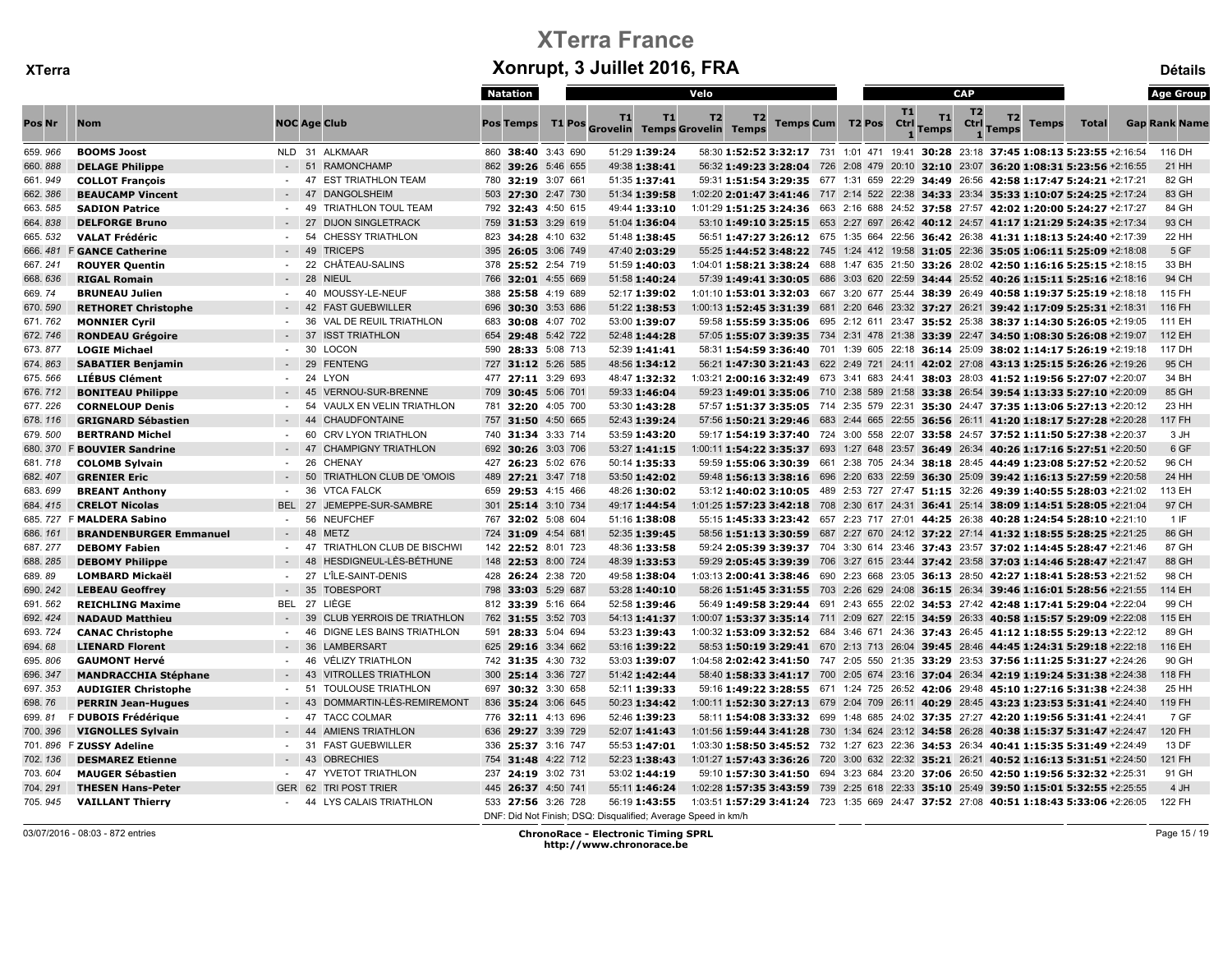|                |                              |               |                                       | Natation           |                 |                                                               | Velo      |                                                                                                 |          |        |            |                    | <b>CAP</b>     |                                  |              | <b>Age Group</b>     |
|----------------|------------------------------|---------------|---------------------------------------|--------------------|-----------------|---------------------------------------------------------------|-----------|-------------------------------------------------------------------------------------------------|----------|--------|------------|--------------------|----------------|----------------------------------|--------------|----------------------|
| Pos Nr         | <b>Nom</b>                   |               | <b>NOC Age Club</b>                   | <b>Pos Temps</b>   |                 | <b>T1</b><br>T1<br>T1 Pos Grovelin Temps Grovelin Temps       | <b>T2</b> | T2<br><b>Temps Cum T2 Pos</b>                                                                   |          |        | T1<br>Ctrl | T1<br><b>Temps</b> | T <sub>2</sub> | T2<br>Ctrl Temps<br><b>Temps</b> | <b>Total</b> | <b>Gap Rank Name</b> |
| 706.812        | <b>HUCHET Frédéric</b>       |               | - 44 MASTRIA 53                       | 820 34:10 3:18 716 |                 | 53:34 1:42:36                                                 |           | 1:00:41 1:55:34 3:38:10 740 1:31 636 22:45 35:01 27:11 41:28 1:16:29 5:33:41 +2:26:41           |          |        |            |                    |                |                                  |              | 123 FH               |
| 707.761        | <b>PEREZ Joachim</b>         |               | 32<br><b>POLLIAT</b>                  | 375 25:51 3:14 739 |                 | 56:01 1:43:05                                                 |           | 1:04:52 2:00:32 3:43:38 722 1:24 686 23:45 37:20 28:15 42:37 1:19:57 5:34:06 +2:27:05           |          |        |            |                    |                |                                  |              | 118 DH               |
| 708.976        | <b>BRIANDET Philippe</b>     |               | CAN 57 SINGAPORE                      | 867 49:34 6:54 552 |                 | 50:42 1:34:52                                                 |           | 57:34 1:44:19 3:19:12 741 4:51 608 22:06 34:46 24:37 39:37 1:14:23 5:34:56 +2:27:56             |          |        |            |                    |                |                                  |              | 8 IH                 |
| 709.233        | <b>COTTENCEAU Julien</b>     |               | 33<br><b>FREE IRON TEAM</b>           | 284 24:53 4:21 695 |                 | 49:19 1:33:28                                                 |           | 1:03:14 1:59:44 3:33:13  668  3:39  726  29:42  43:22  30:22  45:50  1:29:12  5:35:19  +2:28:19 |          |        |            |                    |                |                                  |              | 119 DH               |
| 710.355        | <b>SIDOBRE Thibaut</b>       |               | <b>RETONFEY</b><br>41                 | 779 32:18 4:53 699 |                 | 51:27 1:38:04                                                 |           | 1:02:31 1:56:55 3:35:00 718 2:04 694 24:55 38:31 27:18 42:31 1:21:02 5:35:19 +2:28:19           |          |        |            |                    |                |                                  |              | 124 FH               |
| 711.742        | <b>CUTAIA Luigi</b>          |               | 48<br>LA LONDE LES MAURES             | 770 32:04 3:40 721 |                 | 54:03 1:41:43                                                 |           | 1:03:16 1:57:44 3:39:27 735 2:14 662 24:49 37:06 27:16 40:55 1:18:02 5:35:28 +2:28:28           |          |        |            |                    |                |                                  |              | 92 GH                |
| 712.492        | <b>BEURET Stéphane</b>       | $\sim$        | TRIATHLON CLUB BISCHWILLE<br>41       | 415 26:17 4:02 726 |                 | 54:42 1:44:05                                                 |           | 1:01:34 1:56:57 3:41:02 712 2:38 699 24:05 38:05 28:18 43:33 1:21:39 5:35:40 +2:28:39           |          |        |            |                    |                |                                  |              | 125 FH               |
| 713.394        | <b>F AMADIO Marie-Pierre</b> |               | 33<br><b>TOULOUSE TRIATHLON</b>       | 859 38:28 3:26 659 |                 | 51:26 1:39:32                                                 |           | 58:06 1:49:56 3:29:28 713 1:18 707 24:59 38:37 28:32 44:50 1:23:27 5:36:10 +2:29:09             |          |        |            |                    |                |                                  |              | 14 DF                |
| 714.956        | <b>LEBON Laurent</b>         |               | 42<br><b>TOBESPORT</b>                | 800 33:08 4:10 708 |                 | 53:28 1:40:06                                                 |           | 1:00:10 1:55:57 3:36:04 727 2:20 689 24:15 36:38 28:20 43:49 1:20:27 5:36:11 +2:29:10           |          |        |            |                    |                |                                  |              | 126 FH               |
| 715.700        | <b>WINTER Stéphane</b>       | $\sim$ $-$    | 38<br><b>AUENHEIM</b>                 | 837 35:26 5:31 654 |                 | 56:05 1:40:47                                                 |           | 58:29 1:47:11 3:27:58 692 2:53 712 24:15 37:55 29:40 46:27 1:24:22 5:36:13 +2:29:12             |          |        |            |                    |                |                                  |              | 117 EH               |
| 716.236        | <b>MALLARTE Vincent</b>      | $\sim$        | 52<br>TRIATHLON CLUB AVIONNAIS        | 805 33:19 3:55 711 |                 | 50:15 1:37:26                                                 |           | 1:02:26 1:58:54 3:36:21 728 1:54 692 24:06 36:54 28:24 43:53 1:20:47 5:36:18 +2:29:18           |          |        |            |                    |                |                                  |              | 26 HH                |
| 717.646        | <b>DIEHL Hervé</b>           |               | 41<br><b>ILLFURTH</b>                 | 861 39:23 8:56 591 |                 | 49:09 1:32:38                                                 |           | 57:54 1:49:35 3:22:14 707 2:47 704 23:09 36:44 29:25 46:20 1:23:05 5:36:27 +2:29:27             |          |        |            |                    |                |                                  |              | <b>127 FH</b>        |
| 718.428        | F PETIT-CHANTEAU Elisabeth   |               | BESANÇON VAUBAN<br>39                 | 605 28:51 3:48 735 |                 | 53:23 1:42:26                                                 |           | 1:02:22 1:59:57 3:42:23 733 1:36 679 23:21 37:06 27:32 42:42 1:19:48 5:36:28 +2:29:27           |          |        |            |                    |                |                                  |              | 5 EF                 |
| 719.545        | <b>GOMEZ Sylvain</b>         |               | 39<br>TRI ARCACHON SUD BASSIN         | 309 25:20 4:06 738 |                 | 55:50 1:46:34                                                 |           | 1:00:39 1:56:46 3:43:21 725 2:16 696 24:57 38:25 27:47 42:57 1:21:23 5:36:28 +2:29:27           |          |        |            |                    |                |                                  |              | 118 EH               |
| 720.912        | <b>VASILIJEVIC Dusko</b>     |               | 44<br><b>OZOIR VSOP TRIATHLON</b>     | 793 32:46 4:39 715 |                 | 51:03 1:40:02                                                 |           | 1:00:51 1:57:44 3:37:47 736 3:21 661 22:55 35:24 27:25 42:29 1:17:54 5:36:30 +2:29:29           |          |        |            |                    |                |                                  |              | 128 FH               |
| 721.710        | <b>BOUGEROL Thierry</b>      |               | 51<br>WIN E TEAM TRIATHLON PONT       | 708 30:45 4:30 705 |                 | 52:29 1:39:54                                                 |           | $1:01:02$ 1:55:40 3:35:35 709 2:50 715 24:48 39:14 28:25 45:31 1:24:45 5:38:27 +2:31:26         |          |        |            |                    |                |                                  |              | 27 HH                |
| 722.893        | <b>LOUIS Jérôme</b>          | $\sim$        | 24<br><b>FLIN</b>                     | 644 29:39 3:25 745 |                 | 52:15 1:42:04                                                 |           | 1:05:33 2:02:19 3:44:24 744 0:49 693 22:23 36:45 27:47 44:14 1:21:00 5:39:19 +2:32:18           |          |        |            |                    |                |                                  |              | 35 BH                |
| 723.622        | <b>BANA Hervé</b>            |               | 51<br><b>TRIATHLON NANCY LORRAINE</b> | 441 26:34 4:27 743 |                 | 56:05 1:44:43                                                 |           | 1:04:26 1:59:39 3:44:23 738 2:19 698 23:41 36:53 29:11 44:40 1:21:34 5:39:20 +2:32:19           |          |        |            |                    |                |                                  |              | 28 HH                |
| 724.830        | <b>RIERA Jean-Christophe</b> |               | 51<br>BALLANCOURT-SUR-ESSONNE         | 677 30:05 5:24 710 |                 | 53:17 1:41:48                                                 |           | 1:00:13 1:54:27 3:36:16 715 3:07 720 24:57 38:43 29:31 46:22 1:25:06 5:40:00 +2:32:59           |          |        |            |                    |                |                                  |              | 29 HH                |
| 725.846        | <b>VANDOMMELE Adrien</b>     | <b>BEL</b>    | 27<br>BRAINE-LE-CHÂTEAU               | 663 29:57 3:32 733 |                 | 55:33 1:42:32                                                 |           | 1:04:45 1:59:20 3:41:52 737 1:02 708 24:20 37:26 29:19 46:20 1:23:46 5:40:11 +2:33:10           |          |        |            |                    |                |                                  |              | 100 CH               |
| 726.627        | <b>DELACROIX Sylvain</b>     | $\sim$        | 29<br>ÉQUIHEN-PLAGE                   | 401 26:09 4:04 736 |                 | 55:30 1:46:49                                                 |           | 1:00:40 1:55:40 3:42:29 721 1:48 723 26:04 40:23 29:34 45:56 1:26:19 5:40:51 +2:33:50           |          |        |            |                    |                |                                  |              | 101 CH               |
| 727.112        | <b>VOGLER Frédéric</b>       |               | <b>TRIATHLON HOCHFELDEN</b><br>48     | 602 28:47 4:10 740 |                 | 54:19 1:44:40                                                 |           | 1:02:12 1:59:17 3:43:58 742 0:56 719 25:26 39:17 29:46 45:41 1:24:58 5:42:51 +2:35:50           |          |        |            |                    |                |                                  |              | 93 GH                |
| 728.683        | <b>DELANNOY Gauthier</b>     | BEL           | 42<br><b>BERLOZ</b>                   | 702 30:40 3:53 737 |                 | 56:17 1:45:38                                                 |           | 1:02:18 1:57:29 3:43:08 746 1:28 711 27:54 40:22 28:56 43:56 1:24:18 5:43:29 +2:36:28           |          |        |            |                    |                |                                  |              | 129 FH               |
| 729.349        | <b>LALOYER Dimitry</b>       |               | <b>ENDURANCE 72 TRIATHLON</b><br>43   | 567 28:19 4:05 746 |                 | 54:30 1:42:08                                                 |           | 1:07:26 2:02:37 3:44:45 743 2:27 724 27:31 39:33 31:21 47:11 1:26:45 5:46:22 +2:39:22           |          |        |            |                    |                |                                  |              | 130 FH               |
| <b>DNF 40</b>  | <b>SERRANO Roger</b>         | <b>ESP</b>    | 25<br>CASTELLFOLLIT DEL BOIX          |                    | 3 17:36 1:30 42 | 33:24 1:02:23                                                 |           | 42:13 1:20:35 2:22:59                                                                           | 27 4:19  |        |            | $-17:19$ 27:45     |                |                                  |              | - ELH                |
| <b>DNF 49</b>  | <b>F AUGUEUX Céline</b>      |               | 36<br><b>DIJON SINGLETRACK</b>        | 89 22:15 2:20 156  |                 | 39:16 1:14:53                                                 |           | 43:49 1:23:48 2:38:41                                                                           | 139 1:02 |        |            | $-23:05$ 35:43     |                |                                  |              | $-ELF$               |
| <b>DNF 823</b> | <b>FRIDRICI Fabien</b>       | $\sim$        | PUTEAUX<br>47                         | 858 38:26 3:25 306 |                 | 1:02:03 2:01:11                                               |           | 52:59 2:54:11 413 0:57                                                                          |          |        |            | $-24:26$ 37:12     |                |                                  |              | - GH                 |
| <b>DNF 798</b> | <b>BERTHOLET Enguerrand</b>  |               | 28<br><b>DIJON SINGLE TRACK</b>       | 607 28:55 2:50 484 |                 | 46:28 1:27:59                                                 |           | 54:21 1:44:14 3:12:13 487 1:08                                                                  |          |        |            | $-19:35$ 29:02     |                |                                  |              | - CH                 |
| <b>DNF 759</b> | <b>PERUCHON Guillaume</b>    |               | 33<br>LOISY-SUR-MARNE                 | 693 30:27 5:41 614 |                 | 51:02 1:34:13                                                 |           | 59:12 1:50:13 3:24:26 652 2:17                                                                  |          |        |            | $-22:44$ 36:12     |                |                                  |              | - DH                 |
| <b>DNF 482</b> | <b>BORN Geoffrey</b>         |               | 24<br>BÉRIG-VINTRANGE                 | 617 29:03 4:36 742 |                 | 54:13 1:41:31                                                 |           | 1:06:19 2:02:45 3:44:17 748 1:29                                                                |          |        |            | $-28:35$ 44:16     |                |                                  |              | $-BH$                |
| <b>DNF 778</b> | <b>JONAS Joyce</b>           | $\sim$ $-$    | 26<br><b>DIJON SINGLETRACK</b>        | 132 22:47 3:13 146 |                 | 36:45 1:10:00                                                 |           | 43:51 1:27:48 2:37:49                                                                           | 144 8:08 |        |            |                    |                |                                  |              | - CH                 |
| <b>DNF 339</b> | <b>EUGENE Guillaume</b>      | <b>BEL</b>    | 32<br><b>TNT</b>                      | 374 25:51 2:36 305 |                 | 39:56 1:16:09                                                 |           | 47:20 1:37:49 2:53:58                                                                           | 300 2:13 |        |            |                    |                |                                  |              | - DH                 |
| <b>DNF 232</b> | <b>LETORD Guillaume</b>      |               | CAZATS<br>36                          | 467 27:01 3:12 573 |                 | 46:44 1:27:47                                                 |           | 51:08 1:52:53 3:20:40                                                                           | 550 1:52 |        |            |                    |                |                                  |              | - EH                 |
| <b>DNF 624</b> | <b>LECANTE Romain</b>        |               | 28<br>EPERNAY TRIATHLON PAYS DE       | 529 27:53 3:10 633 |                 | 52:14 1:36:40                                                 |           | 55:33 1:49:32 3:26:13 609 1:41                                                                  |          |        |            |                    |                |                                  |              | - CH                 |
| <b>DNF 507</b> | <b>GUERSILLON Pierre</b>     | $\sim$        | 45<br><b>SARRY</b>                    | 466 27:00 3:23 631 |                 | 48:35 1:28:49                                                 |           | 1:01:19 1:57:23 3:26:12 598 19:28                                                               |          | $\sim$ |            | 37:12              |                |                                  |              | - GH                 |
| <b>DNF 30</b>  | <b>LASSONDE Cédric</b>       |               | 40<br><b>INDIVIDUEL</b>               | 26 19:26 1:48 11   |                 | 34:00 1:05:33                                                 |           | 1:04:54 2:10:27                                                                                 | -9       |        |            |                    |                |                                  |              | - ELH                |
| <b>DNF 41</b>  | <b>FERNANDEZ Nicolas</b>     | $\sim$        | 33<br>AS MONACO                       |                    | 6 18:09 1:22 88 | 33:03 1:07:41                                                 |           | 1:21:11 2:28:52                                                                                 | 51       | ÷      |            |                    |                |                                  |              | - ELH                |
| <b>DNF 14</b>  | <b>CHRISTIAANS Joost</b>     | <b>NLD</b> 36 | <b>RZC RENKUM</b>                     | 140 22:50 2:28 186 |                 | 37:39 1:09:57                                                 |           | 42:57 1:31:47 2:41:44 165                                                                       |          |        |            |                    |                |                                  |              | - ELH                |
| <b>DNF 441</b> | <b>PACCARD David</b>         |               | 46<br><b>BESANCON TRIATHLON</b>       | 242 24:22 3:43 208 |                 | 42:54 1:19:05                                                 |           | 44:23 1:25:34 2:44:40 206                                                                       |          | ÷.     |            |                    |                |                                  |              | - GH                 |
| DNF 957        | <b>VAN DER MEIJDEN Alex</b>  | <b>NLD</b>    | 20<br>SÉLESTAT CENTRE-ALSACE TR       | 443 26:36 3:09 259 |                 | 42:09 1:19:20                                                 |           | 48:24 1:30:56 2:50:16 268                                                                       |          |        |            |                    |                |                                  |              | - BH                 |
| <b>DNF 797</b> | <b>BREL Julien</b>           |               | 30<br>PUISEUX-EN-FRANCE               | 587 28:31 5:57 311 |                 | 1:09:35 2:25:59                                               |           | 28:36 2:54:35 363                                                                               |          | $\sim$ |            |                    |                |                                  |              | $-DH$                |
| <b>DNF 775</b> | <b>BOURGAIN Alexandre</b>    |               | 38<br><b>VER-SUR-LAUNETTE</b>         | 760 31:53 7:16 256 |                 | 1:05:44 2:19:09                                               |           | 30:45 2:49:55 364                                                                               |          |        |            |                    |                |                                  |              | - EH                 |
| <b>DNF 451</b> | <b>ROBERT Tanguy</b>         | BEL.          | 33<br>URBAN TRI TEAM (UTT)            | 799 33:05 6:59 331 |                 | 58:23 1:50:24                                                 |           | 1:05:49 2:56:14 415                                                                             |          | ÷.     |            |                    |                |                                  |              | - DH                 |
| <b>DNF 915</b> | <b>FAGNERE Christophe</b>    |               | CHESSY TRATHLON VAL D'EUR<br>41       | 853 37:21 4:28 335 |                 | 1:03:09 2:01:18                                               |           | 55:12 2:56:31 444                                                                               |          |        |            |                    |                |                                  |              | $-FH$                |
|                | DNF 128 F ROSU Adeline       | <b>BEL 28</b> | <b>TDCH</b>                           | 274 24:42 3:12 744 |                 | 55:01 1:50:54                                                 |           | 56:21 1:53:28 3:44:23 719                                                                       |          | ÷      |            |                    |                |                                  |              | $-CF$                |
| <b>DNF 688</b> | <b>LOUAZÉ David</b>          |               | 38<br><b>TRICEPS</b>                  | 611 28:59 3:44 752 |                 | 52:12 1:43:28                                                 |           | 1:09:28 2:10:42 3:54:10 749                                                                     |          |        |            |                    |                |                                  |              | - EH                 |
| <b>DNF 841</b> | <b>ROLIN Damien</b>          |               | 35<br><b>GRANDVILLERS</b>             | 459 26:56 2:50 753 |                 | 48:15 1:35:53                                                 |           | 1:18:16 2:21:30 3:57:23 750                                                                     |          |        |            |                    |                |                                  |              | - EH                 |
|                |                              |               |                                       |                    |                 | DNF: Did Not Finish; DSQ: Disqualified; Average Speed in km/h |           |                                                                                                 |          |        |            |                    |                |                                  |              |                      |

03/07/2016 - 08:03 - 872 entries ChronoRace - Electronic Timing SPRL http://www.chronorace.be

Page 16 / 19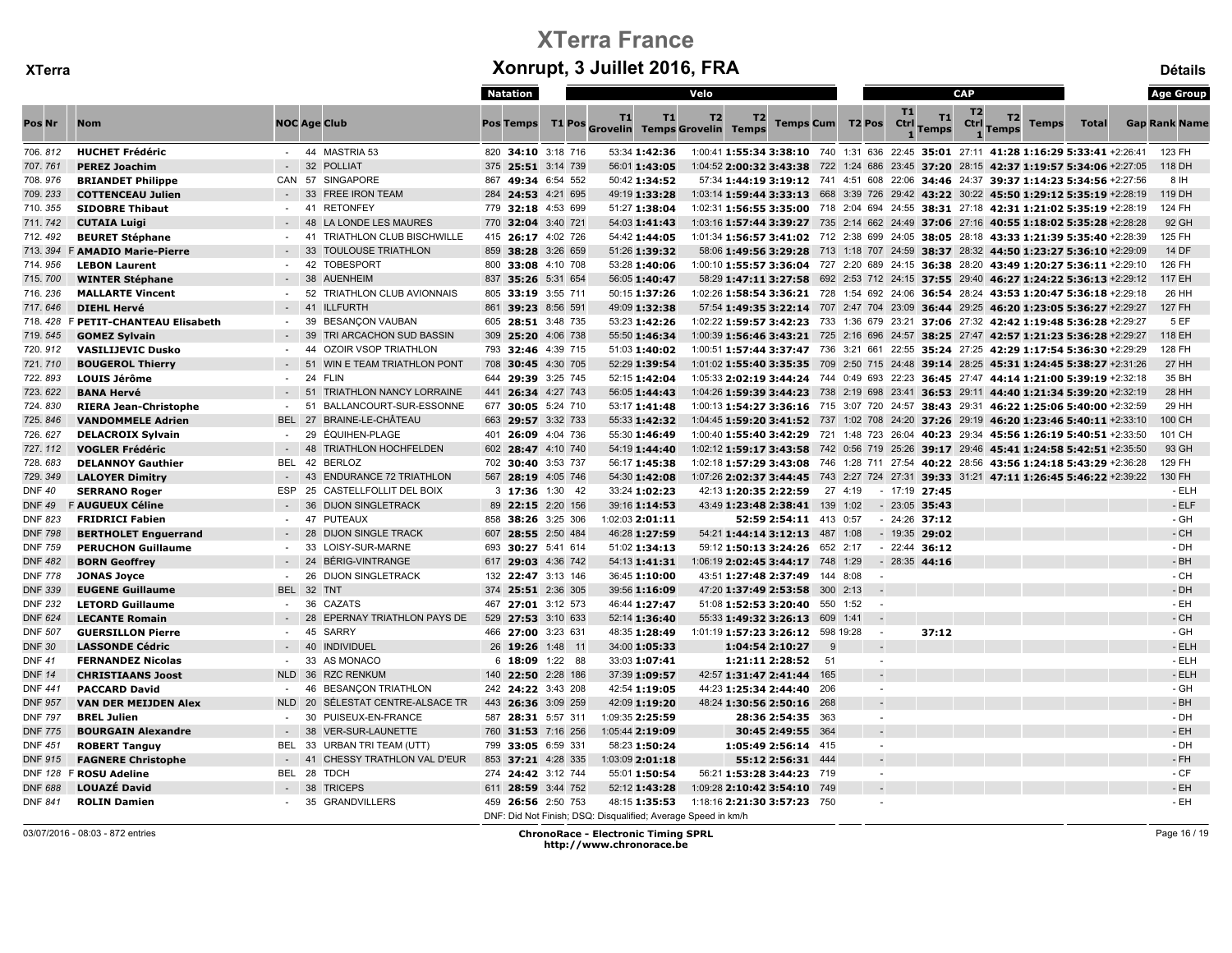|                |                                |                          |                                                    |     | <b>Natation</b>  |                    |                                      |                 | Velo                                                                     |                     |        |                         |                                  | CAP                                                          |              | <b>Age Group</b>     |
|----------------|--------------------------------|--------------------------|----------------------------------------------------|-----|------------------|--------------------|--------------------------------------|-----------------|--------------------------------------------------------------------------|---------------------|--------|-------------------------|----------------------------------|--------------------------------------------------------------|--------------|----------------------|
| Pos Nr         | <b>Nom</b>                     |                          | <b>NOC Age Club</b>                                |     | <b>Pos Temps</b> |                    | T1<br>T1 Pos Grovelin Temps Grovelin | T1              | T2<br><b>Temps</b>                                                       | T <sub>2</sub>      |        | <b>Temps Cum T2 Pos</b> | T1<br>T1<br>Ctrl<br><b>Temps</b> | T <sub>2</sub><br>T2<br>Ctrl<br><b>Temps</b><br><b>Temps</b> | <b>Total</b> | <b>Gap Rank Name</b> |
| <b>DNF 644</b> | <b>HURAUT Alexandre</b>        | $-41$                    | BOULOGNE-BILLANCOURT                               |     |                  | 810 33:29 5:42 748 |                                      | 55:13 1:49:10   | 1:00:50 1:58:57 3:48:08 751                                              |                     |        |                         |                                  |                                                              |              | $-FH$                |
| <b>DNF 658</b> | <b>FAGUET Cédric</b>           | $-41$                    | <b>MACH3TRIATHLON</b>                              |     |                  | 723 31:05 4:03 751 |                                      | 56:50 1:49:15   | 1:03:06 2:03:09 3:52:25 752                                              |                     |        |                         |                                  |                                                              |              | - FH                 |
| <b>DNF 381</b> | <b>JEUNET Cédric</b>           | $\sim$                   | <b>KEMPERLÉ TRIATHLON</b><br>39                    |     |                  | 865 44:15 4:14 750 |                                      | 1:04:16 2:02:26 |                                                                          | 1:47:26 3:49:53 753 |        | $\sim$                  |                                  |                                                              |              | - EH                 |
| <b>DNF 630</b> | <b>COLON Jonathan</b>          | <b>BEL</b>               | <b>TRIATHLON TEAM RAES</b><br>31                   |     |                  | 37 19:55 2:32 757  |                                      | 40:09 1:14:36   |                                                                          | 3:01:19 4:15:55 754 |        |                         |                                  |                                                              |              | - DH                 |
| DNF 883        | <b>MINOT Benjamin</b>          |                          | 28<br><b>DIJON SINGLE TRACK</b>                    |     |                  | 239 24:21 2:29 755 |                                      | 45:19 1:24:35   | 52:26 2:46:57 4:11:32 755                                                |                     |        |                         |                                  |                                                              |              | - CH                 |
| <b>DNF 887</b> | <b>MOIGNARD Brice</b>          |                          | AQUACYCLOPEDUS PROVINS TR 509 27:35 3:05 754<br>47 |     |                  |                    |                                      | 46:43 1:39:16   |                                                                          | 2:28:26 4:07:43 756 |        |                         |                                  |                                                              |              | - GH                 |
| <b>DNF 16</b>  | <b>WOLPERT Hannes</b>          | GER 25                   | <b>NSU TRIATHLON</b>                               |     |                  | 4 17:57 1:25 759   |                                      | 34:28 1:05:02   |                                                                          | 3:13:58 4:19:01 757 |        | $\sim$                  |                                  |                                                              |              | - ELH                |
| <b>DNF 857</b> | <b>LEYN Donavan</b>            | <b>BEL 22</b>            | <b>FLEMISH TRIATLON TEAM</b>                       |     |                  | 326 25:33 3:13 758 |                                      | 36:56 1:10:43   | 42:36 3:07:08 4:17:51 758                                                |                     |        |                         |                                  |                                                              |              | $-BH$                |
| <b>DNF 745</b> | <b>COEVOET Laurent</b>         | $\sim$                   | <b>LILLE TRIATHLON</b><br>49                       |     |                  | 783 32:23 4:45 756 |                                      | 57:34 1:52:53   | 1:09:44 2:20:43 4:13:36 759                                              |                     |        | $\sim$                  |                                  |                                                              |              | - GH                 |
| <b>DNF 73</b>  | <b>VAN MUYLDER Ludo</b>        | <b>BEL</b>               | 36<br>MARCHE-EN-FAMENNE                            |     |                  | 730 31:15 6:05 760 |                                      | 57:42 1:47:04   | 1:32:57 2:37:19 4:24:24 760                                              |                     |        |                         |                                  |                                                              |              | - EH                 |
| DNF 639        | <b>REGNIER Antoine</b>         | BEL 28                   | ATTERT                                             |     | 543 28:05 5:08   |                    |                                      | 53:52 1:43:29   | 1:04:17                                                                  |                     |        |                         |                                  |                                                              |              | - CH                 |
| <b>DNF 722</b> | F LOGÉ Bianca                  |                          | GER 29 ILBESHEIM BEI LANDAU IN D                   |     | 718 30:58 3:07   |                    |                                      | 49:45 1:40:52   | 1:03:04                                                                  |                     |        |                         |                                  |                                                              |              | - CF                 |
| <b>DNF 315</b> | <b>KOENIG Ronan</b>            | $\sim$                   | <b>STRASBOURG</b><br>25                            |     | 848 36:39 5:20   |                    |                                      | 51:14 1:39:42   | 1:06:32                                                                  |                     |        |                         |                                  |                                                              |              | - CH                 |
| <b>DNF 194</b> | <b>VERBECQ Edouard</b>         |                          | <b>LILLE TRIATHLON</b><br>27                       |     | 743 31:36 3:48   |                    |                                      | 54:47 1:48:29   | 59:13                                                                    |                     |        |                         |                                  |                                                              |              | - CH                 |
| <b>DNF 332</b> | <b>PIAT Louis</b>              |                          | 29<br><b>JARGEAU</b>                               |     | 854 37:29 4:41   |                    | $\sim$                               | 50:38 1:38:37   | 1:02:09                                                                  |                     |        |                         |                                  |                                                              |              | - CH                 |
| <b>DNF 794</b> | <b>RUNDSTADLER Pascal</b>      | $-46$                    | <b>STC</b>                                         |     | 725 31:10 5:25   |                    |                                      | 55:48 1:45:23   | 1:01:21                                                                  |                     |        |                         |                                  |                                                              |              | - GH                 |
| DNF 1004       | <b>ETIENNEY Julien</b>         | $-44$                    | <b>VILLEPINTE TRIATHLON</b>                        |     | 63 21:27 4:06    |                    | $\sim$                               | 1:00:20 1:51:20 | 1:06:25                                                                  |                     |        |                         |                                  |                                                              |              | $-FH$                |
| <b>DNF 835</b> | <b>VANNIER Pierre</b>          |                          | SAINT-GERMAIN-LÈS-CORBEIL<br>53                    |     | 765 32:01 4:44   |                    |                                      | 55:41 1:44:53   | 1:05:01                                                                  |                     |        |                         |                                  |                                                              |              | - HH                 |
| <b>DNF 475</b> | <b>FICHTER Hervé</b>           |                          | 47<br><b>GÉRARDMER</b>                             |     | 713 30:51 3:58   |                    | $\sim$                               | 56:17 1:46:05   | 1:04:19                                                                  |                     |        |                         |                                  |                                                              |              | - GH                 |
| <b>DNF 594</b> | <b>SIMONIN Thomas</b>          |                          | 30<br>LAÎTRE-SOUS-AMANCE                           |     | 667 30:00 3:08   |                    |                                      | 55:42 1:47:49   | 1:04:06                                                                  |                     |        |                         |                                  |                                                              |              | - DH                 |
| <b>DNF 429</b> | <b>DE BAERE Erwin</b>          | <b>BEL</b>               | - 46<br><b>WTDT</b>                                |     | 199 23:50 4:07   |                    | $\sim$                               | 55:17 1:54:44   | 1:00:35                                                                  |                     |        |                         |                                  |                                                              |              | - GH                 |
| <b>DNF 914</b> | <b>F MICHELET Christine</b>    | $\overline{\phantom{a}}$ | 33<br><b>ISSY TRIATHLON</b>                        | 704 | 30:41 3:12       |                    |                                      | 55:52 1:47:59   | 1:01:44                                                                  |                     |        |                         |                                  |                                                              |              | - DF                 |
| <b>DNF 338</b> | <b>HUAUX Florent</b>           | <b>BEL</b>               | 24<br><b>LOBBES</b>                                |     | 761 31:54 4:01   | $\sim$             |                                      | 55:16 1:42:47   | 1:06:09                                                                  |                     |        |                         |                                  |                                                              |              | - BH                 |
| <b>DNF 854</b> | <b>SOURDET WALLOIS Anthony</b> |                          | 33<br>SAINT-GERMAIN-SUR-MORIN                      |     | 652 29:46 3:35   |                    |                                      | 53:59 1:43:53   | 1:05:00                                                                  |                     |        |                         |                                  |                                                              |              | - DH                 |
| DNF 456        | <b>F DILLER Suzy</b>           |                          | 27<br><b>NANCY</b>                                 |     | 751 31:45 4:28   |                    |                                      | 55:48 1:43:44   | 1:06:26                                                                  |                     |        |                         |                                  |                                                              |              | $-CF$                |
| <b>DNF 248</b> | PIQUEMAL-TABOU Thierry         | $\sim$                   | 54<br><b>TRIATHLON HOCHFELDEN</b>                  |     | 736 31:29 4:51   |                    |                                      | 55:27 1:47:10   | 1:02:32                                                                  |                     |        |                         |                                  |                                                              |              | $-HH$                |
| <b>DNF 918</b> | <b>MORAND Clément</b>          | $\sim$                   | 25<br>LYON-3E-ARRONDISSEMENT                       |     | 451 26:41 3:58   |                    |                                      | 53:20 1:38:43   | 1:05:25                                                                  |                     |        |                         |                                  |                                                              |              | - CH                 |
| <b>DNF 741</b> | <b>DEDIEU David</b>            |                          | 41<br><b>EMD</b>                                   | 643 | 29:38 3:50       |                    |                                      | 56:25 1:45:00   | 1:05:11                                                                  |                     |        |                         |                                  |                                                              |              | - FH                 |
|                | DNF 106 F STAUFFER Joelle      |                          | ASPTT STRASBOURG TRIATHLO<br>51                    |     | 701 30:38 3:48   |                    | $\sim$                               | 56:06 1:47:16   | 1:04:03                                                                  |                     |        |                         |                                  |                                                              |              | $-HF$                |
| <b>DNF 448</b> | <b>BESANÇON Nicolas</b>        |                          | <b>TRIATHLON TOUL TEAM</b><br>19                   |     | 384 25:55 3:12   |                    |                                      | 54:47 1:42:31   | 1:10:00                                                                  |                     |        |                         |                                  |                                                              |              | - AH                 |
| <b>DNF 717</b> | <b>COLOMB Michel</b>           | $\sim$                   | 57<br><b>CHENAY</b>                                |     | 695 30:29 5:33   |                    |                                      | 54:40 1:44:01   | 1:04:57                                                                  |                     |        |                         |                                  |                                                              |              | - IH                 |
| <b>DNF 608</b> | <b>LEGUILLIER Camille</b>      |                          | 38<br><b>COLMAR</b>                                |     | 825 34:43 6:29   |                    |                                      | 55:39 1:44:06   | 1:03:33                                                                  |                     |        |                         |                                  |                                                              |              | $-EH$                |
| <b>DNF 598</b> | <b>LONNEVILLE Simon</b>        | $\sim$                   | 37<br><b>SMAC TRIATHLON</b>                        |     | 676 30:05 5:57   |                    | $\sim$                               | 58:01 1:46:11   | 1:06:46                                                                  |                     |        | $\sim$                  |                                  |                                                              |              | - EH                 |
| <b>DNF 188</b> | <b>GUENON Thierry</b>          |                          | 50<br>TRI ARCACHON SUD BASSIN                      | 687 | 30:13 3:33       |                    |                                      | 54:51 1:43:04   | 1:06:52                                                                  |                     |        |                         |                                  |                                                              |              | - HH                 |
| <b>DNF 591</b> | <b>BERNARD Romain</b>          | $\sim$                   | 38<br><b>METZ TRIATHLON</b>                        |     | 763 31:58 5:02   |                    | $\sim$                               | 56:11 1:45:51   | 1:03:36                                                                  |                     |        |                         |                                  |                                                              |              | - EH                 |
| <b>DNF 210</b> | <b>LIENARD Vincent</b>         |                          | 32<br><b>HAUTMONT</b>                              |     | 809 33:24 3:52   |                    |                                      | 57:34 1:46:55   | 1:06:03                                                                  |                     |        |                         |                                  |                                                              |              | - DH                 |
| <b>DNF 483</b> | <b>LAVRIC Franck</b>           |                          | 47<br>VÉSIGNEUL-SUR-MARNE                          |     | 794 32:47 4:10   |                    | $\sim$                               | 55:52 1:43:26   | 1:06:47                                                                  |                     |        |                         |                                  |                                                              |              | - GH                 |
| <b>DNF 104</b> | <b>GUERLE Kevin</b>            |                          | <b>LAMBERSART</b><br>35                            |     | 846 36:34 3:49   |                    |                                      | 54:56 1:47:03   | 1:02:14                                                                  |                     |        |                         |                                  |                                                              |              | - EH                 |
| <b>DNF 783</b> | <b>GENOU Christophe</b>        | $\sim$                   | <b>TEAM NOYON TRIATHLON</b><br>47                  |     | 698 30:32 4:11   |                    |                                      | 56:12 1:46:48   | 1:04:30                                                                  |                     | $\sim$ |                         |                                  |                                                              |              | - GH                 |
| <b>DNF 882</b> | <b>BAHEUX Julien</b>           |                          | 28<br><b>EVREUX AC. TRIATHLON</b>                  |     | 707 30:45 4:01   |                    |                                      | 54:58 1:46:41   | 1:05:09                                                                  |                     |        |                         |                                  |                                                              |              | - CH                 |
| <b>DNF 884</b> | <b>BAHEUX Mathieu</b>          |                          | EVREUX AC TRIATHLON<br>28                          | 649 | 29:43 4:38       |                    |                                      | 54:06 1:42:23   | 1:09:51                                                                  |                     |        |                         |                                  |                                                              |              | - CH                 |
| <b>DNF 612</b> | <b>HUBERT Yves</b>             |                          | 49<br>ÉPERNAY TRIATHLON PAYS DE                    |     | 808 33:23 3:32   |                    |                                      | 54:19 1:48:19   | 1:02:12                                                                  |                     |        |                         |                                  |                                                              |              | - GH                 |
| DNF 862        | <b>MONNIN Sébastien</b>        | $\sim$                   | 31<br>TRÉVENANS                                    |     | 671 30:01 4:33   |                    | $\sim$                               | 56:12 1:47:45   | 1:06:31                                                                  |                     |        |                         |                                  |                                                              |              | - DH                 |
| <b>DNF 728</b> | <b>BUDA Dirk</b>               | <b>GER 57</b>            | <b>TRIA ECHTERDINGEN</b>                           |     | 699 30:35 5:23   |                    |                                      | 55:18 1:48:01   | 1:04:11                                                                  |                     |        |                         |                                  |                                                              |              | - IH                 |
|                | DNF 628 F SILLER Angela        | GER 38                   | <b>TRIA ECHTERDINGEN</b>                           |     | 668 30:00 4:38   |                    |                                      | 56:10 1:49:26   | 1:01:44                                                                  |                     |        |                         |                                  |                                                              |              | $-EF$                |
| <b>DNF 472</b> | <b>BELLEMBOIS Sylvain</b>      |                          | TRIATHLON S C ABBEVILLE<br>39                      | 711 | 30:48 3:14       |                    |                                      | 58:54 1:51:21   | 1:05:30                                                                  |                     |        |                         |                                  |                                                              |              | - EH                 |
| <b>DNF 452</b> | <b>DELAHAYE Christophe</b>     |                          | - 43 BULLION                                       |     | 847 36:37 4:03   |                    |                                      | 53:54 1:46:07   | 1:04:31<br>DNF: Did Not Finish; DSQ: Disqualified; Average Speed in km/h |                     |        |                         |                                  |                                                              |              | - FH                 |

03/07/2016 - 08:03 - 872 entries ChronoRace - Electronic Timing SPRL http://www.chronorace.be

Page 17 / 19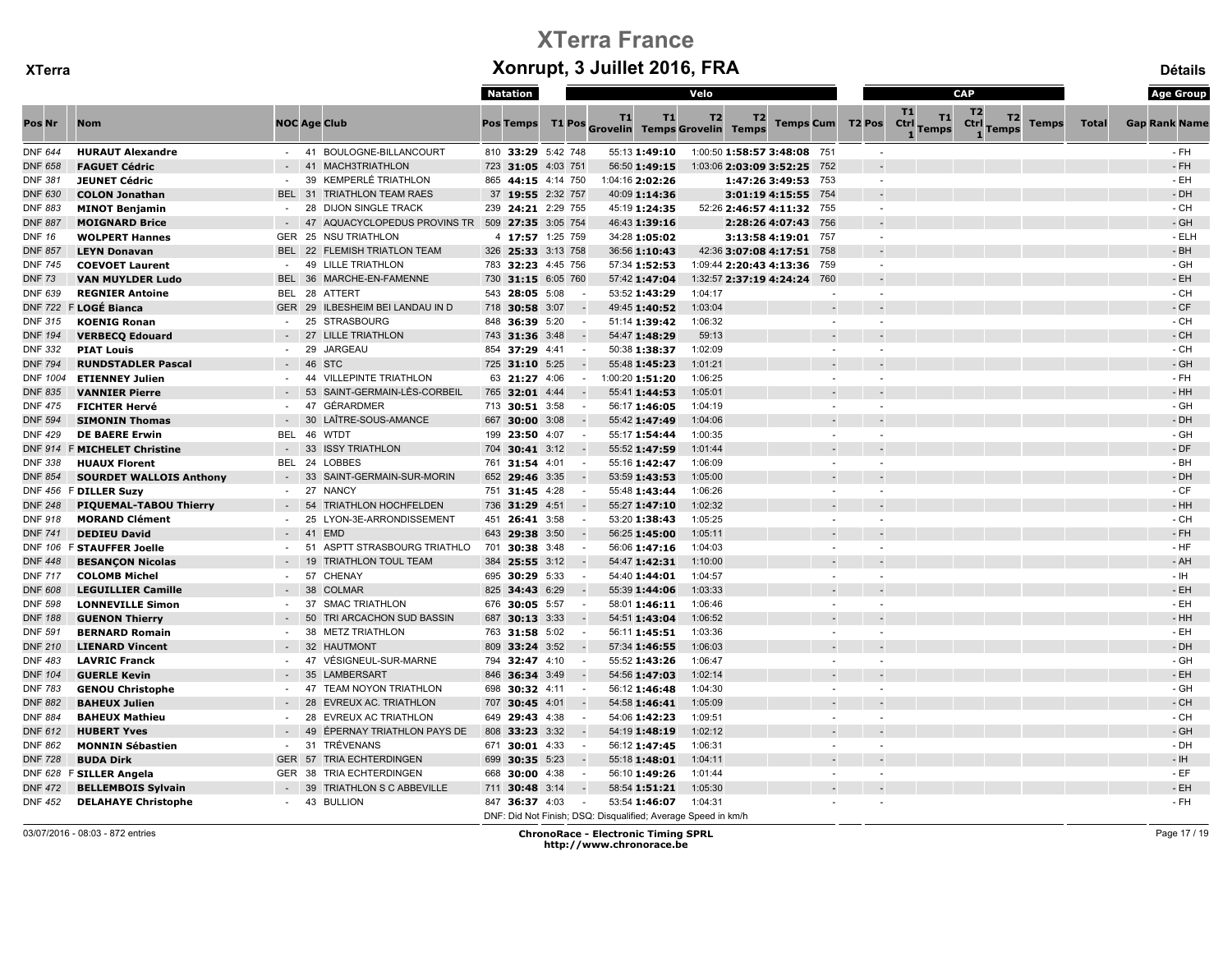|                  |                                  |               |                                     | Natation                                                      |                          |                 |                                            | Velo    |                               |                                         | CAP                                                      |              |              | <b>Age Group</b>     |
|------------------|----------------------------------|---------------|-------------------------------------|---------------------------------------------------------------|--------------------------|-----------------|--------------------------------------------|---------|-------------------------------|-----------------------------------------|----------------------------------------------------------|--------------|--------------|----------------------|
| Pos Nr           | <b>Nom</b>                       |               | <b>NOC Age Club</b>                 | <b>Pos Temps</b>                                              |                          | <b>T1</b>       | T1<br>T1 Pos Grovelin Temps Grovelin Temps | T2      | T2<br><b>Temps Cum T2 Pos</b> | T1<br><b>T1</b><br>Ctrl<br><b>Temps</b> | T <sub>2</sub><br>T <sub>2</sub><br>Ctrl<br><b>Temps</b> | <b>Temps</b> | <b>Total</b> | <b>Gap Rank Name</b> |
|                  | DNF 402 F LACK Diane             |               | GER 36 TRI-SPEEDYS PEINE            | 518 27:42 3:36                                                |                          | 55:35 1:47:35   |                                            | 1:13:07 |                               |                                         |                                                          |              |              | $-EF$                |
| <b>DNF 1001</b>  | PELLEGRIN Jérémy                 |               | <b>CAGNES-SUR-MER</b><br>36         | 842 35:57 4:46                                                |                          | 56:36 1:47:43   |                                            | 1:05:40 |                               |                                         |                                                          |              |              | $-EH$                |
| <b>DNF 625</b>   | <b>HEURTAULT Aurélien</b>        | $\sim$        | CHARTRES MÉTROPOLE TRIATH<br>30     | 311 25:24 3:43                                                | $\sim$                   | 1:00:43 1:52:48 |                                            | 1:10:43 |                               |                                         |                                                          |              |              | - DH                 |
| <b>DNF 113</b>   | <b>LEROUX Didier</b>             |               | <b>US IVRY TRIATHLON</b><br>40      | 32:03 11:54<br>769                                            |                          | 47:45 1:59:27   |                                            | 56:23   |                               |                                         |                                                          |              |              | $-FH$                |
| <b>DNF 321</b>   | <b>SEGAULT Clément</b>           | $\sim$        | MALZÉVILLE<br>46                    | 623 29:14 4:02                                                | $\sim$                   | 57:41 1:50:52   |                                            | 1:09:27 |                               |                                         |                                                          |              |              | - GH                 |
| <b>DNF 925</b>   | <b>LACAZE Sébastien</b>          |               | 38<br><b>ACBB TRIATHLON</b>         | 603 28:49 4:04                                                |                          | 57:59 1:48:43   |                                            | 1:11:52 |                               |                                         |                                                          |              |              | - EH                 |
| <b>DNF 931</b>   | <b>GIRAUD Paul</b>               |               | GRESSE-EN-VERCORS<br>23             | 824 34:38 4:09                                                |                          | 58:06 1:48:02   |                                            | 1:06:49 |                               |                                         |                                                          |              |              | - BH                 |
| <b>DNF 550</b>   | <b>F GUILLOT Delphine</b>        |               | 30<br><b>TRI AVENTURE</b>           | 563 28:15 3:28                                                |                          | 58:39 1:50:42   |                                            | 1:11:31 |                               |                                         |                                                          |              |              | - DF                 |
| <b>DNF 583</b>   | <b>GOFFIN François-Régis</b>     | BEL           | AYWAILLE<br>32                      | 688<br>30:15 6:59                                             |                          | 56:57 1:48:44   |                                            | 1:11:29 |                               |                                         |                                                          |              |              | - DH                 |
|                  | DNF 615 F LOCHER Annkatrin       |               | GER 26 LG STEINLACH                 | 391 26:02 3:09                                                |                          | 58:32 1:58:01   |                                            | 1:04:38 |                               |                                         |                                                          |              |              | - CF                 |
|                  | DNF 143 F CHEVAL Hélène          | $\sim$        | OUST<br>37                          | 830 34:52 3:48                                                | $\sim$                   | 55:21 1:48:33   |                                            | 1:05:50 |                               |                                         |                                                          |              |              | $-EF$                |
| <b>DNF 460</b>   | <b>NOLESINI Sébastien</b>        |               | 44<br><b>BRÉTIGNY-SUR-ORGE</b>      | 822 34:16 4:18                                                |                          | 58:26 1:52:45   |                                            | 1:05:48 |                               |                                         |                                                          |              |              | - FH                 |
| <b>DNF 690</b>   | <b>SOULARD Sylvain</b>           | $\sim$        | <b>GENECH</b><br>38                 | 852 37:11 4:53                                                | $\sim$                   | 55:46 1:51:31   |                                            | 1:03:08 |                               |                                         |                                                          |              |              | $-EH$                |
| <b>DNF 202</b>   | <b>VAURS Jean-Gabriel</b>        |               | <b>GUYANCOURT</b><br>53             | 849 36:41 4:05                                                |                          | 55:39 1:47:38   |                                            | 1:07:53 |                               |                                         |                                                          |              |              | $-HH$                |
| <b>DNF 771</b>   | <b>DI GREGORIO Marcelo</b>       | ARG           | 50 NAMUR                            | 685 30:08 4:38                                                |                          | 55:57 1:52:48   |                                            | 1:06:30 |                               |                                         |                                                          |              |              | $-HH$                |
| <b>DNF 516</b>   | <b>ROUSSET Stéphane</b>          |               | <b>TAC COLMAR</b><br>30             | 747 31:41 4:48                                                |                          | 59:49 1:56:17   |                                            | 1:06:56 |                               |                                         |                                                          |              |              | $-DH$                |
| <b>DNF 709</b>   | <b>VOISARD Frédéric</b>          | $\sim$        | 45 TRI ARCACHON SUD BASSIN          | 438 26:30 5:24                                                |                          | 58:44 1:57:10   |                                            | 1:10:30 |                               |                                         |                                                          |              |              | - GH                 |
| <b>DNF 523</b>   | <b>DEHOUSSE Vincent</b>          |               | BEL 35 SPRIMONT                     | 811 33:32 5:49                                                |                          | 58:47 1:51:38   |                                            | 1:10:11 |                               |                                         |                                                          |              |              | $-EH$                |
| <b>DNF 66</b>    | <b>F COURTOIS Candice</b>        | $\sim$        | 31<br>LONDERZEEL                    | 815 33:51 2:58                                                | $\sim$                   | 1:00:39 1:54:14 |                                            | 1:11:05 |                               |                                         |                                                          |              |              | - DF                 |
| <b>DNF 848</b>   | <b>SMUTEK Miloslav</b>           | CZE 64        | PRAHA                               | 863 39:39 6:28                                                |                          | 58:45 1:50:03   |                                            | 1:08:53 |                               |                                         |                                                          |              |              | - JH                 |
|                  | DNF 977 F ARIKAWA Yuri           |               | JPN 32 SINGAPORE                    | 821 34:11 8:20                                                | $\sim$                   | 58:58 1:52:30   |                                            | 1:05:52 |                               |                                         |                                                          |              |              | $-DF$                |
| <b>DNF 388</b>   | <b>F BONNEAU Corinne</b>         |               | 50<br><b>MACH3 TRIATHLON</b>        | 411 26:14 3:26                                                |                          | 1:04:01 1:59:30 |                                            | 1:11:52 |                               |                                         |                                                          |              |              | $-HF$                |
| <b>DNF 118</b>   | <b>VAN LERBERGHE David</b>       | <b>BEL</b>    | 39<br>SHARKS TRIATHLON CHIMAY C     | 689 30:16 4:04                                                |                          | 59:58 2:01:55   |                                            | 1:05:59 |                               |                                         |                                                          |              |              | $-EH$                |
| <b>DNF 218</b>   | <b>MARIAGE Vincent</b>           |               | 26<br><b>HAISNES</b>                | 818 33:57 6:07                                                |                          | 58:00 1:53:00   |                                            | 1:12:32 |                               |                                         |                                                          |              |              | $-CH$                |
| <b>DNF 805</b>   | <b>BERTOLETTI Franck</b>         | $\sim$        | 31<br><b>PARIS</b>                  | 737 31:30 7:20                                                | $\sim$                   | 59:01 1:48:24   |                                            | 1:19:28 |                               |                                         |                                                          |              |              | - DH                 |
| <b>DNF 26</b>    | <b>PLAPPERT Malte</b>            | <b>GER 21</b> | <b>TRI-TEAM HEUCHELBERG</b>         | 16 18:58 1:54                                                 |                          | 32:05 1:05:25   |                                            |         |                               |                                         |                                                          |              |              | - ELH                |
| DNF <sub>3</sub> | <b>BRAZY Julien</b>              | $\sim$        | 31<br>LES TRITONS MELDOIS           | 137 22:49 1:56                                                |                          | 35:56 1:12:58   |                                            |         |                               |                                         |                                                          |              |              | $-ELH$               |
| <b>DNF 786</b>   | <b>ADAM Florian</b>              | <b>BEL</b>    | <b>TRIATLON BRUGGE TEAM</b><br>18   | 127 22:46 2:53                                                |                          | 40:34 1:15:42   |                                            | 42:52   |                               |                                         |                                                          |              |              | - AH                 |
| <b>DNF 695</b>   | <b>HOLLAND David</b>             | SUI           | 39<br><b>TRYVERDON</b>              | 187 23:33 2:01                                                | $\sim$                   | 37:36 1:16:40   |                                            |         |                               |                                         |                                                          |              |              | $-EH$                |
| <b>DNF 542</b>   | <b>MAUCOTEL Pierre</b>           |               | 43<br>TRIATHLON NANCY LORRAINE      | 233 24:15 5:09                                                |                          | 43:58 1:22:40   |                                            |         |                               |                                         |                                                          |              |              | - FH                 |
|                  | DNF 982 F BRYCHTOVA Anna         | CZE 23        | <b>OLOMOUC</b>                      | 247 24:25 2:16                                                | $\sim$                   | 44:27 1:27:25   |                                            | 49:38   |                               |                                         |                                                          |              |              | $-BF$                |
| <b>DNF 449</b>   | <b>MAILLARD Anthony</b>          |               | TRIATHLON SANNOIS FRANCON<br>36     | 479 27:14 4:16                                                |                          | 46:14 1:30:13   |                                            |         |                               |                                         |                                                          |              |              | $-EH$                |
| <b>DNF 852</b>   | <b>PILON Florian</b>             | $\sim$        | EVREUX AC TRIATHLON<br>19           | 73 21:46 3:05                                                 | $\sim$                   | 52:47 1:41:34   |                                            |         |                               |                                         |                                                          |              |              | - AH                 |
| <b>DNF 610</b>   | <b>MOYSE Thierry</b>             |               | <b>BESANCON TRIATHLON</b><br>49     | 249 24:25 2:33                                                |                          | 54:07 1:43:34   |                                            |         |                               |                                         |                                                          |              |              | - GH                 |
| <b>DNF 166</b>   | <b>VAN LERBERGHE Nicolas</b>     | <b>BEL 27</b> | CCSTC                               | 571 28:21 3:59                                                |                          | 53:01 1:41:05   |                                            |         |                               |                                         |                                                          |              |              | $-$ CH               |
| <b>DNF 196</b>   | <b>F REGER Grégory</b>           |               | 35<br><b>HAYANGE</b>                | 750 31:45 4:51                                                |                          | 56:57 1:52:42   |                                            | 1:21:03 |                               |                                         |                                                          |              |              | $-EF$                |
| <b>DNF 141</b>   | <b>PUCHOIS Aurélien</b>          |               | <b>DUNKERQUE</b><br>35              | 678 30:05 4:52                                                |                          | 58:59 1:55:45   |                                            | 1:33:11 |                               |                                         |                                                          |              |              | $-EH$                |
| <b>DNF 758</b>   | <b>RENAUD Flavien</b>            |               | 37<br><b>ISSY TRIATHLON</b>         | 681 30:07 6:57                                                | $\sim$                   | 1:02:18 1:54:20 |                                            |         |                               |                                         |                                                          |              |              | $-EH$                |
| <b>DNF 817</b>   | <b>LEBEK Christophe</b>          |               | 47<br><b>ROMBAS</b>                 | 36:07 4:13<br>843                                             | $\sim$                   | 57:10 1:54:40   |                                            |         |                               |                                         |                                                          |              |              | - GH                 |
| <b>DNF 378</b>   | <b>LACKO Florian</b>             |               | 35<br><b>TRISPORT SARREGUEMINES</b> | 634<br>29:24 3:02                                             | $\sim$                   | 1:02:13 2:05:33 |                                            |         |                               |                                         |                                                          |              |              | - EH                 |
| <b>DNF 111</b>   | <b>SCHAEFER Michel</b>           | $\sim$        | 48<br>MONDERCANGE                   | 791 32:41 4:49                                                | $\sim$                   | 1:05:03 2:03:07 |                                            |         |                               |                                         |                                                          |              |              | - GH                 |
| DNF 1003 F       | <b>BEURTON Marjorie</b>          |               | <b>METZ TRAITHLON</b><br>32         | 660 29:55 3:36                                                |                          | 57:35 2:07:18   |                                            |         |                               |                                         |                                                          |              |              | - DF                 |
| <b>DNF 662</b>   | <b>FRAÏOLI Pierre-Alexandre</b>  | $\sim$        | 29<br><b>TRI91</b>                  | 851 37:09 4:32                                                | $\sim$                   | 1:00:05 2:02:02 |                                            | 1:08:13 |                               |                                         |                                                          |              |              | - CH                 |
| <b>DNF 279</b>   | <b>COUTURE Christine</b>         |               | 43<br>TRIATHLON CLUB AVIONNAIS      | 856<br>38:10 4:24                                             |                          | 1:13:51 2:27:44 |                                            |         |                               |                                         |                                                          |              |              | $-FF$                |
| <b>DNF 686</b>   | <b>CISAMOLO Robert</b>           |               | 66<br>MOYEUVRE-GRANDE               | 864<br>44:05 7:27                                             | $\sim$                   | 1:25:48 2:40:57 |                                            |         |                               |                                         |                                                          |              |              | - KH                 |
| <b>DNF 902</b>   | <b>JEAUGEY Rémi</b>              |               | <b>LANGRES TRIATHLON</b><br>19      | 163 23:02 2:10                                                | $\overline{\phantom{a}}$ | 35:48           |                                            |         |                               |                                         |                                                          |              |              | - AH                 |
| <b>DNF 503</b>   | <b>THORN Michel</b>              |               | LUX 33 TRILUX                       | 87 22:08 3:16                                                 |                          | 40:48           |                                            |         |                               |                                         |                                                          |              |              | - DH                 |
|                  |                                  |               |                                     | DNF: Did Not Finish; DSQ: Disqualified; Average Speed in km/h |                          |                 |                                            |         |                               |                                         |                                                          |              |              |                      |
|                  | 03/07/2016 - 08:03 - 872 entries |               |                                     |                                                               |                          |                 | <b>ChronoRace - Electronic Timing SPRL</b> |         |                               |                                         |                                                          |              |              | Page 18 / 19         |

http://www.chronorace.be